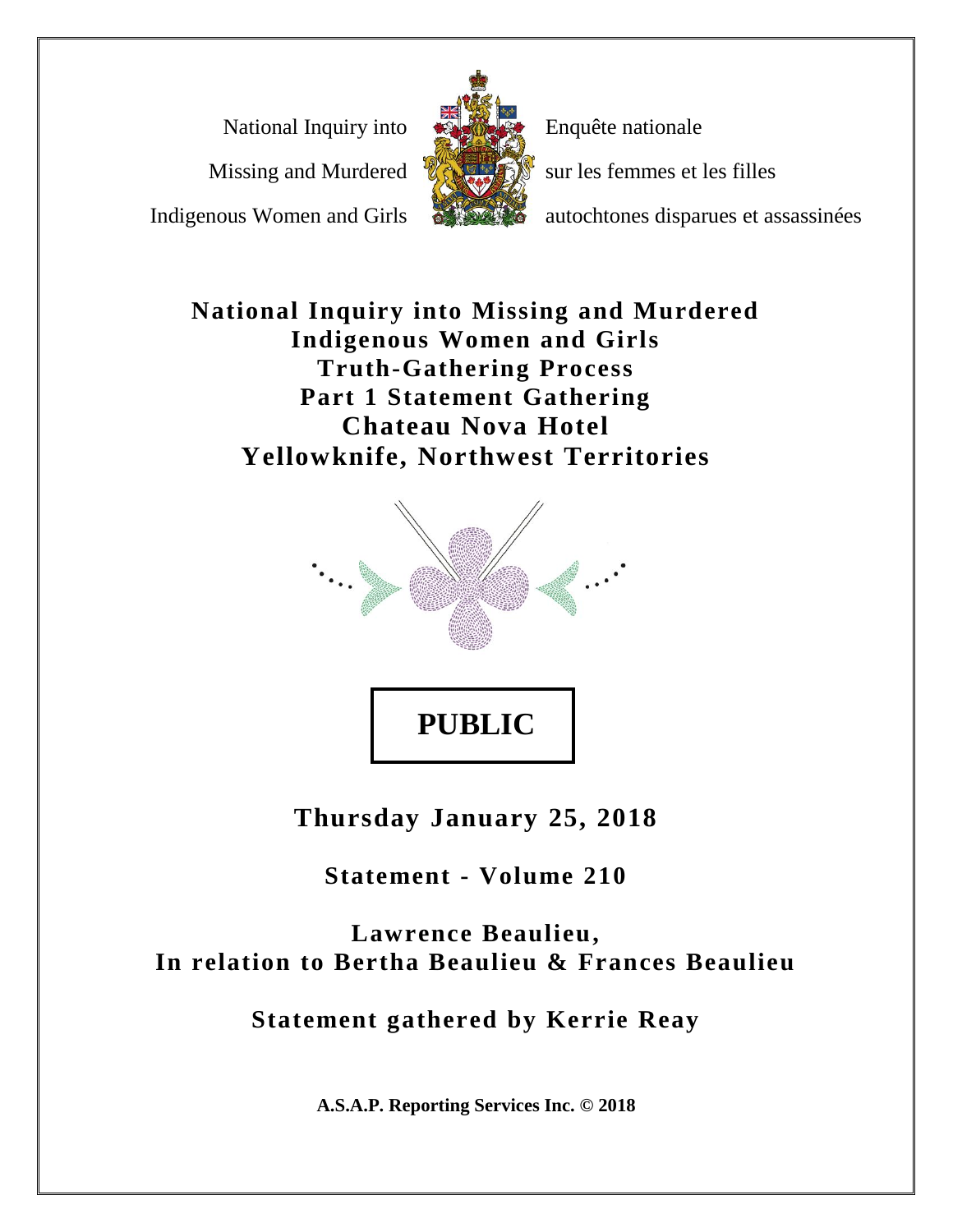#### **TABLE OF CONTENTS**

| Statement Volume 210       |             |
|----------------------------|-------------|
| January 25, 2018           | <b>PAGE</b> |
| Witness: Lawrence Beaulieu |             |
|                            |             |

Testimony of Lawrence Beaulieu . . . . . . . . . . . . 1 Reporter's certification . . . . . . . . . . . . . . . 48

Statement gatherer: Kerrie Reay

**Documents submitted with testimony: none.**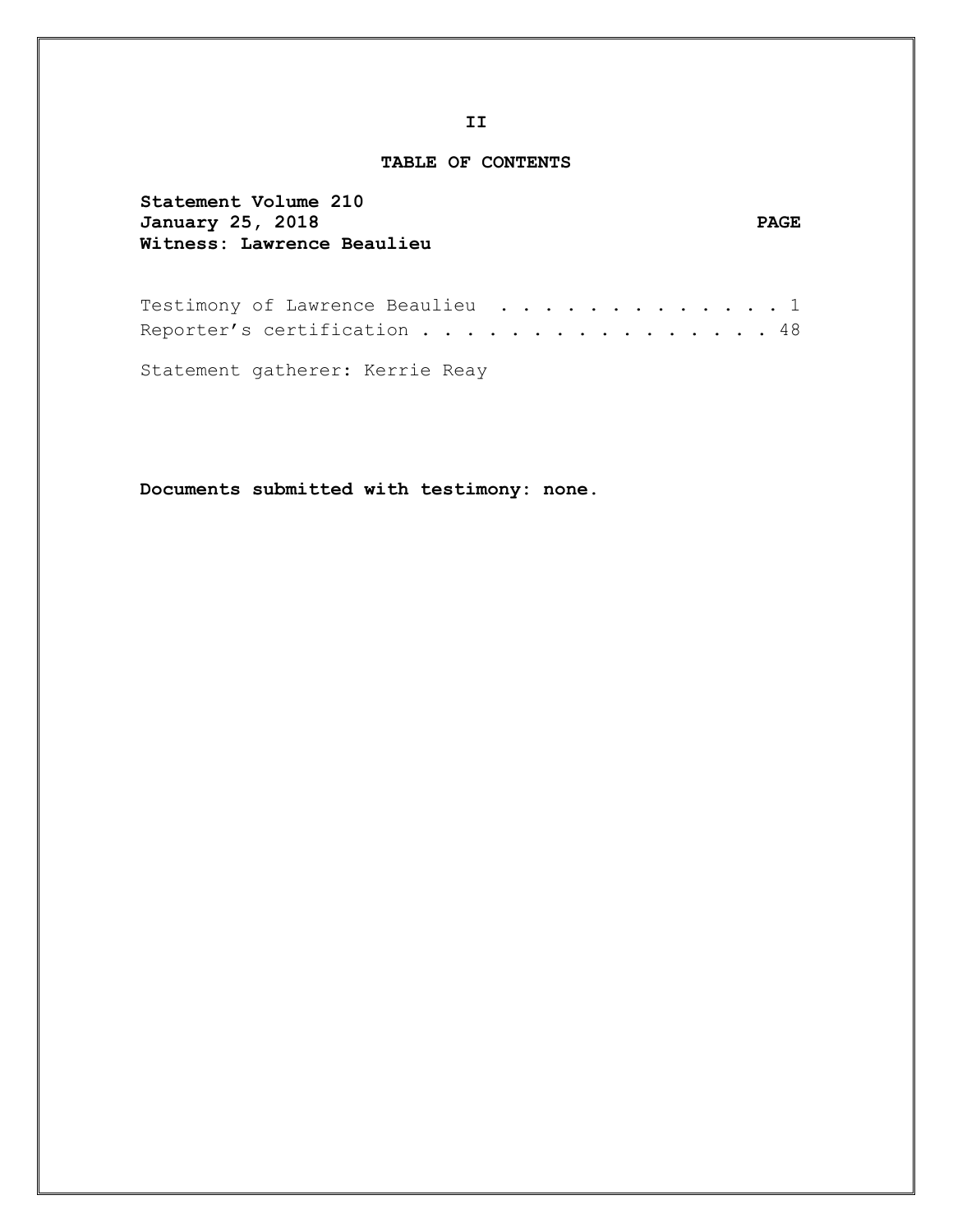Statement - Public 1 Lawrence Beaulieu, (Bertha & Frances Beaulieu) Yellowknife, Northwest Territories --- Upon commencing on January 25, 2018 3 at 3:02 p.m. MS. KERRIE REAY: Okay. Lawrence, so you're ready? 6 MR. LAWRENCE BEAULIEU: Yes. 7 MS. KERRIE REAY: Okay. So as I explained, I am just going to read into the record who you are, and I have you are Dene from Fort Resolution? MR. LAWRENCE BEAULIEU: Yes. MS. KERRIE REAY: Okay. So today this is Kerrie Reay, it is -- I am statement taker with the National Inquiry into the Missing and Murdered Indigenous Women and Girls. It is January the 25th at Yellowknife at 3:02 and today with me is Lawrence Beaulieu, Dene First Nation, and a resident from Fort Resolution, currently now living in Yellowknife. MR. LAWRENCE BEAULIEU: Yes. MS. KERRIE REAY: And Lawrence is here today to speak of his two sisters who have passed away, Bertha in 1980 from -- MR. LAWRENCE BEAULIEU: 1988. 23 MS. KERRIE REAY: 1988 from alcohol? MR. LAWRENCE BEAULIEU: Yes. MS. KERRIE REAY: And Francis who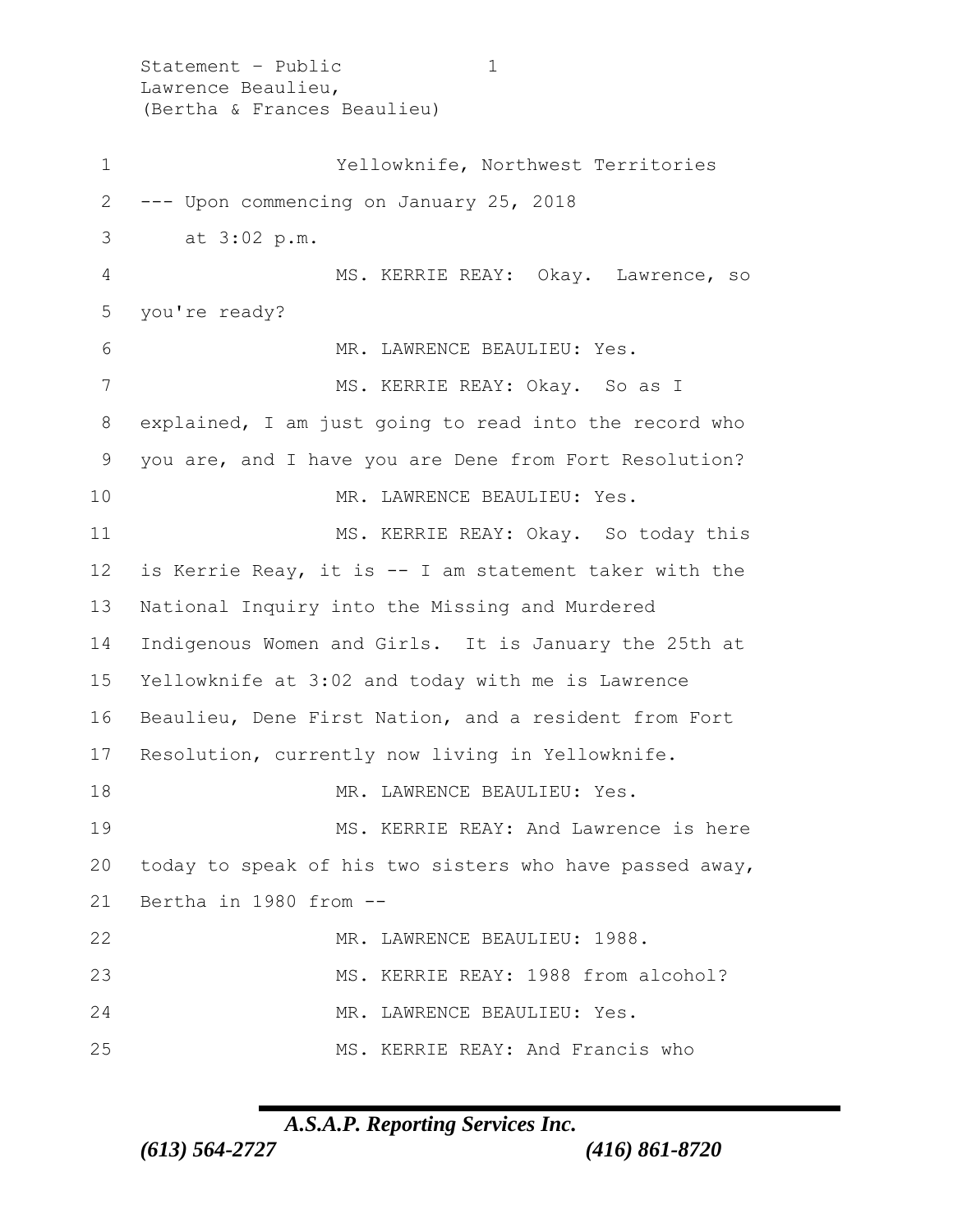Statement - Public 2 Lawrence Beaulieu, (Bertha & Frances Beaulieu) passed away in 1990. MR. LAWRENCE BEAULIEU: Yeah. MS. KERRIE REAY: And Francis passed from an overdose, a drug overdose? MR. LAWRENCE BEAULIEU: I don't know, they wouldn't let us open the casket or the nothing, 7 they said, so I don't know what happened. 8 MS. KERRIE REAY: Okay. And also in the room today is sorry [R.T.]. I flipped the page, sorry. [R.T.]. 11 MS. [R.T.]: [R.T.]. MS. KERRIE REAY: [R.T.] is here as a health support for Mr. Beaulieu. And just to confirm that you are willing to have your truth shared both on an audio recording and a video recording. 16 MR. LAWRENCE BEAULIEU: Yes. MS. KERRIE REAY: And that you are comfortable with it being public? 19 MR. LAWRENCE BEAULIEU: Yes, I'm not --20 MS. KERRIE REAY: Okay. Lawrence, as we talk, this is your time, this is your truth and your space, and I invite you to start whenever you're ready? MR. LAWRENCE BEAULIEU: No, I would like to start from right -- remember, (inaudible) 50 miles from Fort Resolution called Gene River (sp), and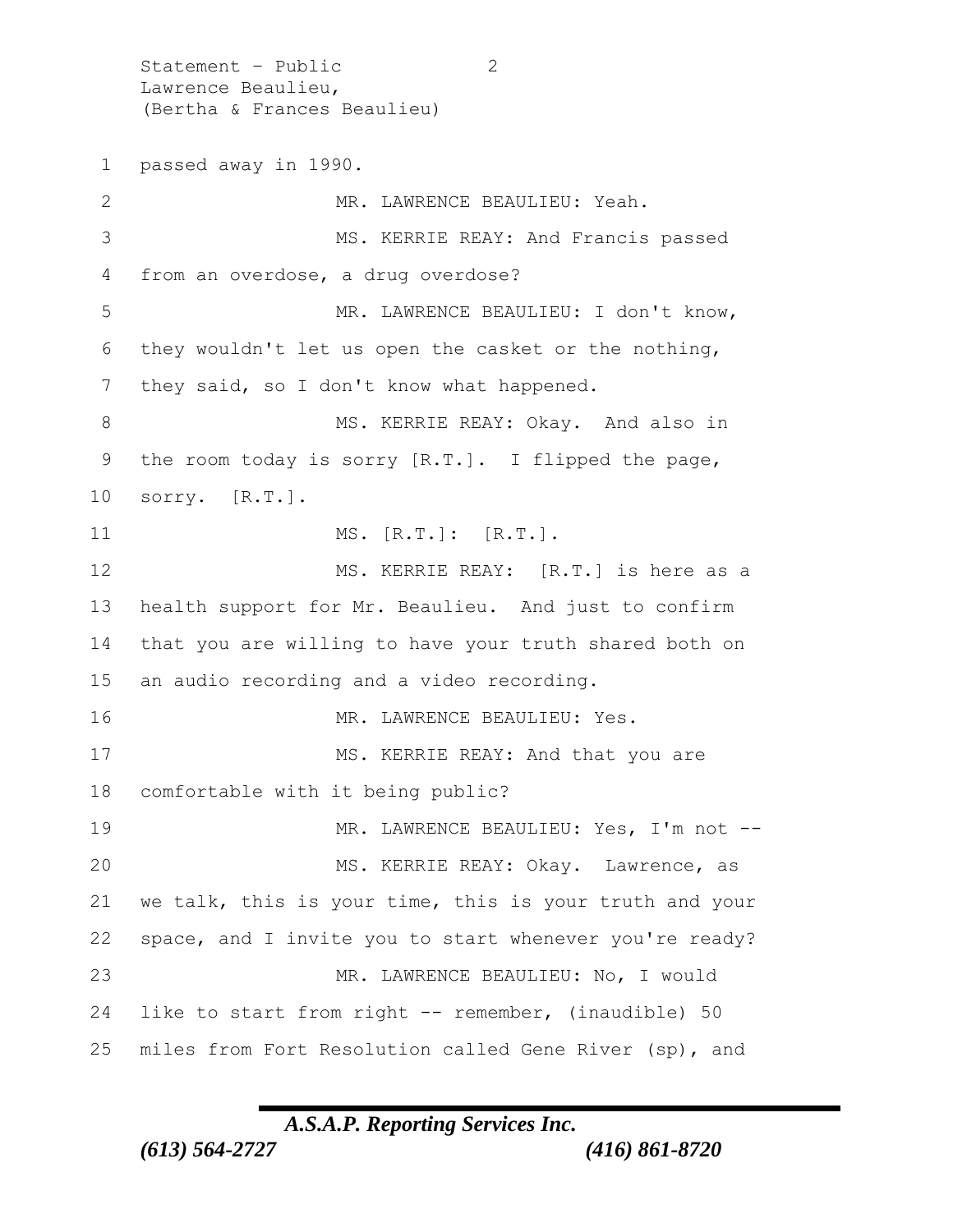Statement – Public 3 Lawrence Beaulieu, (Bertha & Frances Beaulieu)

 from there I remember I think my dad and mom got a letter because things are going out of whack, like, you know, they're getting mad and then they are crying, and they said that we had to move to Fort Resolution. We had to re-locate to Fort Res. And anyways, they sent me ahead, I was pretty young, you know, 1959 I think, or 1960, and I was staying with my aunt and uncle, and you know, every night I go to bed alone, I was six years old, seven years old. And then finally my mom and dad, they moved into Fort Res 1961 I think, '60, and they, my dad bought a -- bought a little caboose, and that's where we lived. Our family got bigger and bigger, and then finally, my dad worked with, I don't know, it was an Indian agent, so they built 20 house, log house, and we got one. You know, we're living pretty good, you know, like, we had lots of groceries in those days, you know, trapping was our job. And my dad did good, I know, you know, like, when we were living in Gene River, I'll take that back any day for the day how I lived and we had everything. But anyways, we had to re-locate to Fort Res, and once we moved into Fort Res everything 22 sort of falling apart, you know, like, we -- my dad had to go look for a job because things slowed down at trapping and all that. So they had to live in Fort Res, you can't go trapping 250 miles away.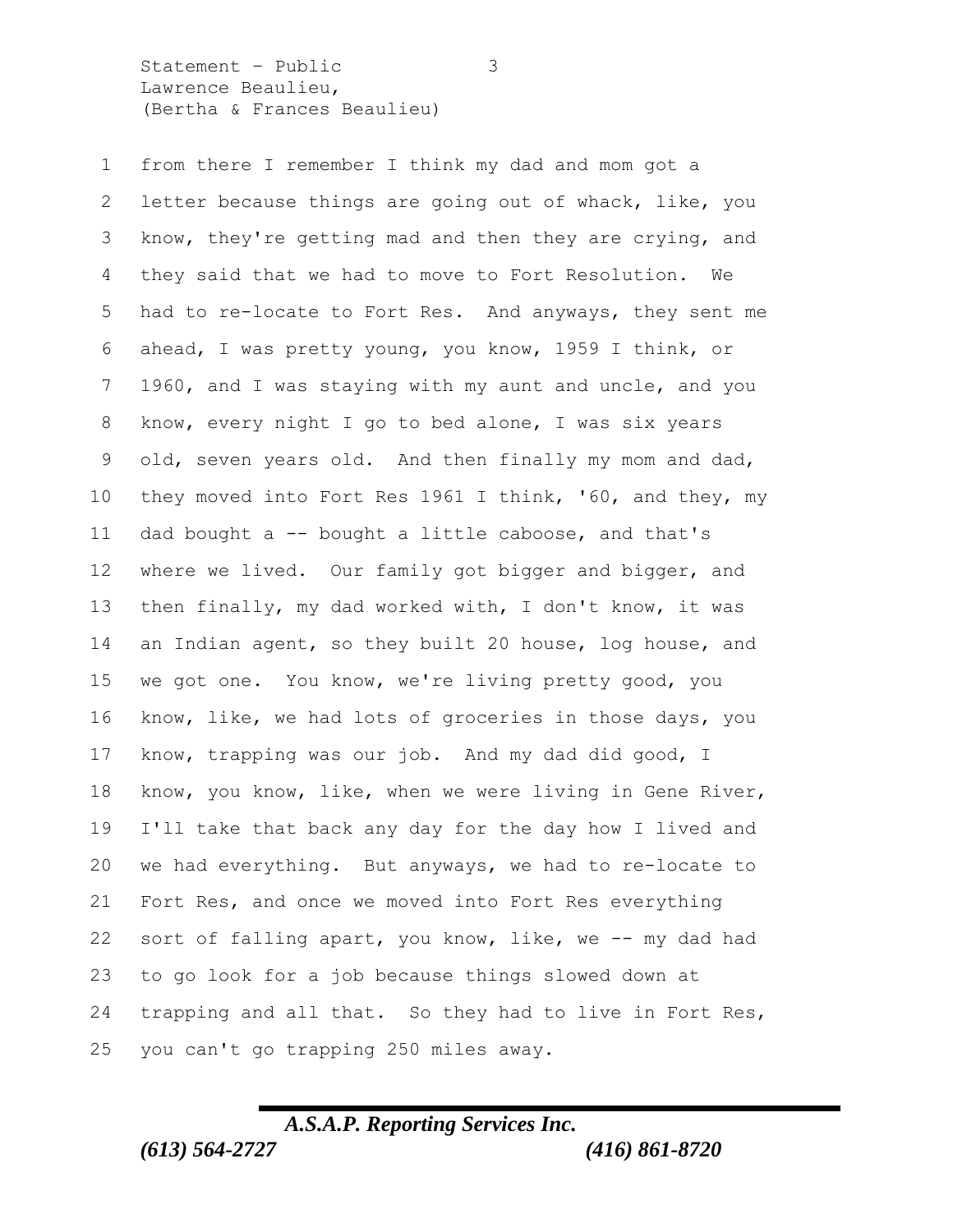Statement – Public 4 Lawrence Beaulieu, (Bertha & Frances Beaulieu)

 Anyways, we started school anyways and 2 we were going to school I think it's 1963 or -- anyways, I remember that by the -- I think Robert Kennedy got assassinated that time, I remember that because I was in -- in that receiving home in the basement, I was sleeping by myself, and I felt very uncomfortable, I know. All night I cried because they said the world is going to end, war. So anyways, I remember that, and then -- but before that, what they did is they pick it up in school, they gather us up, all five of us, my two brothers and my two sisters, they put us in one room, and I don't know, they said they were starving I guess, and they had all kinds of food there, we were there about, I think three or four hours, but we never touched nothing, we knew what was going on. The sun went down, and I know, I look, I looked in the one window there, 17 and the airport lights were on, and they -- they took us all -- all five of us. The cops took us. And I remember my dad standing out -- and they put me in the plane first (inaudible) I could see my dad standing there one cop was holding him back. He just full of tears, his (inaudible) shining of tears and telling the cop, kiss my babies at least, but they didn't let him. That's when we left. We left for 10 years, never saw them, my dad, they come visit me, but I had to go to see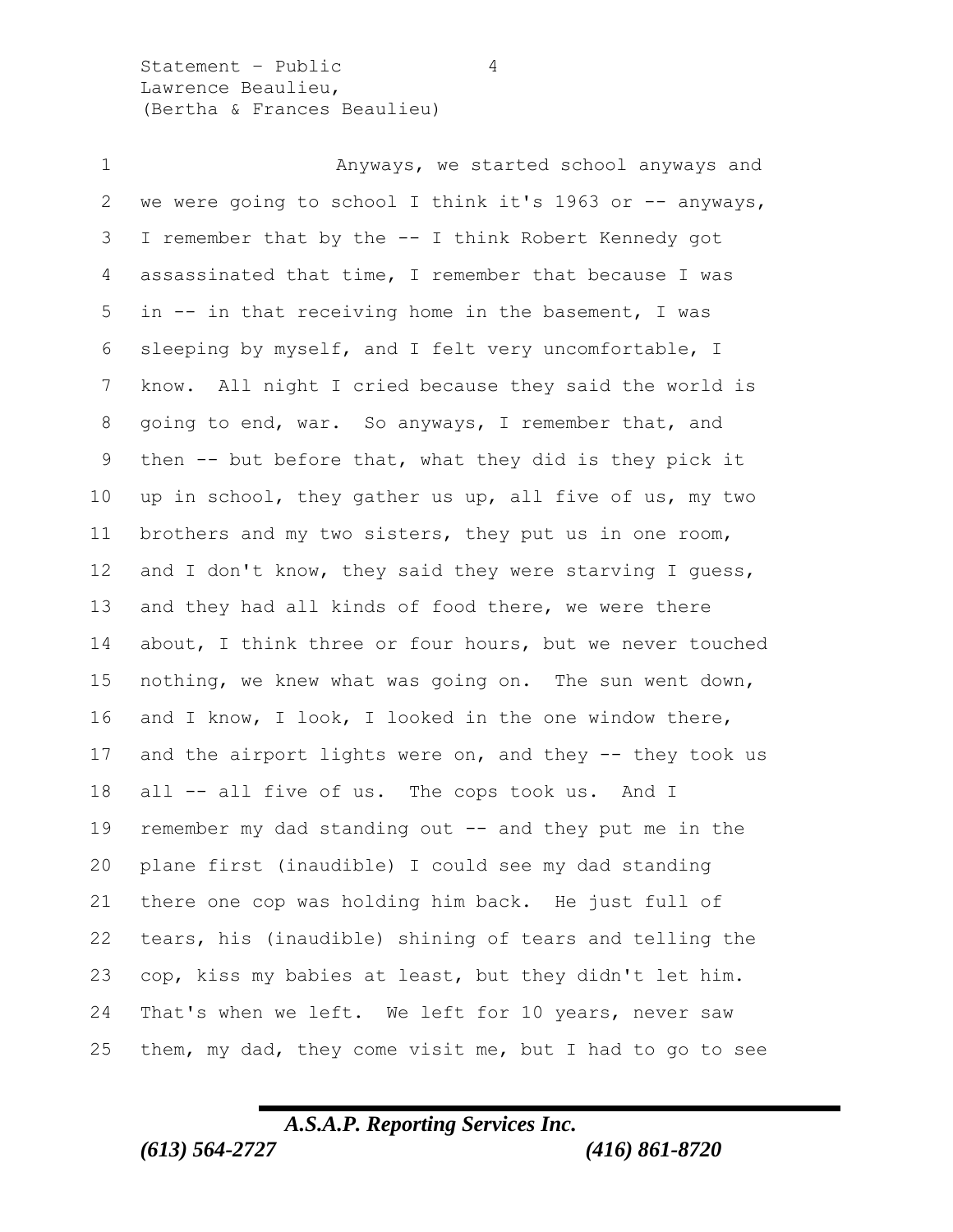Statement – Public 5 Lawrence Beaulieu, (Bertha & Frances Beaulieu)

 him someplace else, they wouldn't let him go to that home, I don't know why.

 And after I got to Fort Smith, things are pretty good, you know, for about a year, year-and-a-half. And then they separate us. They put my two sisters -- they put in receiving home, they call a group home now, and they put my two sisters in the receiving home. They took my two brothers there in Breynat Hall Residential School. That's why, you know, they're going to kill themselves drinking the way I think, you know, and when I was in that home, it was pretty, pretty violent. I mean, you know, the supervisors are mean to the -- especially to the little ones. So anyways, that's why they separate us because I was getting, mean with them too.

16 Like today, a lot of people told me how come you never smile. I am happy, but I can't smile. But, you know, my two sisters went through lots. You know, once in a while I see them, maybe three times a year sometimes. And I go visit them later on, you know, like after it got 16, I didn't really care, they let me, I walked right in that receiving home, I think. And I go kiss them, and they're both holding me, sometimes they cry, when are we going home? I said, I don't know. Soon to make them happy, but that's why

## *A.S.A.P. Reporting Services Inc. (613) 564-2727 (416) 861-8720*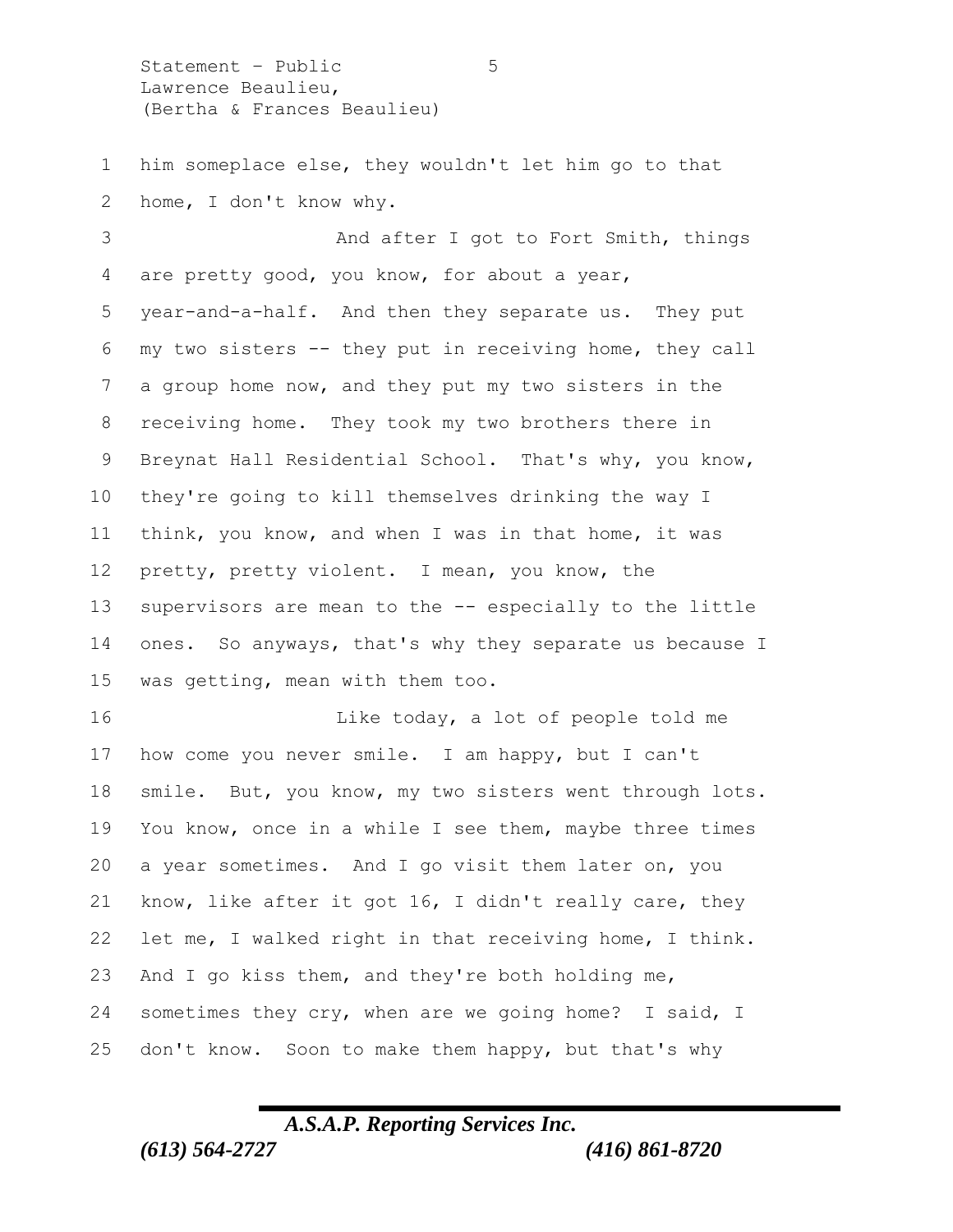Statement - Public 6 Lawrence Beaulieu, (Bertha & Frances Beaulieu)

 something happened in there to end up in the Edmonton street to die down there the way they died. My sister Bertha suffered. She was in the hospital. I was in Yellowknife here, my mom told me; I heard your sister is dying. So I grabbed her, I said get me tomorrow, go see social worker. We went to the social worker, we walk in. I don't know, today I think about it, the way they grab that phone there. I said, you know, my mom said you want to go see her daughter before she passes away. Just wait, Alice, she said. I remember grabbing that phone, and she phoned. And then she said, can I speak to a doctor right away to talk to that doctor, and I think it was a lie the way I look at it. They told them my mom, oh, Bertha is going to be okay. Anyway, my mom was just happy, I remember I drop her off at the coffee shop and smiling and three hours later, I pick her up, and you know, she said -- I picked her up, she was just smiling, happy, I took her home, you know, I didn't live with her that time, I was living uptown. A couple days later, I went to pick her up. Holy, I walk in there and she was just crying. What happened mom? Bertha passed away. See, that's what the system didn't -- they should have let her see her, she could have felt better. Until the day she died, my mom she is always talking about that, crying about it. You know, I

#### *A.S.A.P. Reporting Services Inc. (613) 564-2727 (416) 861-8720*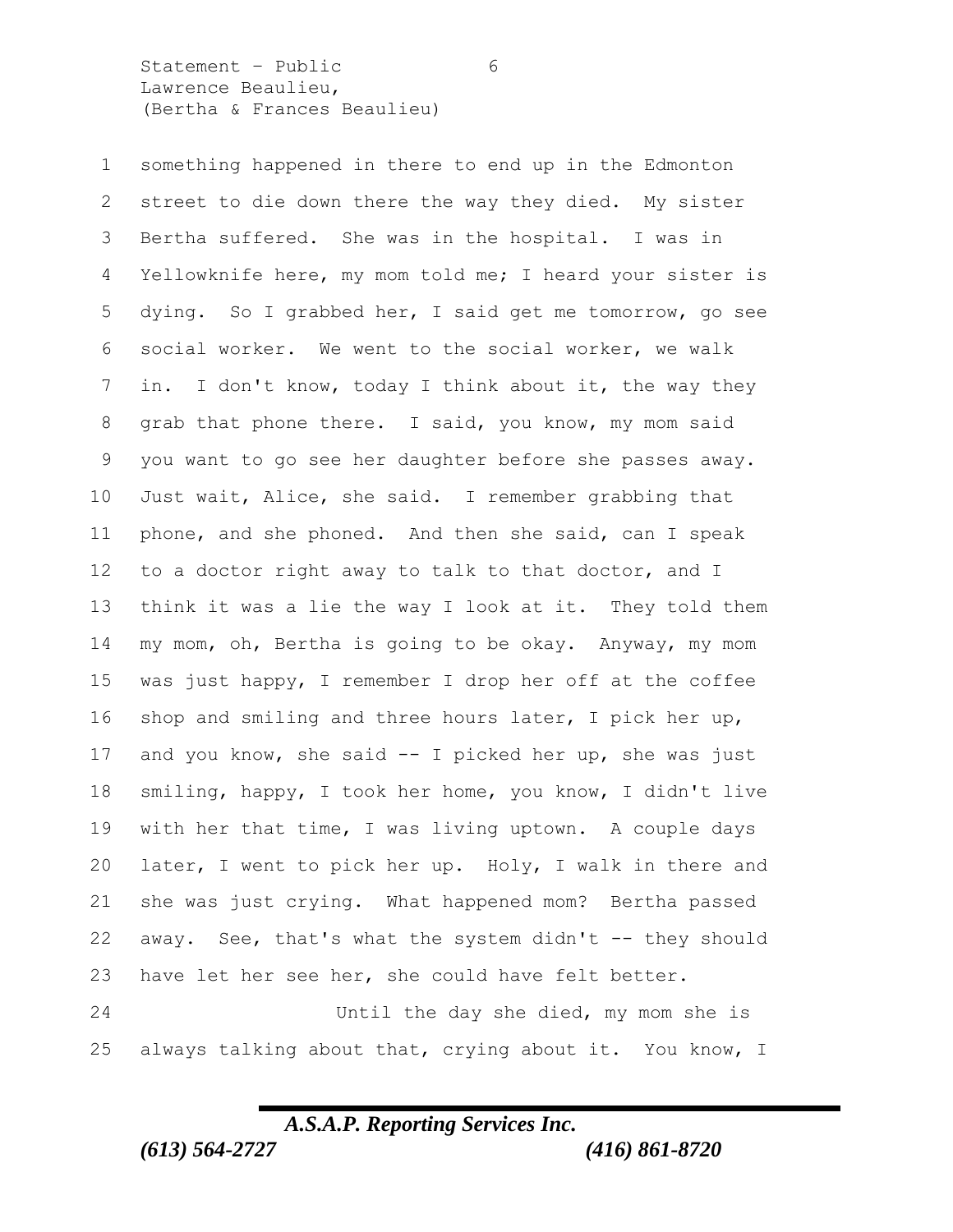Statement – Public 7 Lawrence Beaulieu, (Bertha & Frances Beaulieu)

 know how it felt like. Even, you know, and Francis same thing, when she came to Bertha's funeral, Bertha, I talked to -- tried to talk to her, boy, it's hard to get -- she was in to that drug, heavy drug, I guess. I talked to her, she agreed with me and everything. Next thing I know, she was on a plane, I heard, last time I saw her, and you know, she fell through the system. You know, I just wanted to bring that up because must have been, they must have went through lots, the way I went through.

11 And I -- you know, until today, nothing was dealt about mine, so I didn't, no, I just wanted my nieces and nephews to know their mother, they had a good mother. She didn't run away. The system failed. That's what happened to them. That's why they came back in the box. And then not just that, but you know, there is one more thing I got to go back after we left residential -- I mean, we got picked up about two or three years later, we got a call, my oldest brother cut himself on account of this. He couldn't take it. Yeah, that's what happened, you know, nothing, even my dad, his oldest son is gone, all his kids were gone, they stole us away; instead of trying to help us. Trying to think -- I think I told the important parts what happened to them. My nieces and

## *A.S.A.P. Reporting Services Inc.*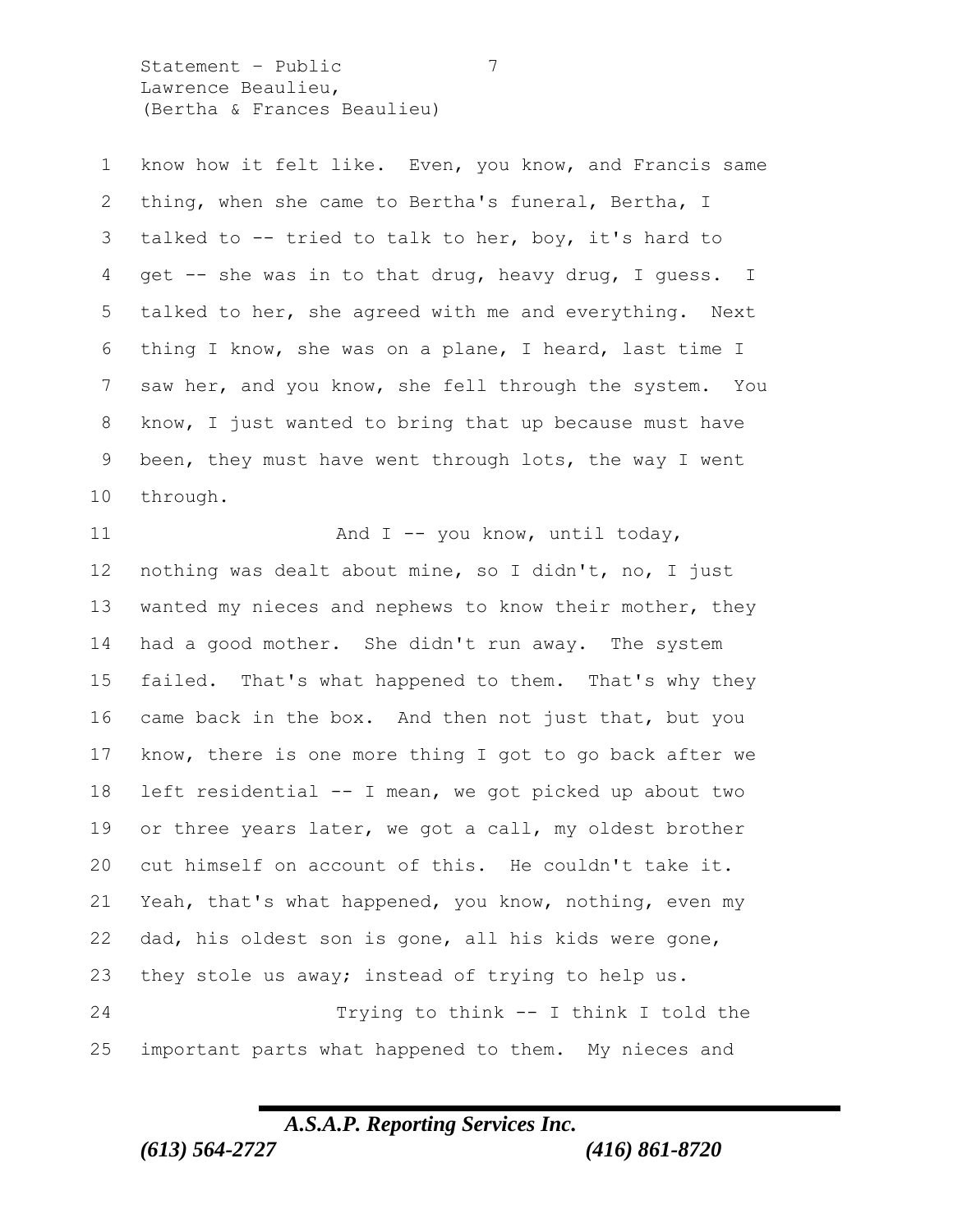Statement – Public 8 Lawrence Beaulieu, (Bertha & Frances Beaulieu)

| $\mathbf 1$ | nephew, you know, they'll understand now, can you tell   |
|-------------|----------------------------------------------------------|
| 2           | them. Yeah, there are so many things, you know, like,    |
| 3           | in their -- especially when they're in the same home and |
| 4           | I live in the basement and I could hear your sister      |
| 5           | crying upstairs, you know, getting strapped or whatever, |
| 6           | nothing. Just for saying the wrong word.                 |
| 7           | Not as -- not just my two sisters, my                    |
| 8           | brothers, I see the other ones are suffering. And        |
| 9           | today, I check -- I check around for the all the people  |
| 10          | that were in there, there's not so much of them alive    |
| 11          | today. So I hope those people they, you know, do         |
| 12          | something for themselves or you know, so they            |
| 13          | don't -- so they can help their families too by telling  |
| 14          | their stories and that --                                |
| 15          | MS. KERRIE REAY: So when you -- before                   |
| 16          | you went to Fort Res and you lived in Gene River?        |
| 17          | MR. LAWRENCE BEAULIEU: Gene River,                       |
| 18          | yeah.                                                    |
| 19          | MS. KERRIE REAY: Do you remember,                        |
| 20          | because you said you went to Fort Resolution about the   |
| 21          | age of six, dough have any memories of what it was like  |
| 22          | in Gene River?                                           |
| 23          | MR. LAWRENCE BEAULIEU: Gene River was                    |
| 24          | number 1, they had everything, we had moose meet,        |
| 25          | buffalo, you name it, we had it.                         |

# *A.S.A.P. Reporting Services Inc.*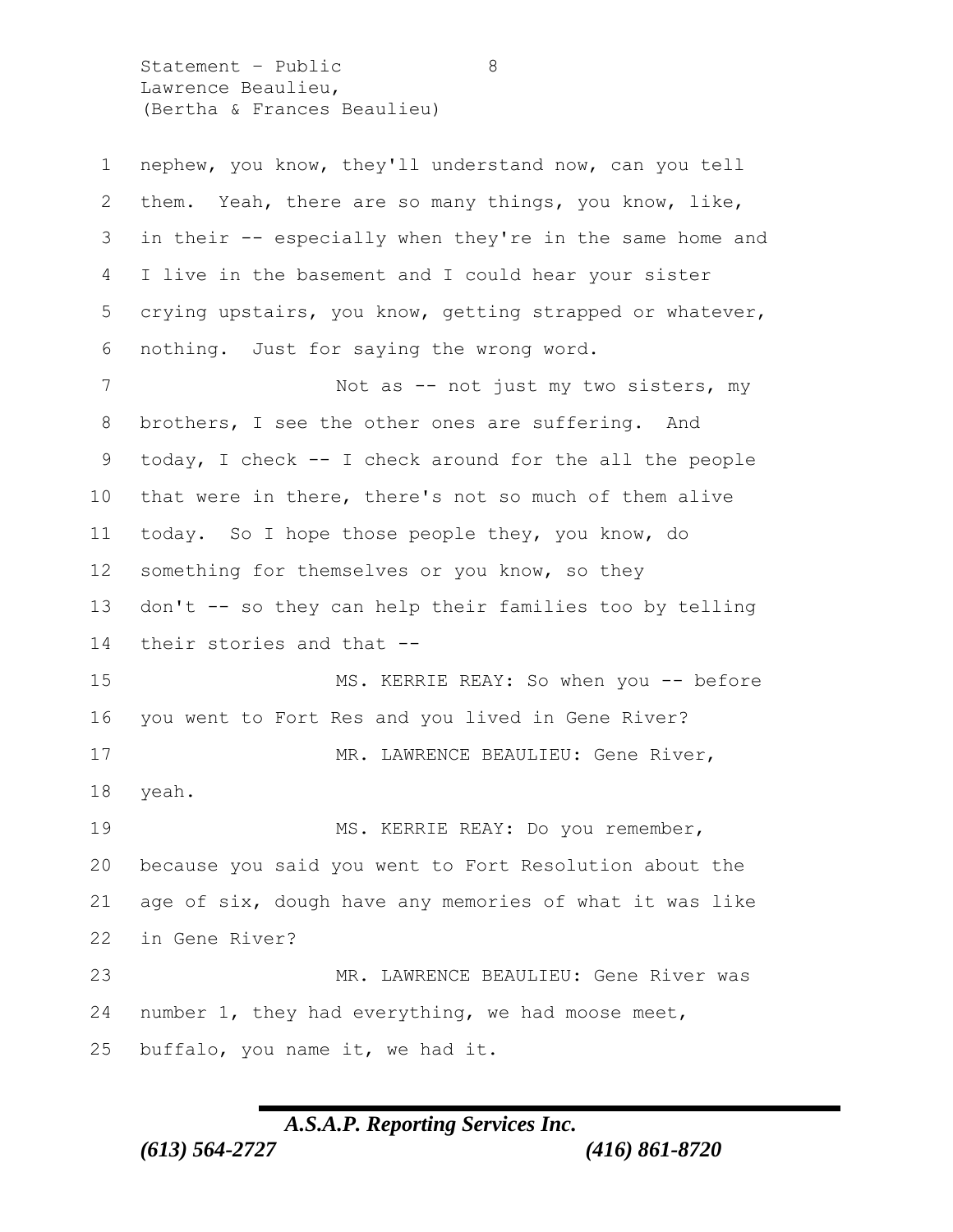Statement - Public 9 Lawrence Beaulieu, (Bertha & Frances Beaulieu) 1 MS. KERRIE REAY: Was that where your 2 dad built all the houses? 3 MR. LAWRENCE BEAULIEU: Yeah, yeah, my 4 grandpa like, you know, they built that town. 5 MS. KERRIE REAY: Right. 6 MR. LAWRENCE BEAULIEU: I think 1800, 7 you know, something. 8 MS. KERRIE REAY: Right. 9 MR. LAWRENCE BEAULIEU: There was 12 10 village there's on the south Great Slave Lake? 11 MS. KERRIE REAY: Okay. 12 MR. LAWRENCE BEAULIEU: Yeah, I know at 13 the end, there was only four left, Russ River, Buffalo 14 River, Gene River and Little Fishery, and the rest Peter 15 Pond came in to wipe us out. He wiped out eight towns. 16 MS. KERRIE REAY: Who did, sorry? 17 MR. LAWRENCE BEAULIEU: Peter Pond. 18 MS. KERRIE REAY: Okay. 19 MR. LAWRENCE BEAULIEU: He brought in 20 chickenpox blanket. 21 MS. KERRIE REAY: Okay. 22 MR. LAWRENCE BEAULIEU: That's what 23 happened to most of my people. 24 MS. KERRIE REAY: So the people lived 25 on the land, took care of themselves?

#### *A.S.A.P. Reporting Services Inc.*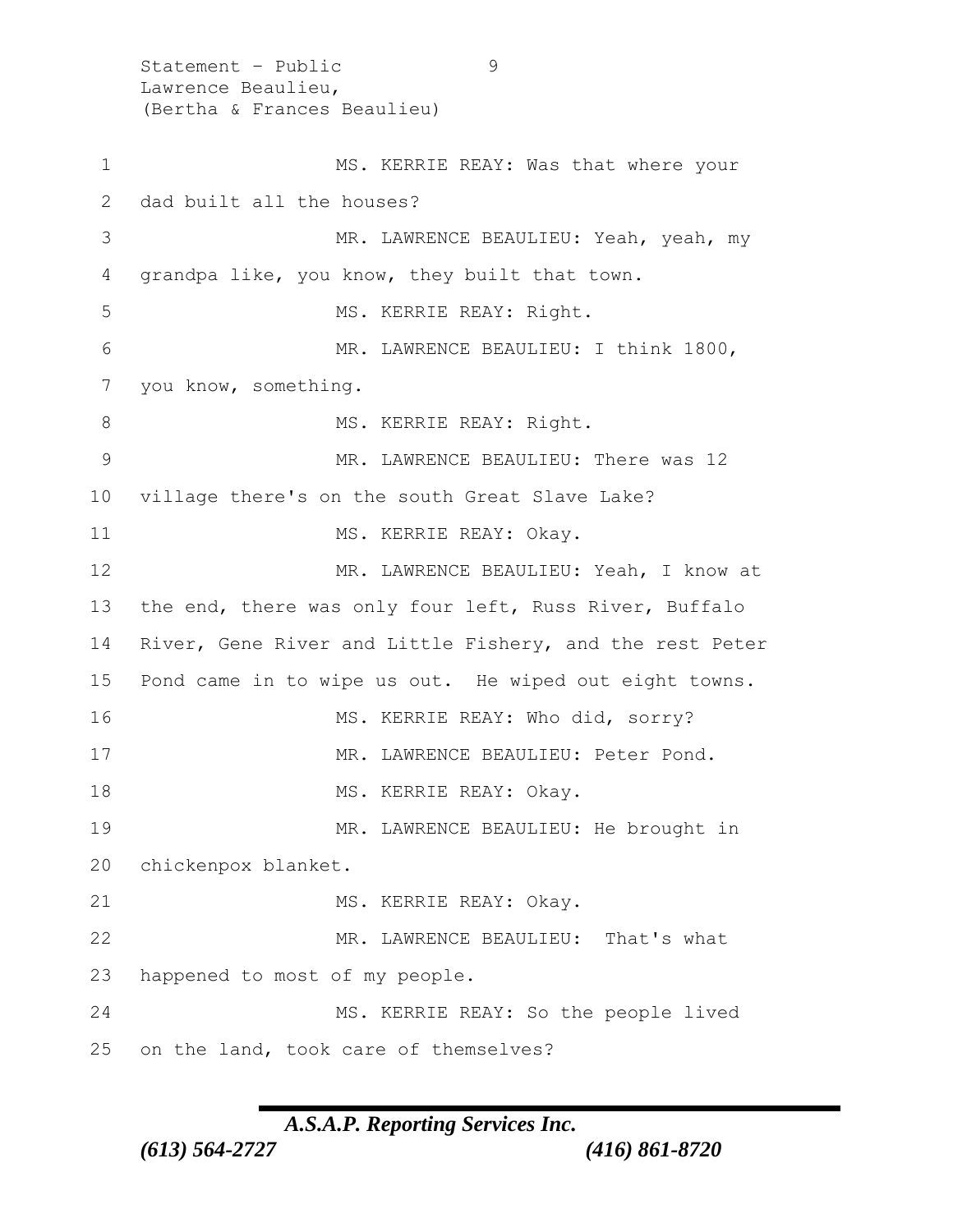Statement - Public 10 Lawrence Beaulieu, (Bertha & Frances Beaulieu)

1 MR. LAWRENCE BEAULIEU: Yeah, my -- we had a big boat. My grandfather had one of those big boats, he ran -- he never sold his fur in Fort Res, Hudson Bay, he took it all the way to Winnipeg. 5 MS. KERRIE REAY: Okay. MR. LAWRENCE BEAULIEU: Yeah. Yeah, I remember that big boat he used to travel on, you know, on the side there, that hot water used to come out, boiling water. We used to make hot chocolate with it, I guess, I'm still okay today. MS. KERRIE REAY: And so as the -- as a small young boy, life was good in Gene River is what I'm hearing you say? MR. LAWRENCE BEAULIEU: Yeah, I was so happy, wake up happy. 16 MS. KERRIE REAY: But you weren't the oldest? 18 MR. LAWRENCE BEAULIEU: No, my brother George was the oldest. 20 MS. KERRIE REAY: Okay. And then who came -- who was born after George? MR. LAWRENCE BEAULIEU: There was two of them before George, but they both passed away too. MS. KERRIE REAY: Being little? MR. LAWRENCE BEAULIEU: Yeah, yeah.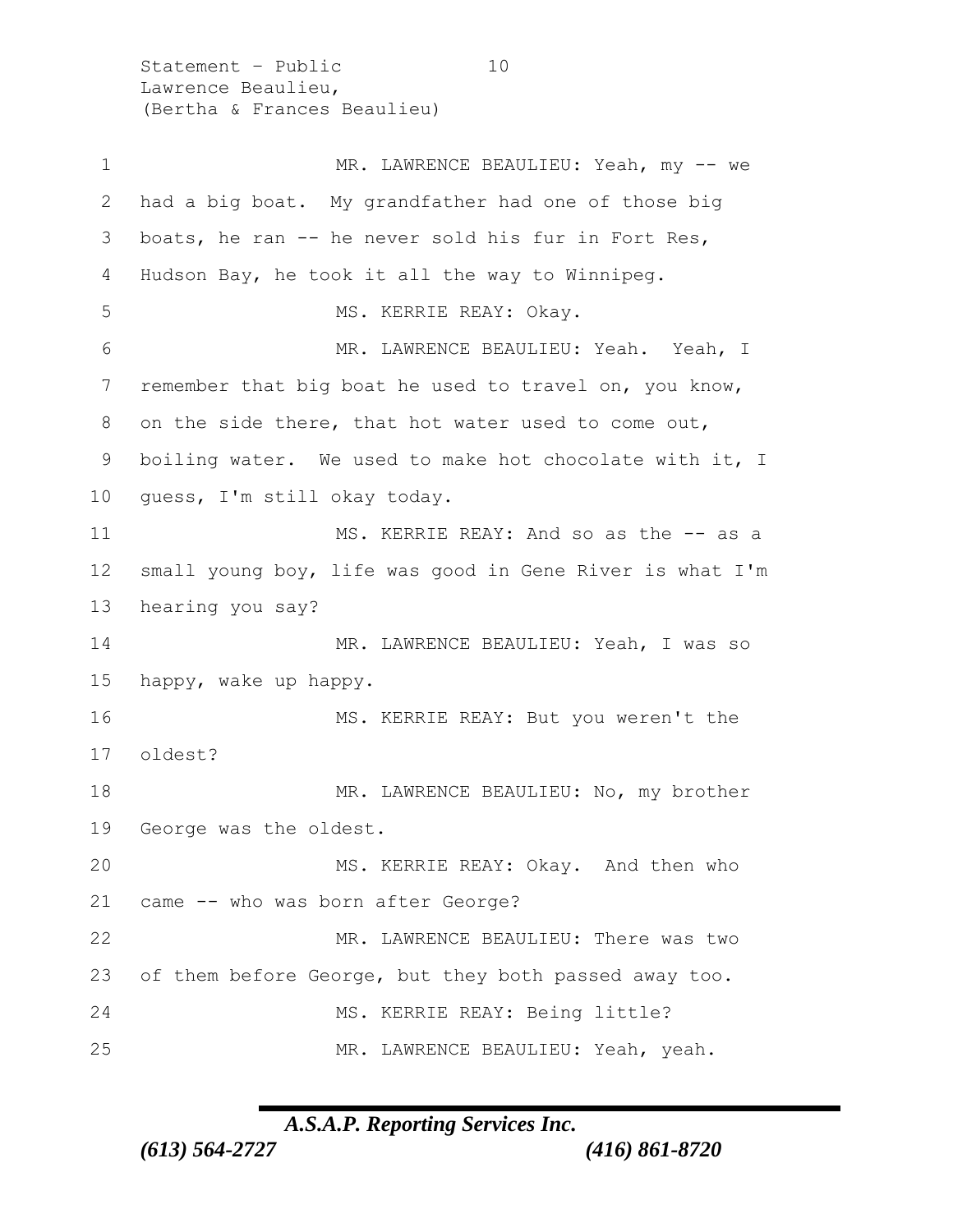Statement - Public 11 Lawrence Beaulieu, (Bertha & Frances Beaulieu) 1 MS. KERRIE REAY: Okay. 2 MR. LAWRENCE BEAULIEU: So I think 3 there's about 14 of us in the family. 4 MS. KERRIE REAY: Okay. But you 5 speak -- because you said when you were about six. 6 MR. LAWRENCE BEAULIEU: Yeah, we talk 7 Chip. 8 MS. KERRIE REAY: You went to Fort 9 Resolution where you stayed with your aunt and uncle? 10 MR. LAWRENCE BEAULIEU: Yeah. 11 MS. KERRIE REAY: And all you're aware 12 of is there was some letters sent. 13 MR. LAWRENCE BEAULIEU: Yeah, yeah. 14 MS. KERRIE REAY: That required you 15 even though you weren't the oldest? 16 MR. LAWRENCE BEAULIEU: Yeah. 17 MS. KERRIE REAY: That you had to go 18 there? 19 MR. LAWRENCE BEAULIEU: Yeah, because 20 once you were school age. If you don't go to school, 21 then -- I think the letter says tell if the kids don't 22 go to school, you can both go to jail, yeah, that's 23 why -- 24 MS. KERRIE REAY: And do you know why 25 George didn't go to --

## *A.S.A.P. Reporting Services Inc.*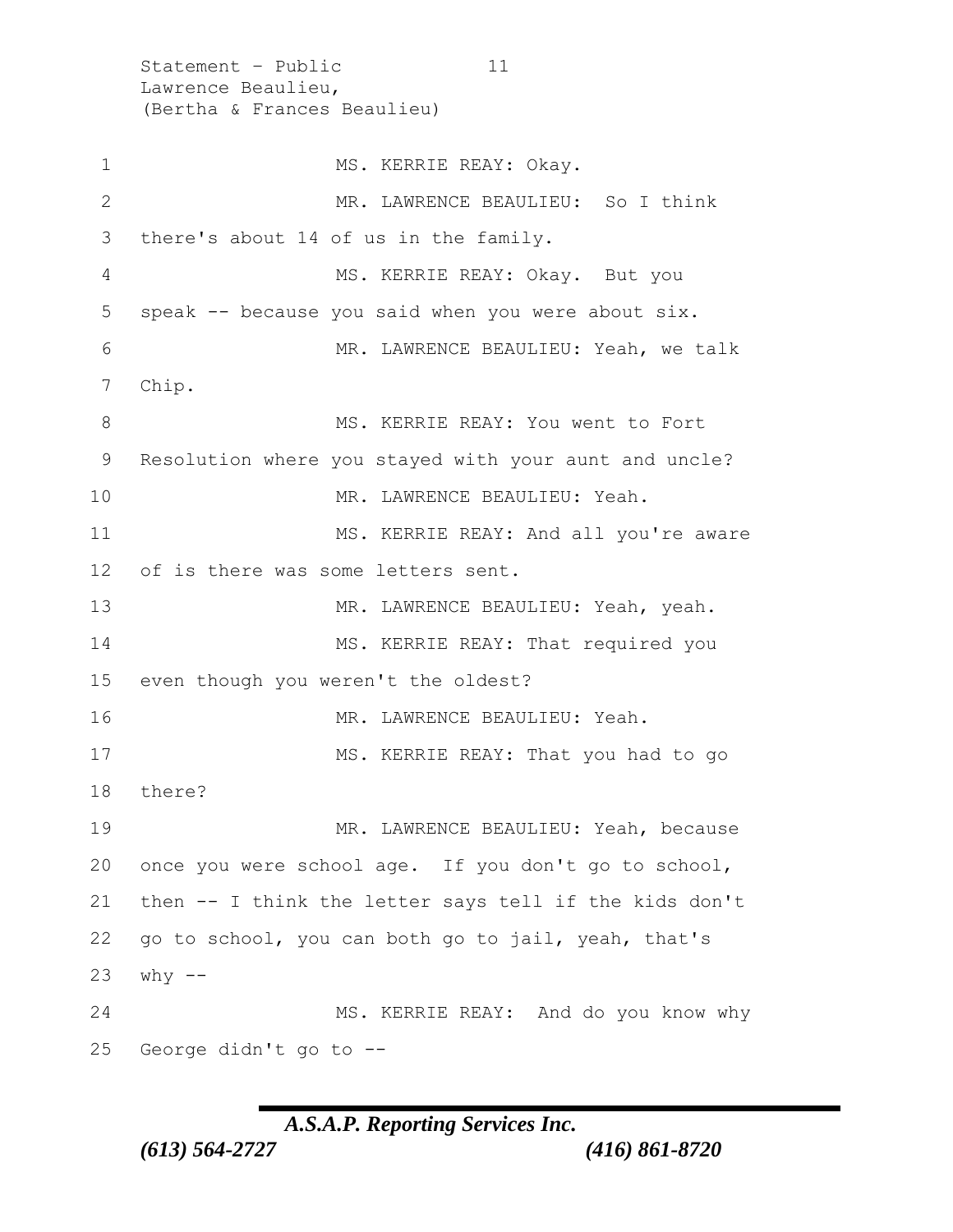Statement – Public 12 Lawrence Beaulieu, (Bertha & Frances Beaulieu) 1 MR. LAWRENCE BEAULIEU: Well, George was the oldest one, and he was already taught for trapping and that. MS. KERRIE REAY: So he was quite a bit older than you? MR. LAWRENCE BEAULIEU: Yeah, way, and he was already trapping and that, you know, in those days, trapping, one of the top jobs because -- MS. KERRIE REAY: So you went to live with your uncle in Fort Resolution? 11 MR. LAWRENCE BEAULIEU: Yeah. 12 MS. KERRIE REAY: And then your parents and your younger sisters and your younger brother came to the Fort Resolution as well? MR. LAWRENCE BEAULIEU: Yeah, yeah. They had to because the kids are getting old, school age. 18 MS. KERRIE REAY: Right. School age, and so I'm just sort of putting it in context for the commissioners in terms of a bit of a time line because what you've shared so far is so critically important to have the insight of a family who was doing very well to then have their children removed to go to school? MR. LAWRENCE BEAULIEU: Yeah, mmhmm. MS. KERRIE REAY: So when you were in

#### *A.S.A.P. Reporting Services Inc.*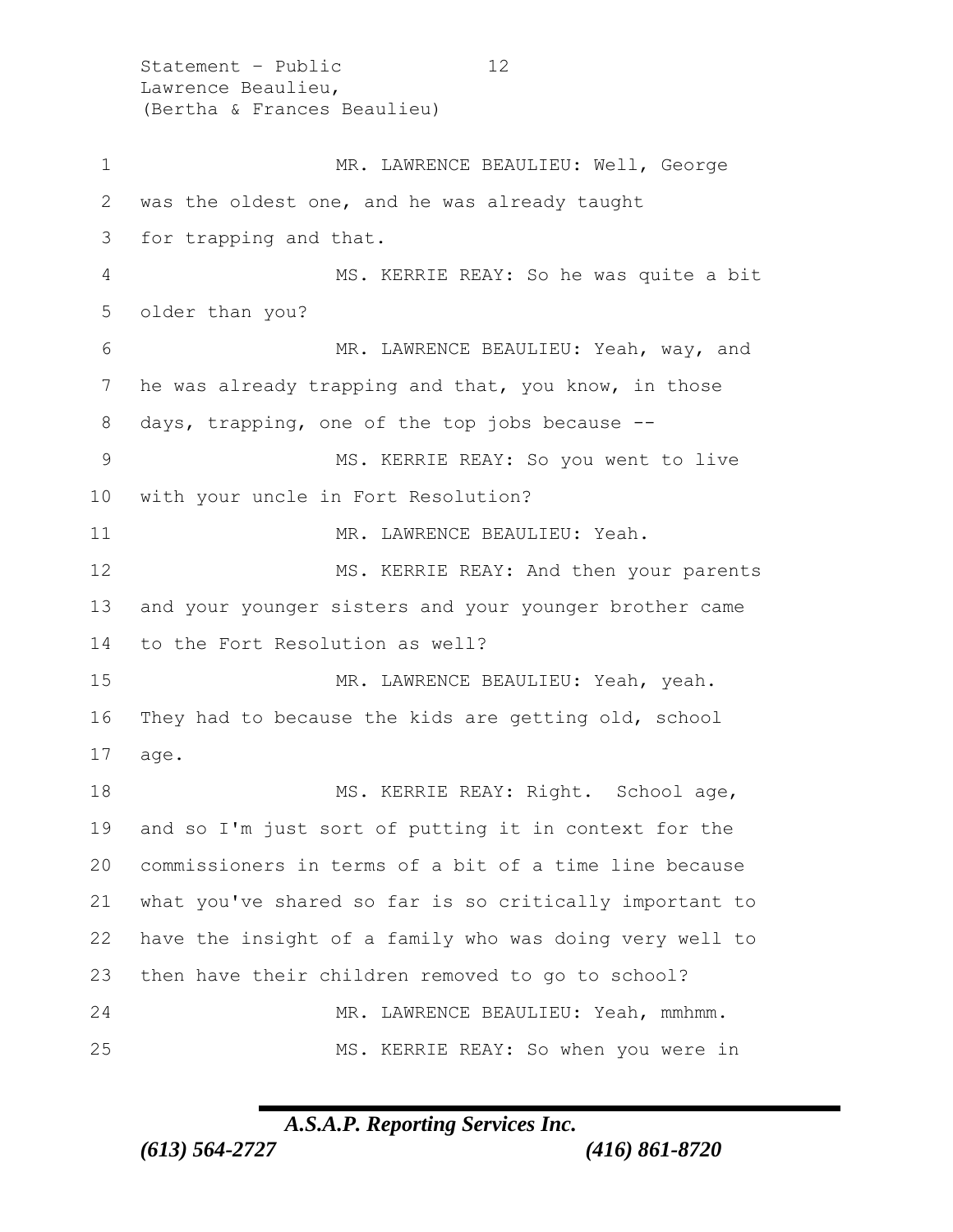Statement – Public 13 Lawrence Beaulieu, (Bertha & Frances Beaulieu) 1 Fort Resolution your two sisters, two brothers and 2 yourself? 3 MR. LAWRENCE BEAULIEU: Yeah. 4 MS. KERRIE REAY: Now, you went to Fort 5 Smith? 6 MR. LAWRENCE BEAULIEU: Yeah, they grab 7 us in school. 8 MS. KERRIE REAY: Okay. And in Fort 9 Smith, you all went to a receiving home? 10 MR. LAWRENCE BEAULIEU: Yeah. 11 MS. KERRIE REAY: Is that when you 12 could hear your sisters upstairs when you first went to 13 the receiving home? 14 MR. LAWRENCE BEAULIEU: Yeah, yeah. 15 MS. KERRIE REAY: Okay. 16 MR. LAWRENCE BEAULIEU: Yeah. 17 MS. KERRIE REAY: And then you talk 18 about that your two sisters went somewhere else? 19 MR. LAWRENCE BEAULIEU: Yeah, they went 20 to receiving home. 21 MS. KERRIE REAY: Another receiving 22 home? 23 MR. LAWRENCE BEAULIEU: Yeah. 24 MS. KERRIE REAY: Okay. 25 MR. LAWRENCE BEAULIEU: They built a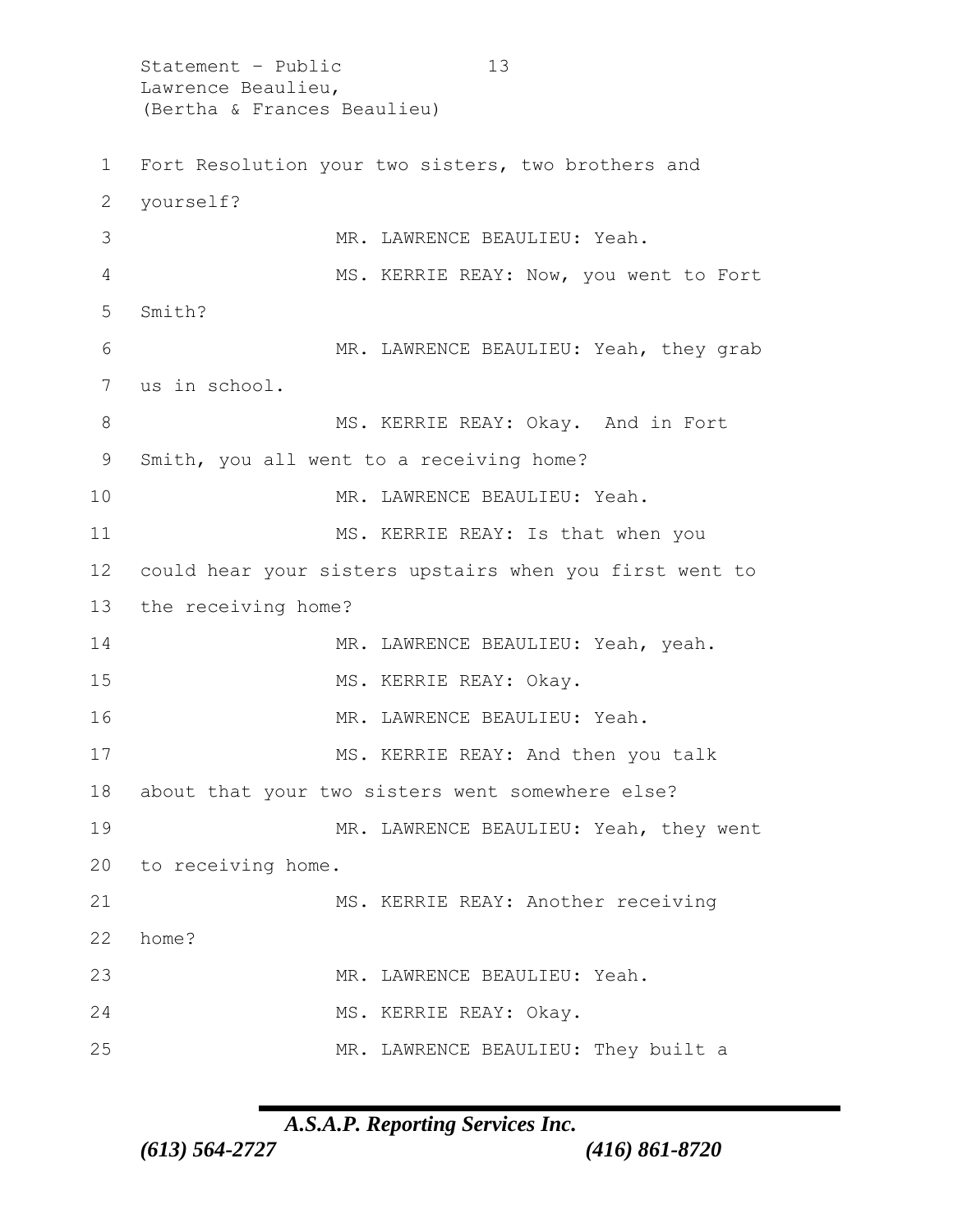Statement - Public 14 Lawrence Beaulieu, (Bertha & Frances Beaulieu) 1 big one there, so, yeah. 2 MS. KERRIE REAY: Okay. And your 3 brothers went to somewhere else? 4 MR. LAWRENCE BEAULIEU: Yeah. 5 MS. KERRIE REAY: They went to Peten 6 (sic)? 7 MR. LAWRENCE BEAULIEU: Yeah, they went 8 to Breynat Hall. 9 MS. KERRIE REAY: Breynat Hall. 10 MR. LAWRENCE BEAULIEU: Yeah, 11 residential school. 12 MS. KERRIE REAY: And where did you go? 13 MR. LAWRENCE BEAULIEU: I stayed in the 14 group home. 15 MS. KERRIE REAY: You stayed -- 16 MR. LAWRENCE BEAULIEU: They changed it 17 to a group home. 18 MS. KERRIE REAY: Okay. 19 MR. LAWRENCE BEAULIEU: The receiving 20 home. 21 MS. KERRIE REAY: Right. 22 MR. LAWRENCE BEAULIEU: Yeah, they sent 23 me there. 24 MS. KERRIE REAY: So being so young, 25 did you have any idea how your brothers went to

*A.S.A.P. Reporting Services Inc.*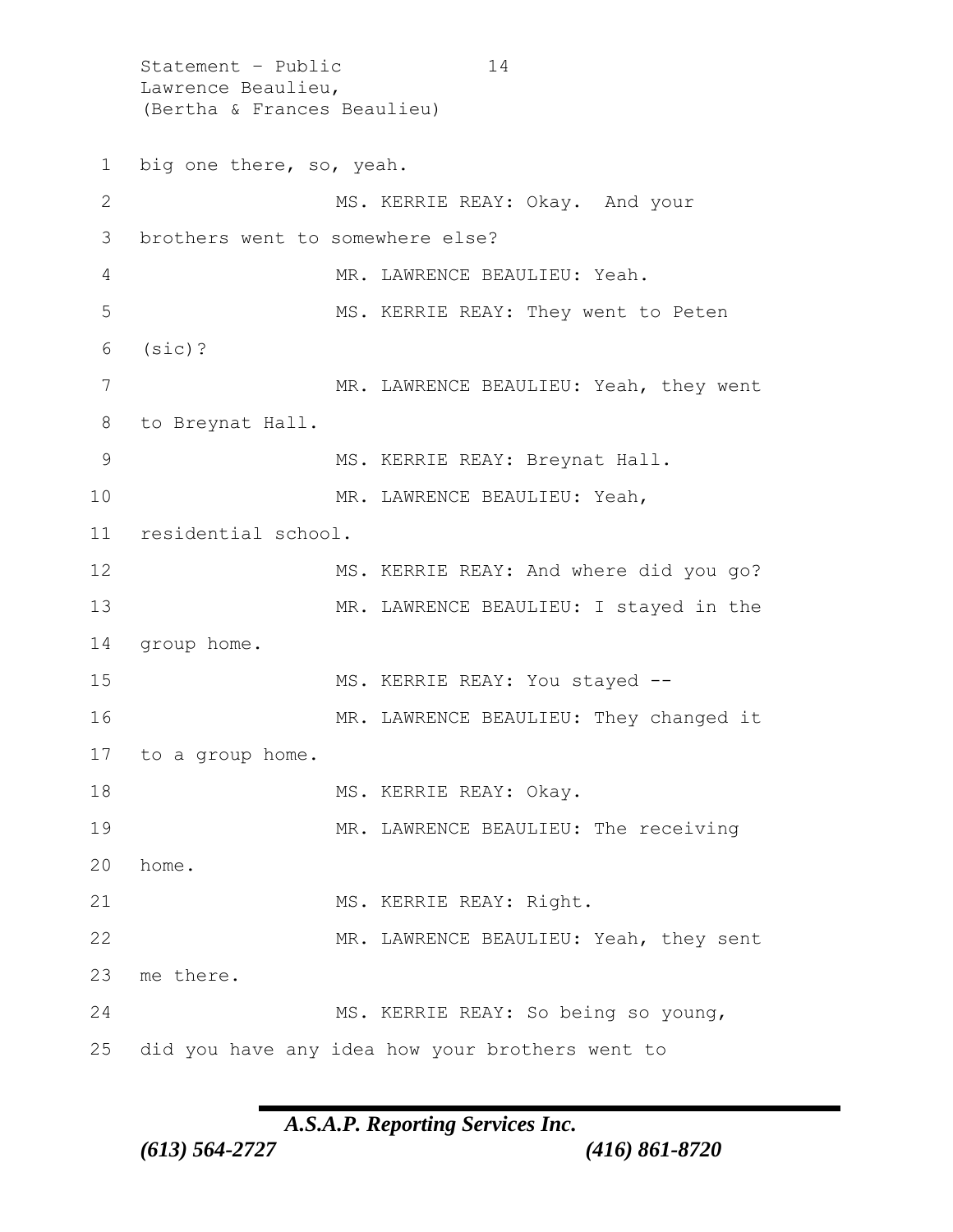Statement – Public 15 Lawrence Beaulieu, (Bertha & Frances Beaulieu)

 residential school, where did you go school if you were 2 at the receiving home, at the group home?

 MR. LAWRENCE BEAULIEU: Well, the first time they sent me -- well, the first time, they sent me -- after a little, they sent me to Breynat Hall, but then the way they were treating my brothers, so I was getting aggrieve with the priest, there was a priest there. And I told them, I says, you know, what's going on, I said, every time there's a movies, they don't go movies, it's -- nobody wants to miss movies in those days. Every times there's movies and I go in there and I don't see them in there, so I go upstairs you know, I bring them downstairs watch a movie. They don't do nothing but they know how to do it, next year I didn't come back, so they really did them in, I guess. MS. KERRIE REAY: As children did you talk about what was happening for yourselves in the different schools, like, when you -- like, did you come together in the summers or did you stay there? MR. LAWRENCE BEAULIEU: Yeah, yeah, in the summer, like, in the residential school, they bring them back to the group home, the two boys, yeah, they

 bring them back, back and forth, that's what -- you know, we all wanted to go home.

MS. KERRIE REAY: Did they talk --

#### *A.S.A.P. Reporting Services Inc.*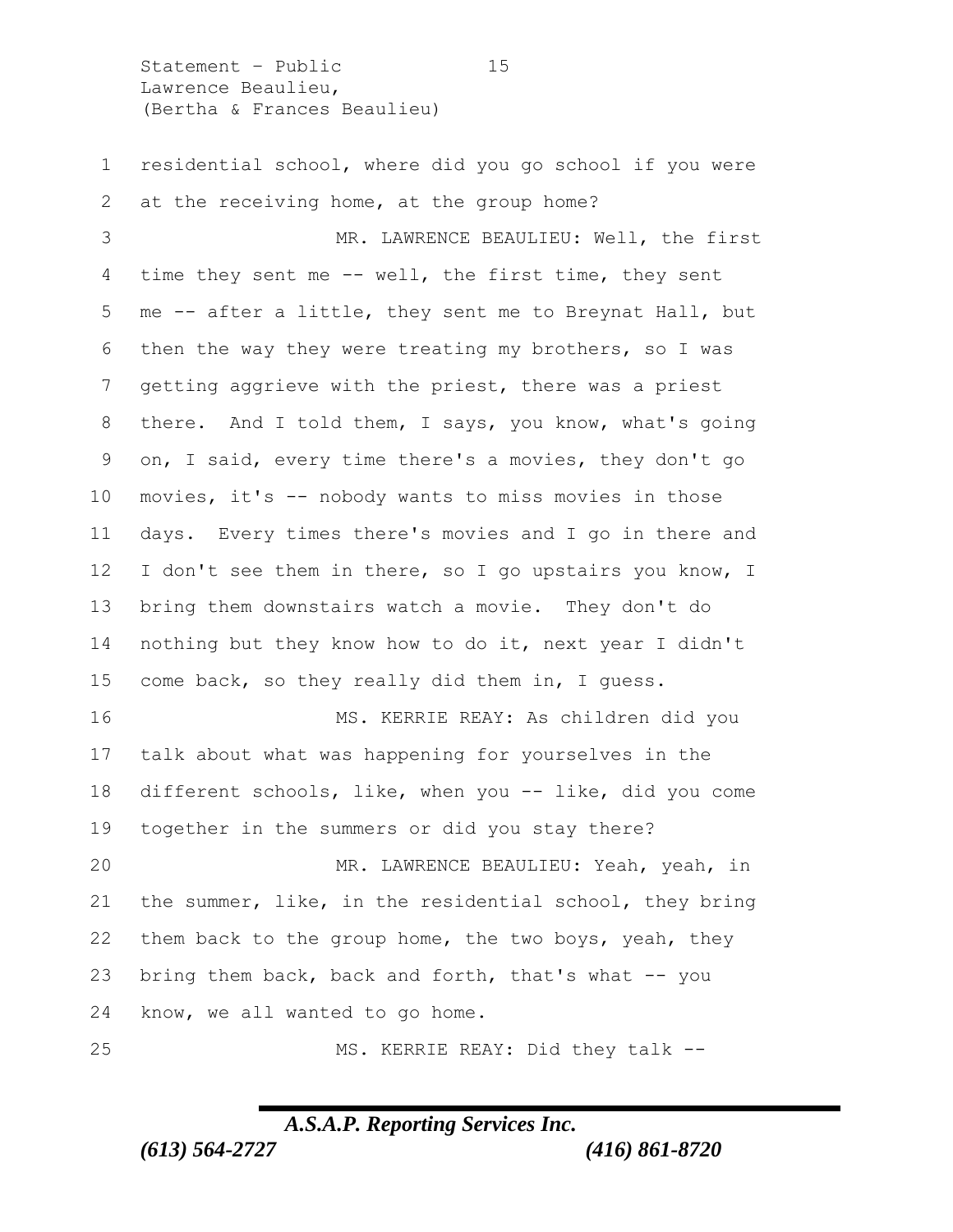Statement - Public 16 Lawrence Beaulieu, (Bertha & Frances Beaulieu) 1 MR. LAWRENCE BEAULIEU: They never -- MS. KERRIE REAY: Did they talk about what was happening in the school, your brothers? MR. LAWRENCE BEAULIEU: Yeah, you know, we get together. When we get together, they always want to know, they want to get out of here. 7 MS. KERRIE REAY: Right. Did they share any secrets what was happening at the residential school? 10 MR. LAWRENCE BEAULIEU: No, they wouldn't tell me nothing. MS. KERRIE REAY: Did you sense something was wrong? 14 MR. LAWRENCE BEAULIEU: Yeah, I knew something, you know -- 16 MS. KERRIE REAY: What did you think? MR. LAWRENCE BEAULIEU: They looked so pitiful, they never smiled when I see them. But they wouldn't tell us, you know, those days, the priests or those guys must have had them because they're pretty mean, you knows when they look, especially small boys. MS. KERRIE REAY: Now, I'm not familiar with Fort Smith. Did you see your sisters if you were in a group home and they were -- MR. LAWRENCE BEAULIEU: Yeah, yeah,

#### *A.S.A.P. Reporting Services Inc.*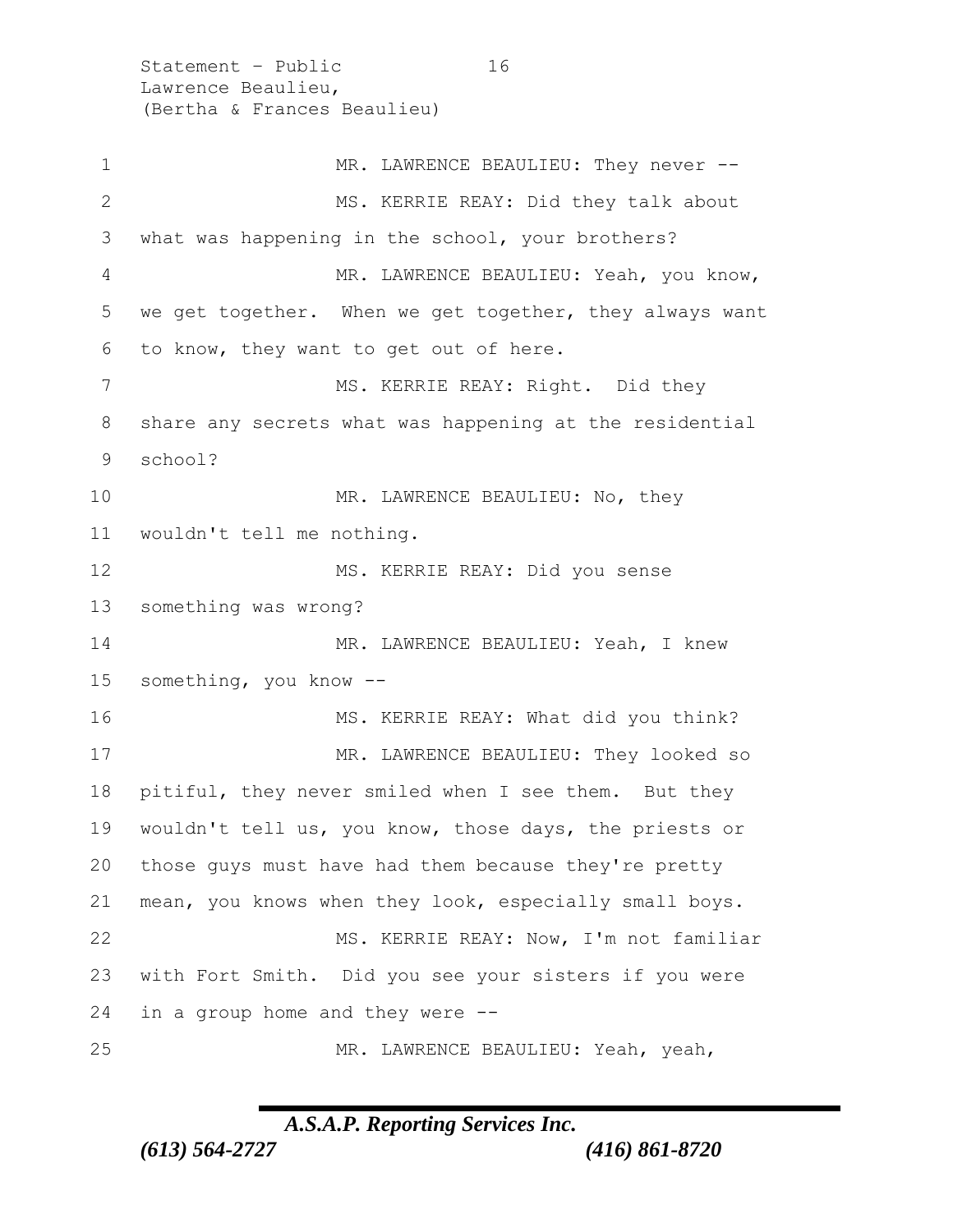Statement - Public 17 Lawrence Beaulieu, (Bertha & Frances Beaulieu) 1 later on. 2 MS. KERRIE REAY: Did you see them? 3 MR. LAWRENCE BEAULIEU: Yeah, they 4 won't let me go over there first time, but later on, 5 after I turned 16, oh, yeah, I go see them. 6 MS. KERRIE REAY: You went to see them? 7 MR. LAWRENCE BEAULIEU: Yeah, when I 8 get lonesome for them, I go see them and I go -- I go 9 right in there or we go sit outside. 10 MS. KERRIE REAY: Okay. Did they 11 ever -- 12 MR. LAWRENCE BEAULIEU: They never 13 talked nothing like that, but they're happy to see me, 14 that's it. They don't talk about -- 15 MS. KERRIE REAY: What happened? 16 MR. LAWRENCE BEAULIEU: Yeah. 17 MS. KERRIE REAY: And so then as you 18 were 16, when were you able to go home, back to Fort 19 Resolution? 20 MR. LAWRENCE BEAULIEU: I just about 21 19. 22 MS. KERRIE REAY: When you were 19. 23 MR. LAWRENCE BEAULIEU: Just about. 24 MS. KERRIE REAY: Just about 19. 25 MR. LAWRENCE BEAULIEU: I think it was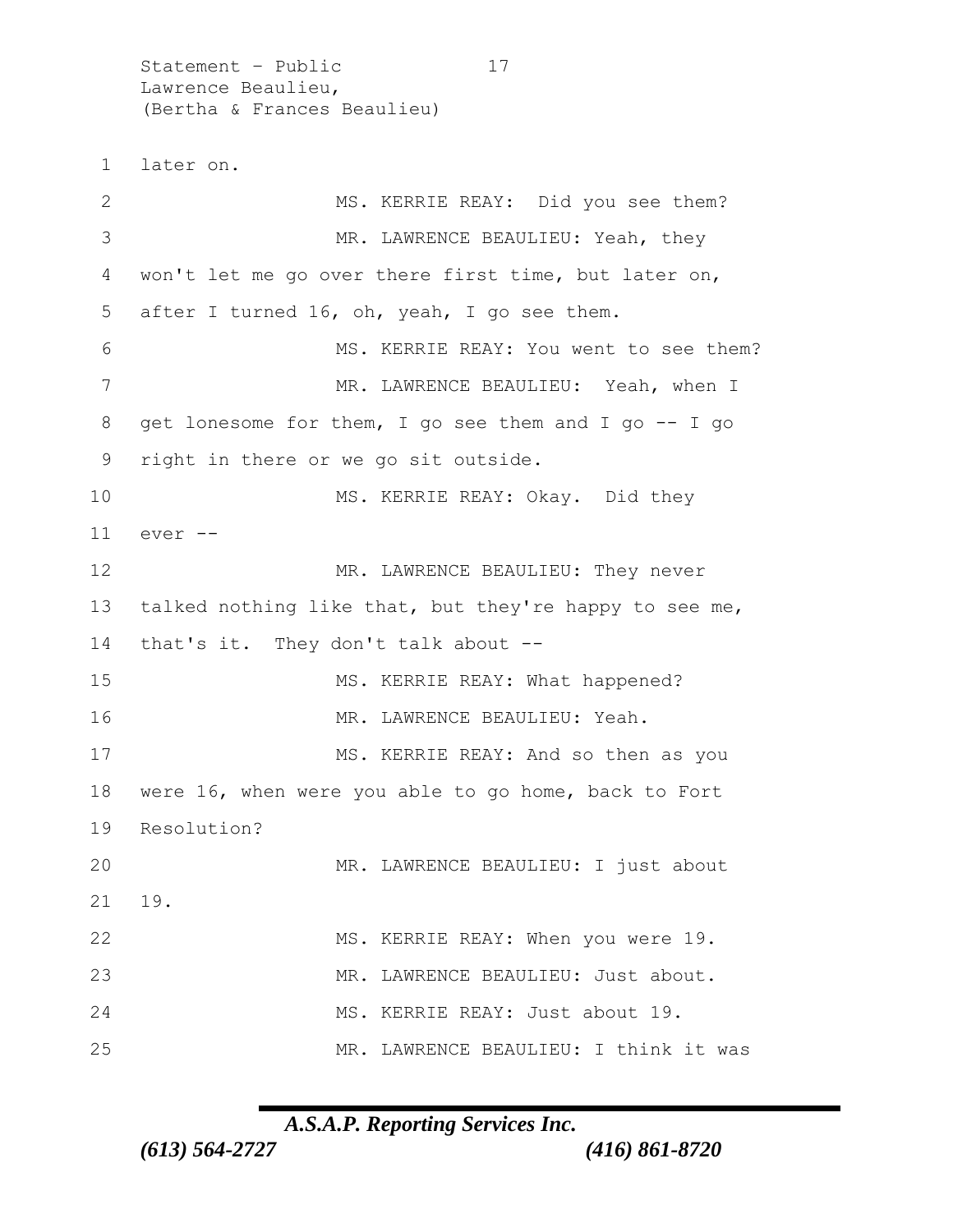Statement - Public 18 Lawrence Beaulieu, (Bertha & Frances Beaulieu)

 April. That's when I went to Fort Res for Easter. When we got to Easter holidays, yeah, I remember. MS. KERRIE REAY: And your parents -- sorry. MR. LAWRENCE BEAULIEU: Yeah, when we got there for Easter, I just stayed there and hid. We had to hide until June, and then until one day there, my uncle -- I stayed with my uncle, and one day, they're knocking on the door. He said, they're here. I said don't worry, I'm not going to bother, and I could hear my uncle went to the door there. Opened the door just wide enough to talk to them, what do you want? He told them. It was welfare and the cops and my uncle told them, what do you want. Oh, I heard Lawrence Beaulieu is staying here. No, he says, Lawrence Beaulieu, I give him a ski-doo, I give him a ski-doo suit, everything, sleigh, blanket, tent, he's gone on the trap, he said, if you want to find him, he says, go on the land. And they turn around right there, and about 15 minutes, I heard the plane flying away, gave up on us, I guess. My brother too, run away, [Brother 1], so we stayed away, and my brother [Brother 2], I think, about four years, five years later, only then he got out. I don't think go until 19 or 20.

#### *A.S.A.P. Reporting Services Inc. (613) 564-2727 (416) 861-8720*

MS. KERRIE REAY: So [Brother 1] and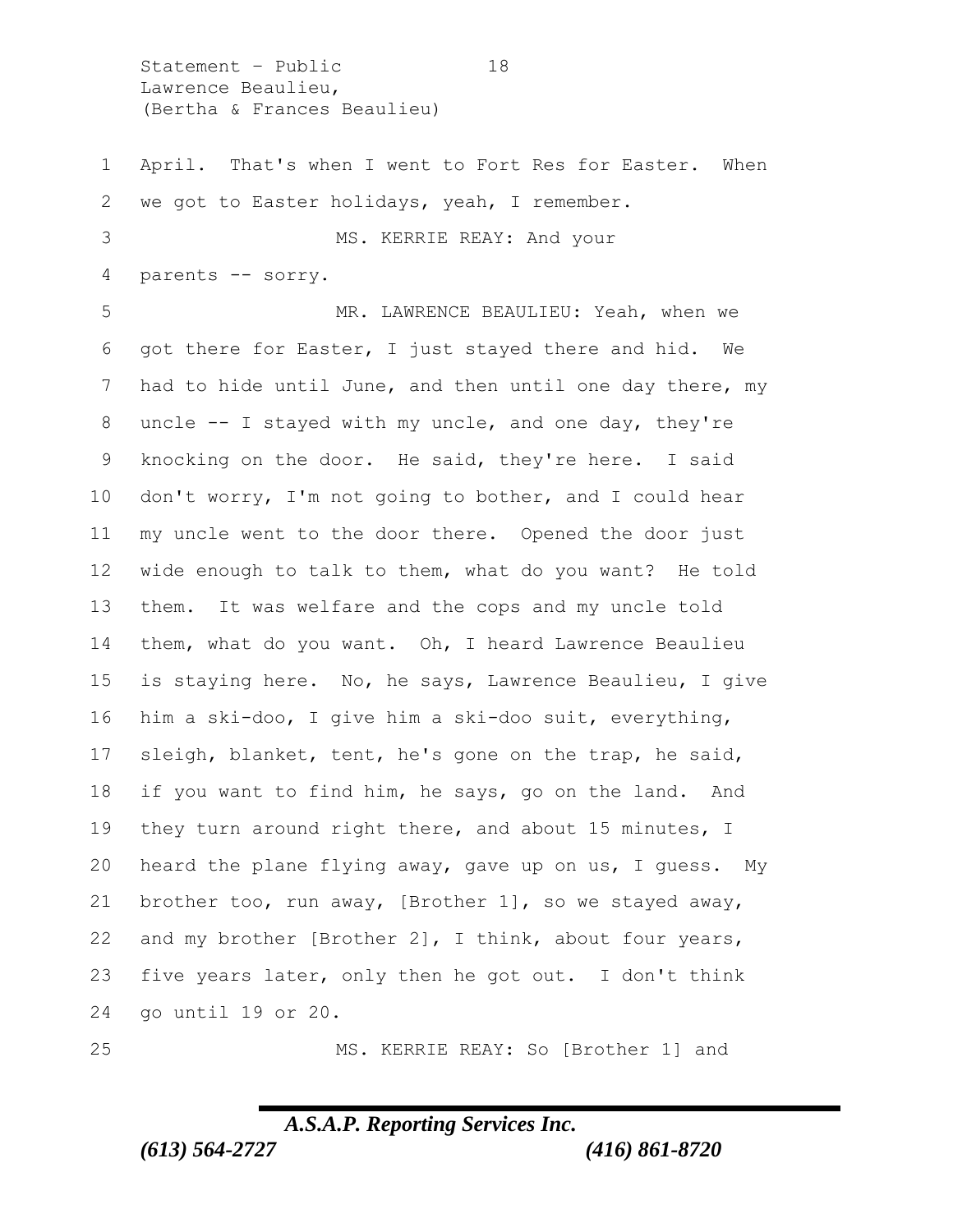Statement - Public 19 Lawrence Beaulieu, (Bertha & Frances Beaulieu) 1 [Brother 2] came back to Fort Resolution? 2 MR. LAWRENCE BEAULIEU: No, because 3 [Brother 1] stayed in Fort Res, and when [Brother 2] got 4 out, straight to Yellowknife here. 5 MS. KERRIE REAY: Okay. So [Brother 6 2], and where is [Brother 2] now? 7 MR. LAWRENCE BEAULIEU: He's on -- he's 8 at home. 9 MS. KERRIE REAY: Okay. 10 MR. LAWRENCE BEAULIEU: He's homeless. 11 But they gave him a home. But right now, he's right at 12 the edge. 13 MS. KERRIE REAY: What do you mean by 14 the edge? 15 MR. LAWRENCE BEAULIEU: So much booze, 16 you know, like -- 17 MS. KERRIE REAY: More alcohol? 18 MR. LAWRENCE BEAULIEU: -- you know, 19 get the boot. 20 MS. KERRIE REAY: Okay. 21 MR. LAWRENCE BEAULIEU: Not just that 22 too, it's not too healthy now too. He's -- he goes to 23 the hospital every once or two or three times a month, 24 you know, blacking out -- 25 MS. KERRIE REAY: Oh, dear. Oh, dear.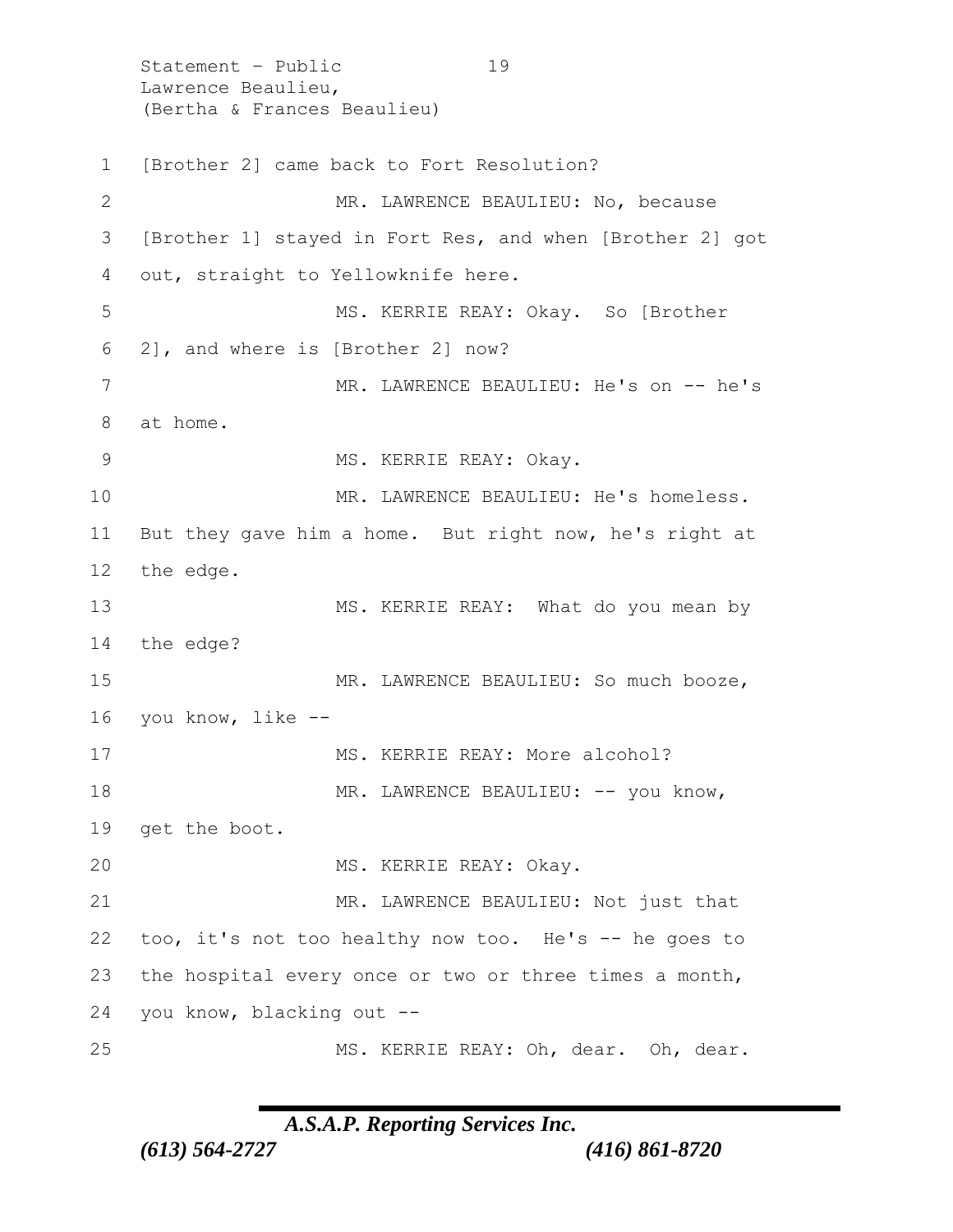Statement - Public 20 Lawrence Beaulieu, (Bertha & Frances Beaulieu) 1 MR. LAWRENCE BEAULIEU: -- of alcohol. And not eating enough I guess. 3 MS. KERRIE REAY: And your sisters, they came back to Fort Resolution? 5 MR. LAWRENCE BEAULIEU: My sisters, they went straight here too, them, and then they went to Fort Res to visit my dad. I think they only saw my dad just a couple of weeks and then they left there, they came back here. 10 MS. KERRIE REAY: When you say here, back to Yellowknife? 12 MR. LAWRENCE BEAULIEU: Yeah, some are married here and everything. They both have two kids and Francis moved to Fort Simpson, she stayed there and I don't know how they made plans, but they met in Edmonton. And then just like we lost them, they hid in 17 the streets in Edmonton, they don't find them. MS. KERRIE REAY: So did they leave the families to -- MR. LAWRENCE BEAULIEU: Yeah, they left two kids on both sides. They moved to Edmonton, and they just, you know, forgot about everything like, and I don't know, that's how the system did to her, she left, I know that. The drinking will just cover everything.

## *A.S.A.P. Reporting Services Inc. (613) 564-2727 (416) 861-8720*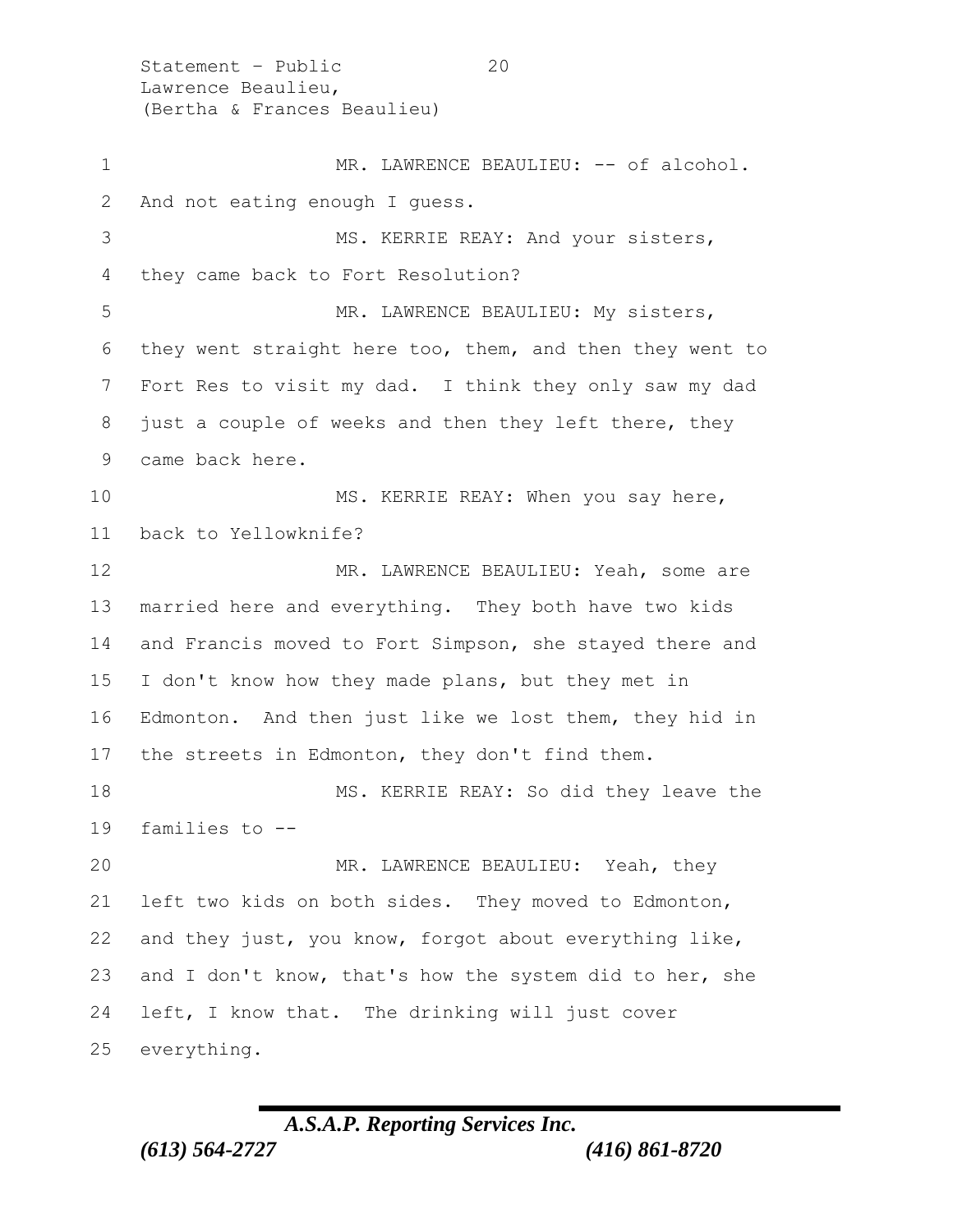Statement – Public 21 Lawrence Beaulieu, (Bertha & Frances Beaulieu)

1 MS. KERRIE REAY: Yeah, and these are the truths that need to be told about the impact of what residential school did to the lives of all those children and the families and children like yourself? MR. LAWRENCE BEAULIEU: Yeah, yeah. You know, like -- MS. KERRIE REAY: So do you remember about when the two sisters went to Edmonton? Did they go together or did one of them go? MR. LAWRENCE BEAULIEU: Yeah, they met over there. 12 MS. KERRIE REAY: Okay. 13 MR. LAWRENCE BEAULIEU: Because they -- MS. KERRIE REAY: When do you think -- 15 MR. LAWRENCE BEAULIEU: I quess they were talking here I guess, you know, we're going to meet, we're going to take off, whatever, I guess, and all of a sudden, my mother said, they just disappeared and -- MS. KERRIE REAY: Did you hear from them very often? MR. LAWRENCE BEAULIEU: Well, it's not just that, too, they couldn't get a job or nothing around here, they tried. You know how it is sometimes, you know, they don't give jobs to outsiders they call

#### *A.S.A.P. Reporting Services Inc.*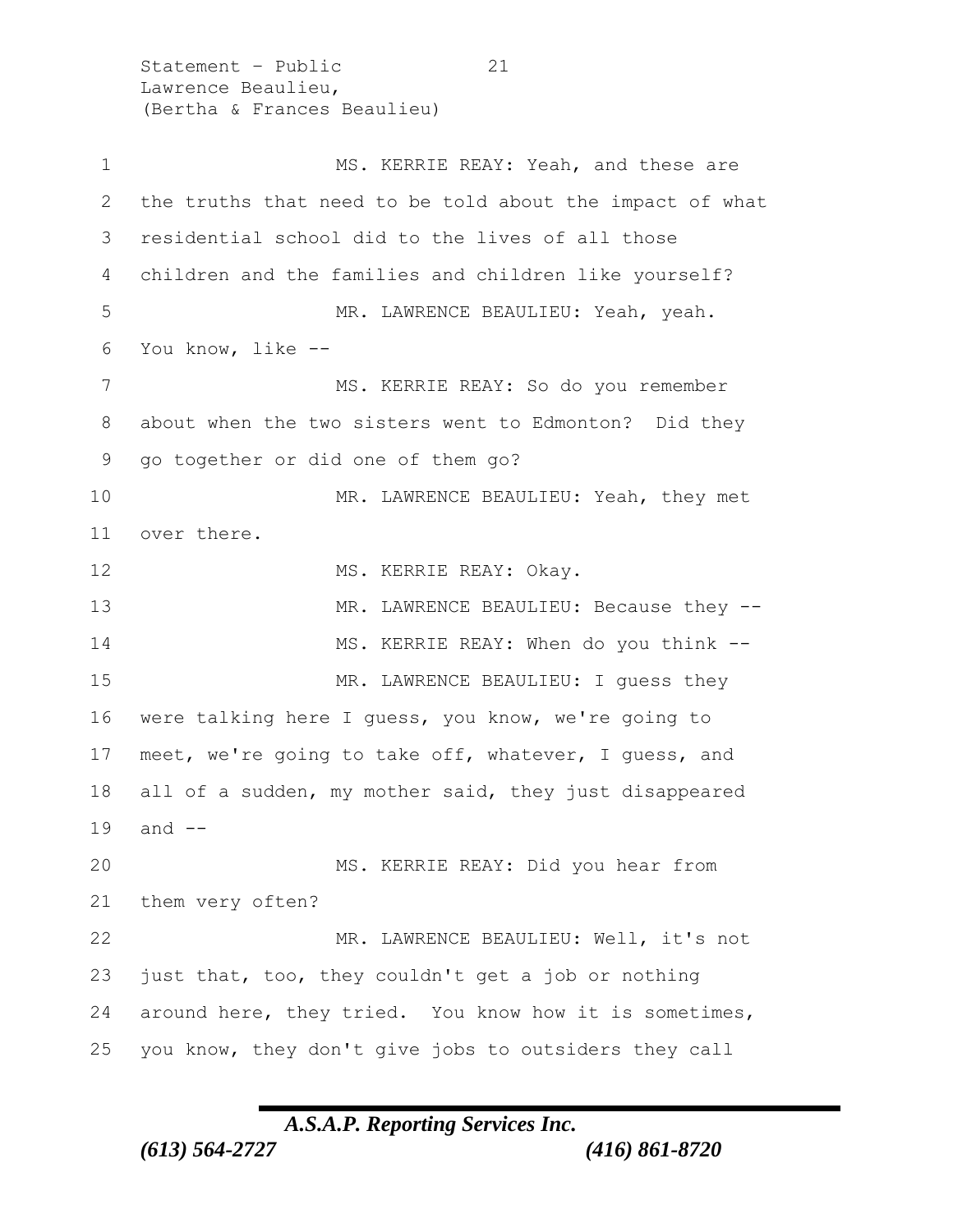Statement – Public 22 Lawrence Beaulieu, (Bertha & Frances Beaulieu) us, and then that's when they took off, they had no -- MS. KERRIE REAY: So did, so when you say jobs weren't available for them because jobs didn't go to outsiders, speaks of racism and discrimination? MR. LAWRENCE BEAULIEU: Yeah. That's racism, you know -- 8 MS. KERRIE REAY: Would you like -- would you like to share that experience? 10 MR. LAWRENCE BEAULIEU: Well, it happened to me too. 12 MS. KERRIE REAY: Mmhmm. 13 MR. LAWRENCE BEAULIEU: You know, like, I worked with the government on the highways for quite a 15 while, 1989, and like, when I -- like, some years they don't take me back because I'm working some place, and in 1990, 2010 and they turned around, they wanted to get rid of me, I know. And I turned 58, they wanted me to get class one, you know, she should told me when I was 35. Why now, you know? 21 MS. KERRIE REAY: Mmhmm. MR. LAWRENCE BEAULIEU: So that's what I see, you know, racism, jealousy. Since I sober up, just like I lost everything. MS. KERRIE REAY: And when did that

#### *A.S.A.P. Reporting Services Inc.*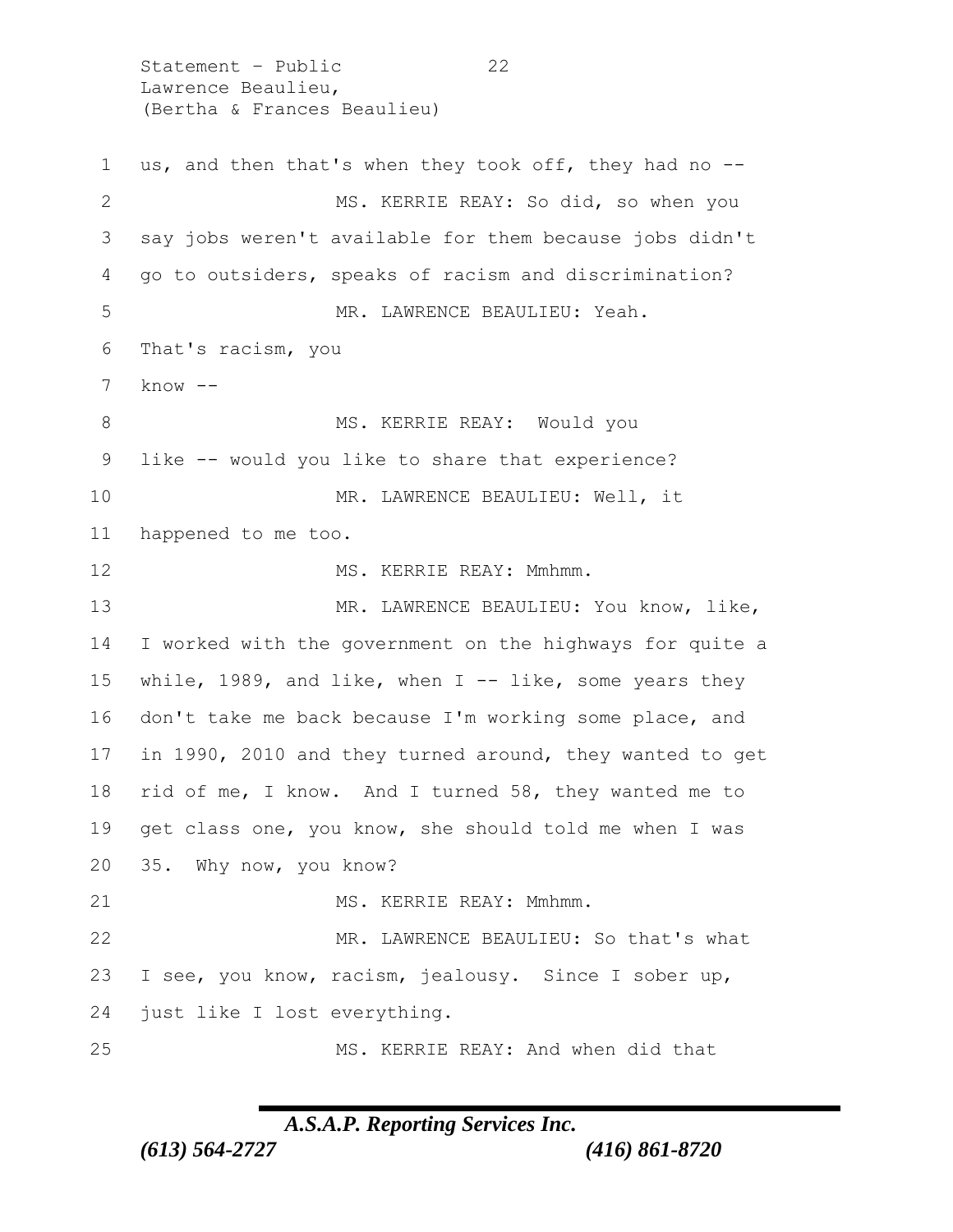Statement - Public 23 Lawrence Beaulieu, (Bertha & Frances Beaulieu)

 happen for you? You said you sobered up, when did that? MR. LAWRENCE BEAULIEU: Sobered up 1995. MS. KERRIE REAY: 1995. MR. LAWRENCE BEAULIEU: Twenty-one years. 7 MS. KERRIE REAY: Congratulations, that's an achievement. That's a big achievement. MR. LAWRENCE BEAULIEU: I wouldn't be here otherwise, you know, if I drank. MS. KERRIE REAY: And so alcohol and drugs became a -- became a significant factor in the lives of you and your siblings, not that you all did drugs and alcohol, but you know, you said one sister died of a drug overdose that you believe? 16 MR. LAWRENCE BEAULIEU: Well, they went down south, heavy drugs. 18 MS. KERRIE REAY: But you did make a comment to come back to that you believed that your sister died of a drug overdose but they wouldn't let you have an open coffin. MR. LAWRENCE BEAULIEU: Yeah. In Vancouver, she moved to Vancouver just before she passed away. MS. KERRIE REAY: Oh, so Francis moved

## *A.S.A.P. Reporting Services Inc.*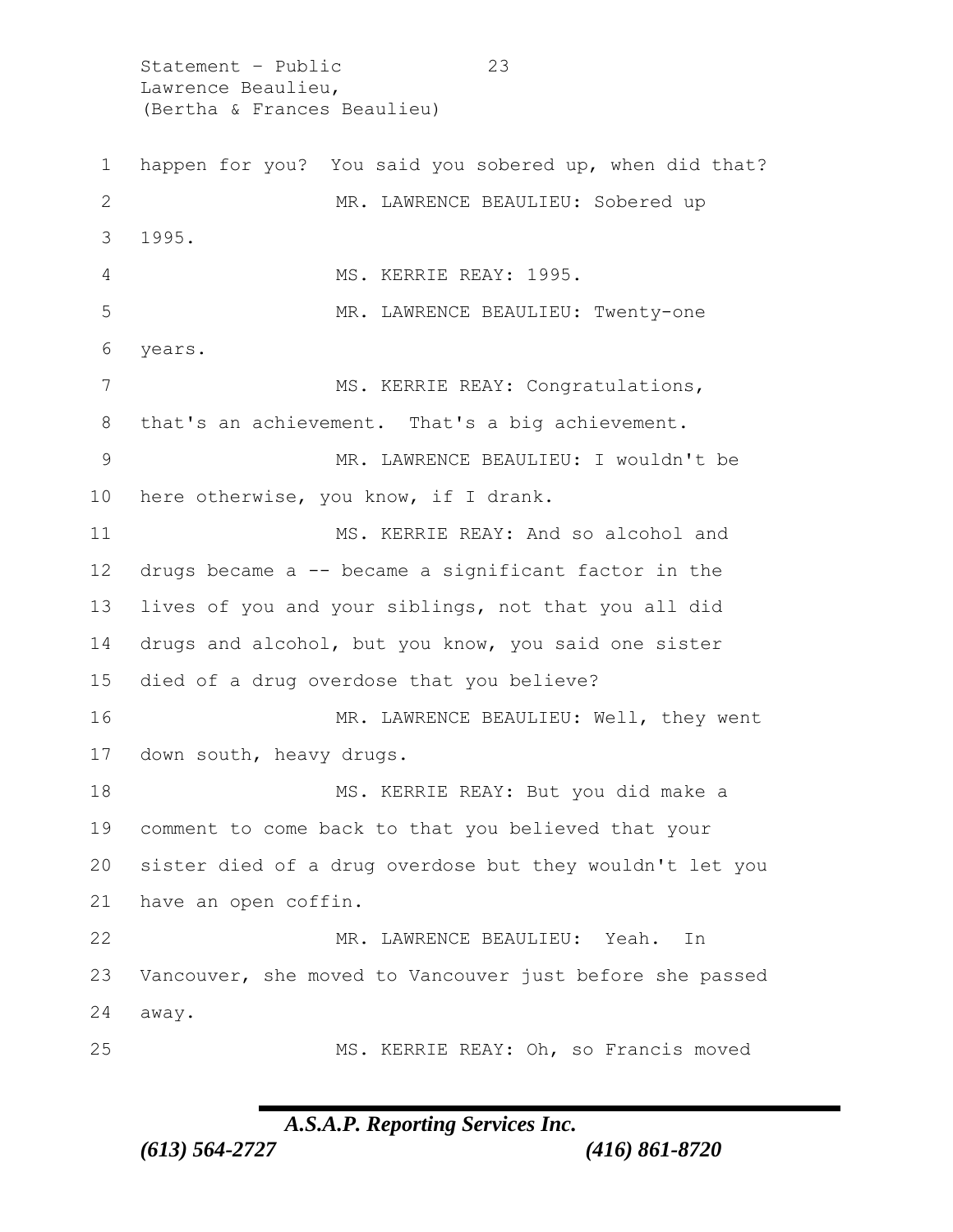Statement – Public 24 Lawrence Beaulieu, (Bertha & Frances Beaulieu) to Vancouver? MR. LAWRENCE BEAULIEU: Yeah, she couldn't take Edmonton, lonesome for Bertha. MS. KERRIE REAY: Lonesome for Bertha. 5 MR. LAWRENCE BEAULIEU: Yeah. MS. KERRIE REAY: So she went to Vancouver. 8 MR. LAWRENCE BEAULIEU: Yeah. MS. KERRIE REAY: Do you know whether -- where she lived in Vancouver? 11 MR. LAWRENCE BEAULIEU: No. I think skid row. 13 MS. KERRIE REAY: The downtown east side. Did the family hear much from her once she -- 15 MR. LAWRENCE BEAULIEU: We heard she took off down there, you know -- 17 MS. KERRIE REAY: And that was all? 18 MR. LAWRENCE BEAULIEU: We couldn't locate her. The only time we knew where she was when they brought her back. MS. KERRIE REAY: And you said when they brought her back that they wouldn't allow an open 23 coffin? MR. LAWRENCE BEAULIEU: Yeah. MS. KERRIE REAY: Was there any

## *A.S.A.P. Reporting Services Inc.*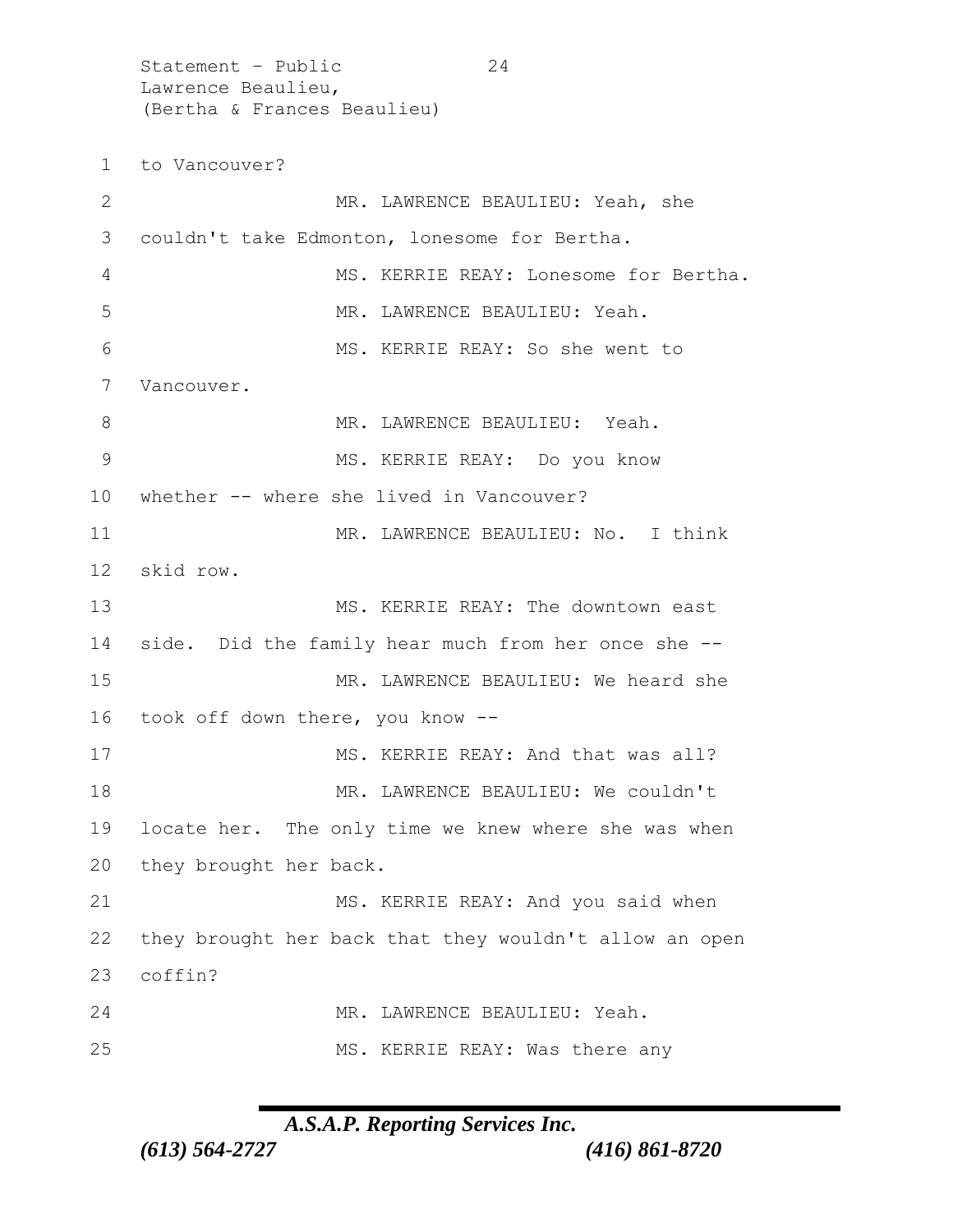Statement - Public 25 Lawrence Beaulieu, (Bertha & Frances Beaulieu) explanation as to why? 2 MR. LAWRENCE BEAULIEU: I don't know, I think my mom said she had, I don't know sickness, that's what she said. That's all she said. I think AIDS were just coming out at that time too, yeah. Yeah, all those things were coming. 7 MS. KERRIE REAY: And for you, how 8 does that feel not being able -- like, do you feel that things haven't been closed for you, that there hasn't been closure? 11 MR. LAWRENCE BEAULIEU: Nothing. Nothing. Like, even, you know, my mother passed away and just four years ago now. 14 MS. KERRIE REAY: Mmhmm. 15 MR. LAWRENCE BEAULIEU: And I never grieved yet because my family has bothered me for her house that I inherited. 18 MS. KERRIE REAY: Yeah. And are you the only surviving child? MR. LAWRENCE BEAULIEU: No, there was eight of us still. 22 MS. KERRIE REAY: Okay. MR. LAWRENCE BEAULIEU: Yeah. And I'm the oldest, and I took care of her too. MS. KERRIE REAY: Yeah.

#### *A.S.A.P. Reporting Services Inc.*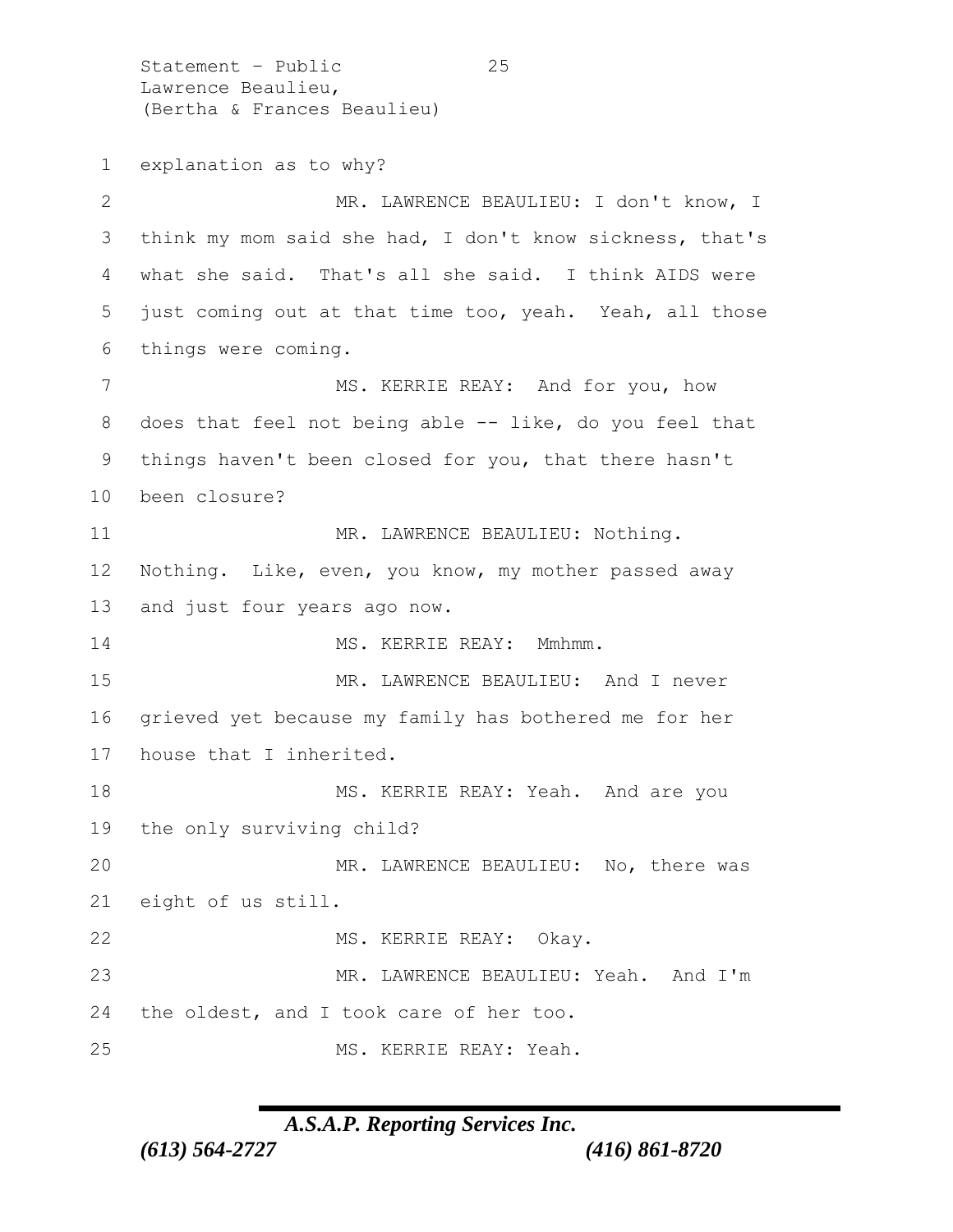Statement - Public 26 Lawrence Beaulieu, (Bertha & Frances Beaulieu) 1 MR. LAWRENCE BEAULIEU: All the way back, 40 years I moved here. I think just about every day I was at her house. MS. KERRIE REAY: A loving son? MR. LAWRENCE BEAULIEU: Yeah. 6 MS. KERRIE REAY: A loving son? MR. LAWRENCE BEAULIEU: Yeah, I brought her my daughter, that's what she likes, it keeps her alive, keeps her happy. MS. KERRIE REAY: So you have a daughter? MR. LAWRENCE BEAULIEU: Yeah, two of them. 14 MS. KERRIE REAY: Two. MR. LAWRENCE BEAULIEU: Yeah, the oldest one is 31, she's got five kids, five children, and my youngest one is 26, she's having a baby in May. MS. KERRIE REAY: Okay. So you'll be a grandpa again? MR. LAWRENCE BEAULIEU: Yeah, papa they call me. 22 MS. KERRIE REAY: Papa. MR. LAWRENCE BEAULIEU: Sounds like a little Mexican. MS. KERRIE REAY: And they bring you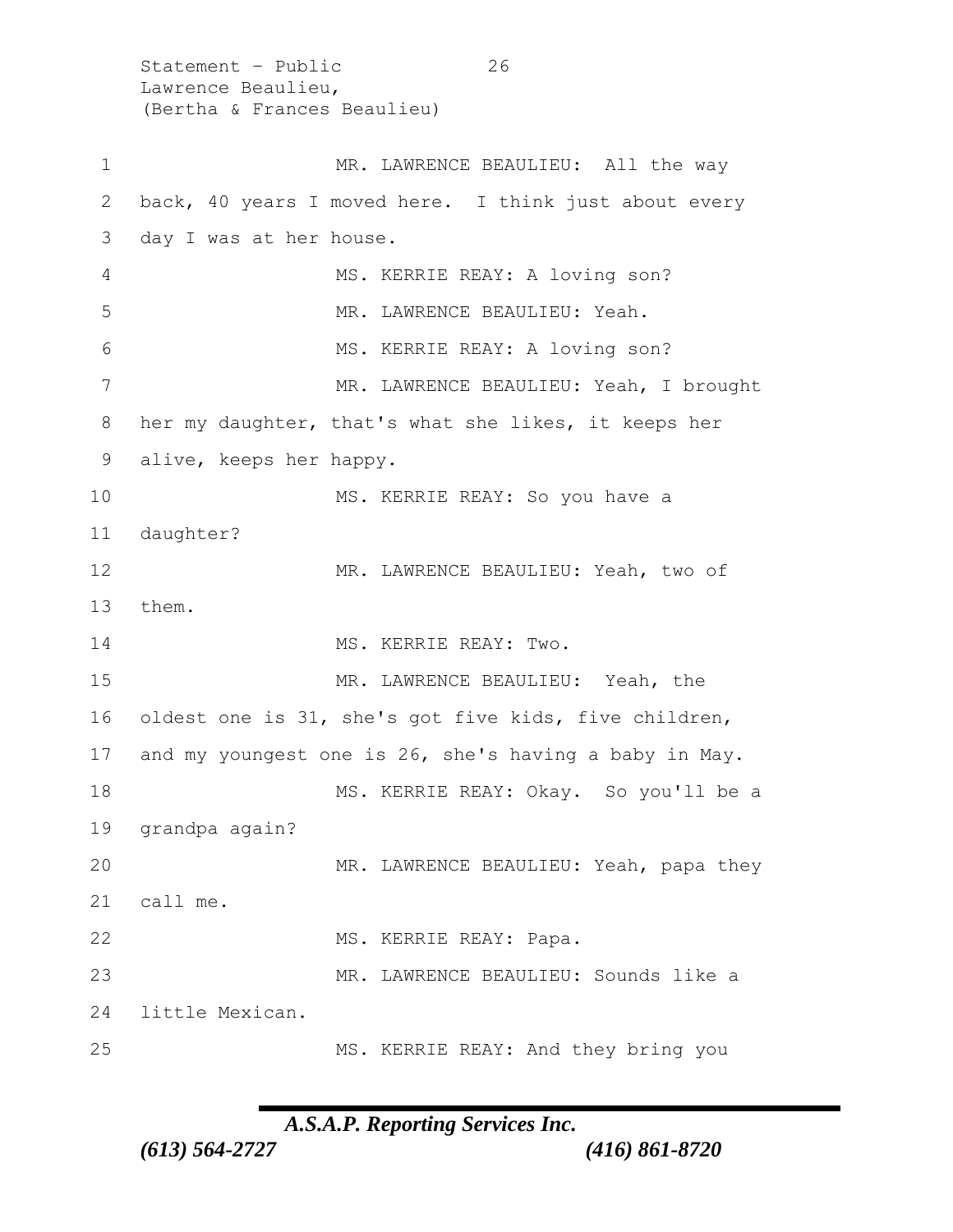Statement - Public 27 Lawrence Beaulieu, (Bertha & Frances Beaulieu) some joy? MR. LAWRENCE BEAULIEU: Oh, yeah, I think they keep me alive, happy. MS. KERRIE REAY: But there's still a sadness, I sense? MR. LAWRENCE BEAULIEU: Yeah, there's always a sadness when they go home and start thinking, like, you know, I've been thinking about since [R.T.] said they are have a meeting here, you know. So I'm here, you know, just go whatever. MS. KERRIE REAY: Oh, it takes a lot of courage. 13 MR. LAWRENCE BEAULIEU: Yeah. 14 MS. KERRIE REAY: Lots of courage to come and share your truth? 16 MR. LAWRENCE BEAULIEU: No, I wanted to share because they're not forgotten. 18 MS. KERRIE REAY: No, no. MR. LAWRENCE BEAULIEU: Yeah, they're always in my heart. 21 MS. KERRIE REAY: And this is an opportunity to voice, to have a voice. MR. LAWRENCE BEAULIEU: Yeah. MS. KERRIE REAY: To tell and to share that hurt and that anger?

#### *A.S.A.P. Reporting Services Inc.*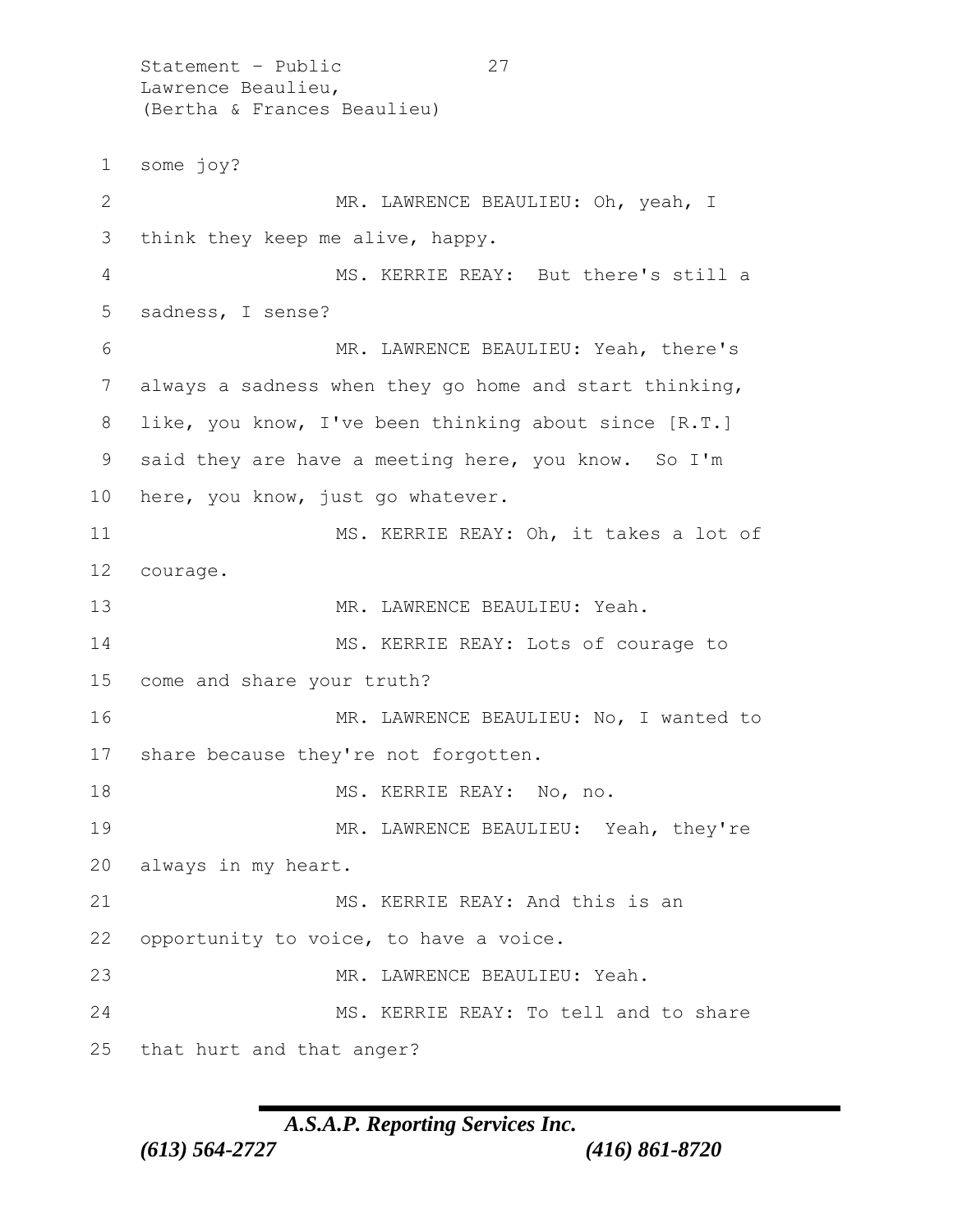Statement - Public 28 Lawrence Beaulieu, (Bertha & Frances Beaulieu)

1 MR. LAWRENCE BEAULIEU: A lot of things are done backwards too, like, you know, my mother she got a cheque after she passed away. Now we're having a hard time trying to get it from the government. They're asking me all kinds of questions, you know, wrong questions. (Inaudible) yeah, she got you know, 7 she's -- she got sexually abused in school. 8 MS. KERRIE REAY: So your mom was part of -- your mom went to residential school? MR. LAWRENCE BEAULIEU: Yeah, yeah, she was in there seven years. 12 MS. KERRIE REAY: And your dad? 13 MR. LAWRENCE BEAULIEU: My dad, no. Him he was a trapper. MS. KERRIE REAY: So he was out on the land, so they couldn't find him? MR. LAWRENCE BEAULIEU: No, but he was old enough by the time the rules came in. You know, he was already married. This stuff here came in, '50s, '60s. MS. KERRIE REAY: Residential school? MR. LAWRENCE BEAULIEU: No, way back, yes. MS. KERRIE REAY: Yes, but not up here. MR. LAWRENCE BEAULIEU: Up here, they

*A.S.A.P. Reporting Services Inc.*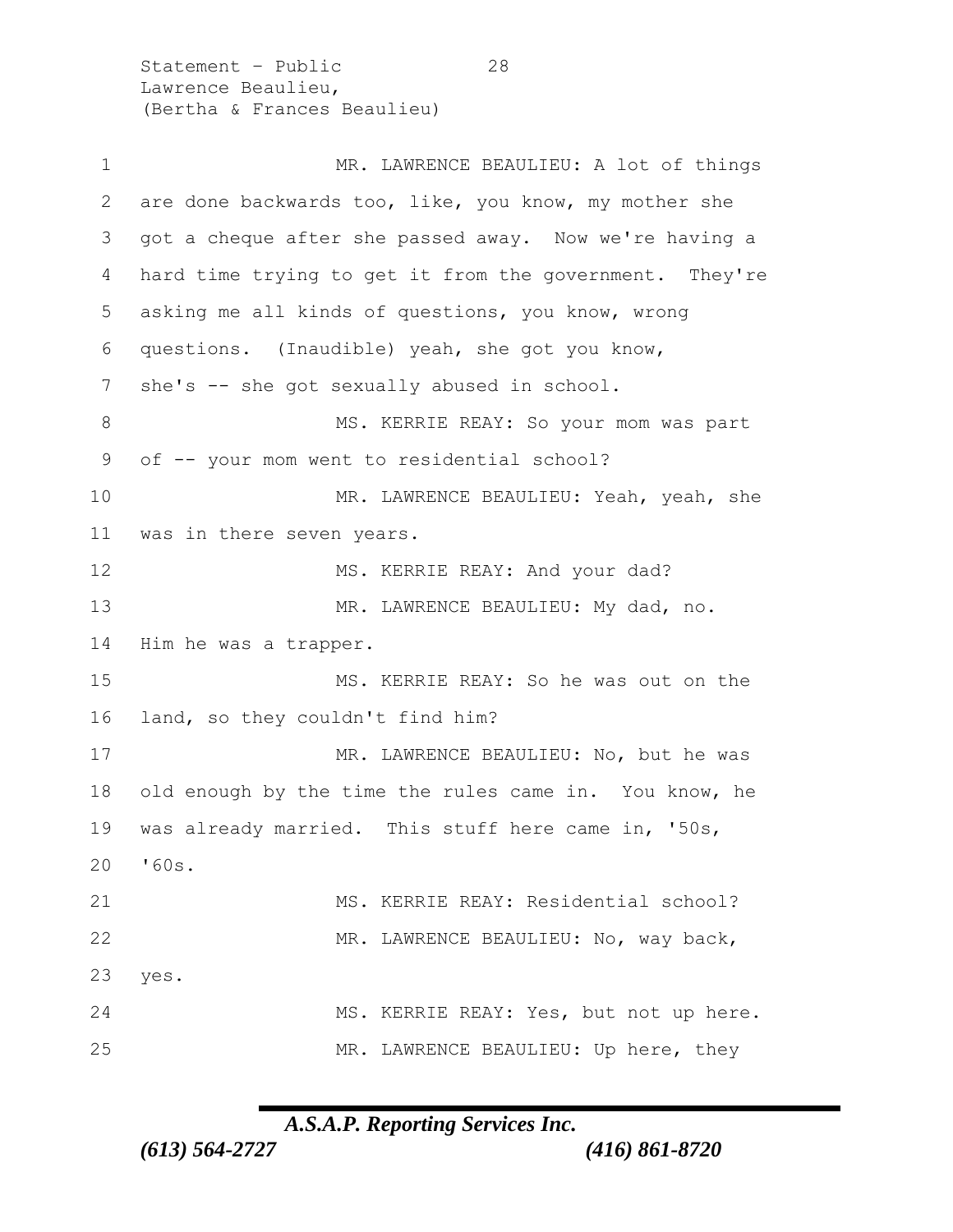Statement – Public 29 Lawrence Beaulieu, (Bertha & Frances Beaulieu)

 were living out in the bush and we had good dogs, nobody could catch them. MS. KERRIE REAY: That's what I was suggesting is that they couldn't catch you or find you? MR. LAWRENCE BEAULIEU: Yeah, he's got all kinds of, you know, cabs and everything, you know, 7 how are they going to find him, fast dogs and --8 MS. KERRIE REAY: Did your mom ever talk about residential school? MR. LAWRENCE BEAULIEU: Oh, yeah, she did, everything, she'd talk about a lot of stuff in there. She said, they didn't feed you good at all back in those days. 14 MS. KERRIE REAY: Right. 15 MR. LAWRENCE BEAULIEU: You know, they give you hung fish, she said. You know, like, my uncle talk about it my mom, they said they give you fish, if you don't eat it, they bring it back at breakfast. And that's when my uncle got kicked out, he said -- he told the other boys, he said if that nun ever brings that dry fish to me again, I'm going to knock her out, and he did. That's how he got out of residential school. Yeah, that residential is really -- MS. KERRIE REAY: One of the things that, you know, we also see is that some -- some

## *A.S.A.P. Reporting Services Inc.*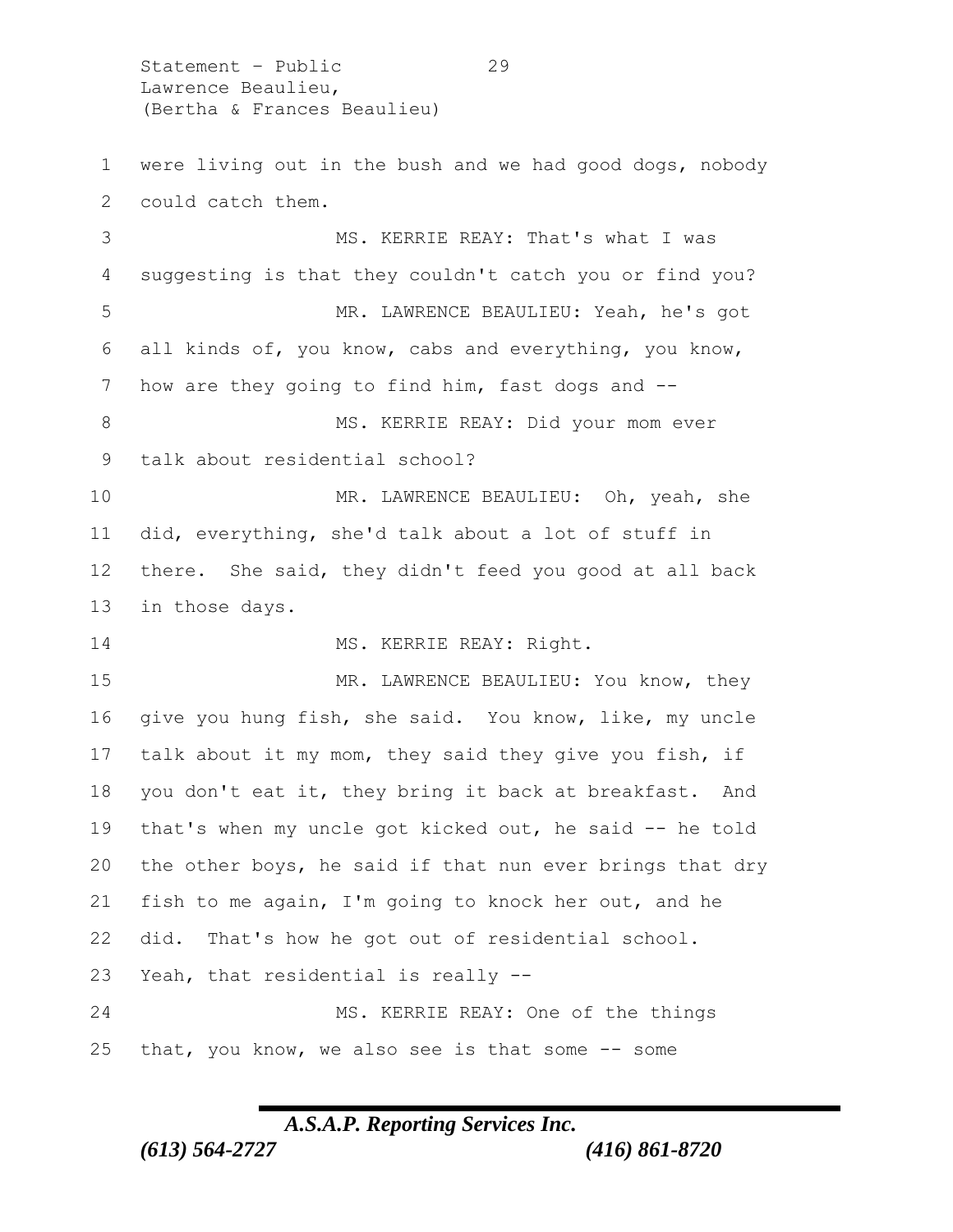Statement – Public 30 Lawrence Beaulieu, (Bertha & Frances Beaulieu) survivors of residential school end up in the justice system? MR. LAWRENCE BEAULIEU: Yeah, yeah. MS. KERRIE REAY: You know, it's a, you know, keeping it all closed in and the pain, and even as you speak, I can feel the pain that you carry with you? 7 MR. LAWRENCE BEAULIEU: Yeah. Yeah. 8 MS. KERRIE REAY: And was -- MR. LAWRENCE BEAULIEU: My uncle I just mentioned there, that knocked out that nun, he spent, I think, most of his life in jail. 12 MS. KERRIE REAY: Okay. 13 MR. LAWRENCE BEAULIEU: At the end, he got married and he's got, I think, three boys and a couple of girls, and he straightened out his life, he sobered up. When he sobered up, no more jail. MS. KERRIE REAY: Again, we talk about the substance, the alcohol and the drugs -- 19 MR. LAWRENCE BEAULIEU: Yeah, yeah. MS. KERRIE REAY: -- you used to cope with the pain, used to try to get rid of the burden? MR. LAWRENCE BEAULIEU: Yeah, yeah. This is  $-$  MS. KERRIE REAY: So what changed for you in 1995 when you decided you were done with the --

#### *A.S.A.P. Reporting Services Inc.*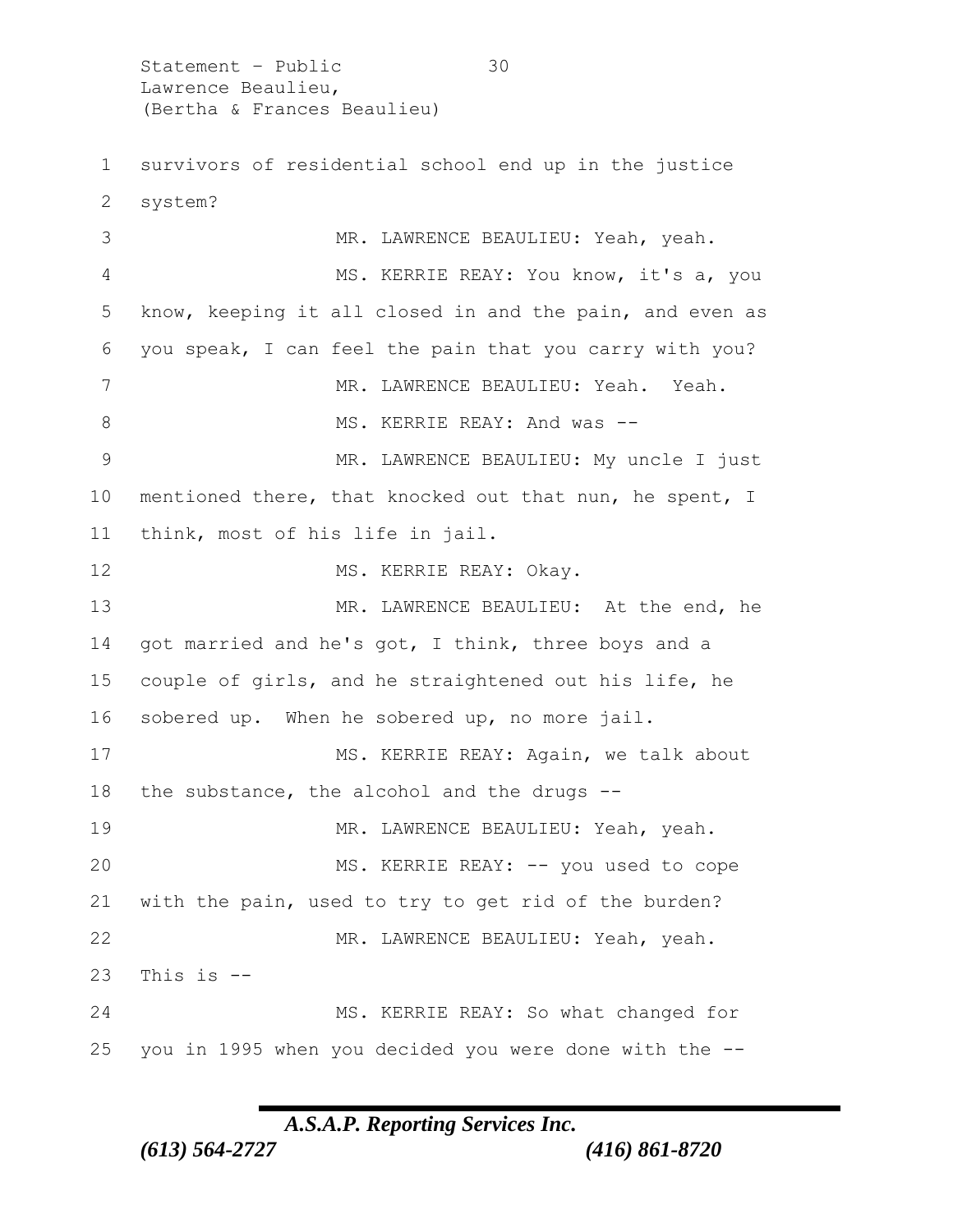Statement – Public 31 Lawrence Beaulieu, (Bertha & Frances Beaulieu)

1 MR. LAWRENCE BEAULIEU: Well, you know, I was -- we had two young girls I told you, and one was -- one was five and the other one was one year old, and you know, I start thinking, took me about three years to quit, but I always thought about it and my mother didn't like when I drank and me too, you know, getting really sick and every time I drank you know, two days, three days I never eat either. So, you know, I had two girls there, what kind of life are you going to have? And the words always go back to my dad. He always told me don't let that alcohol be the boss, and that's what I did. There was a healing place there Dena (ph), that's what I did. I checked in. Boy, it was set up good, it healed me. Why they shut it down. After it 15 healed me and after about two or three years later, they shut it down, they said it wasn't working. MS. KERRIE REAY: Wow, you're a testament that it did work? MR. LAWRENCE BEAULIEU: Yeah, it did work, you know, I'm here, 21 years later. 21 MS. KERRIE REAY: Yes, yes. MR. LAWRENCE BEAULIEU: And I see that woman that healed me she is maybe 20 years younger than me, and she is in Welladay School (ph) right now. She just -- she's not doing too much Lawrence, she said, you

#### *A.S.A.P. Reporting Services Inc.*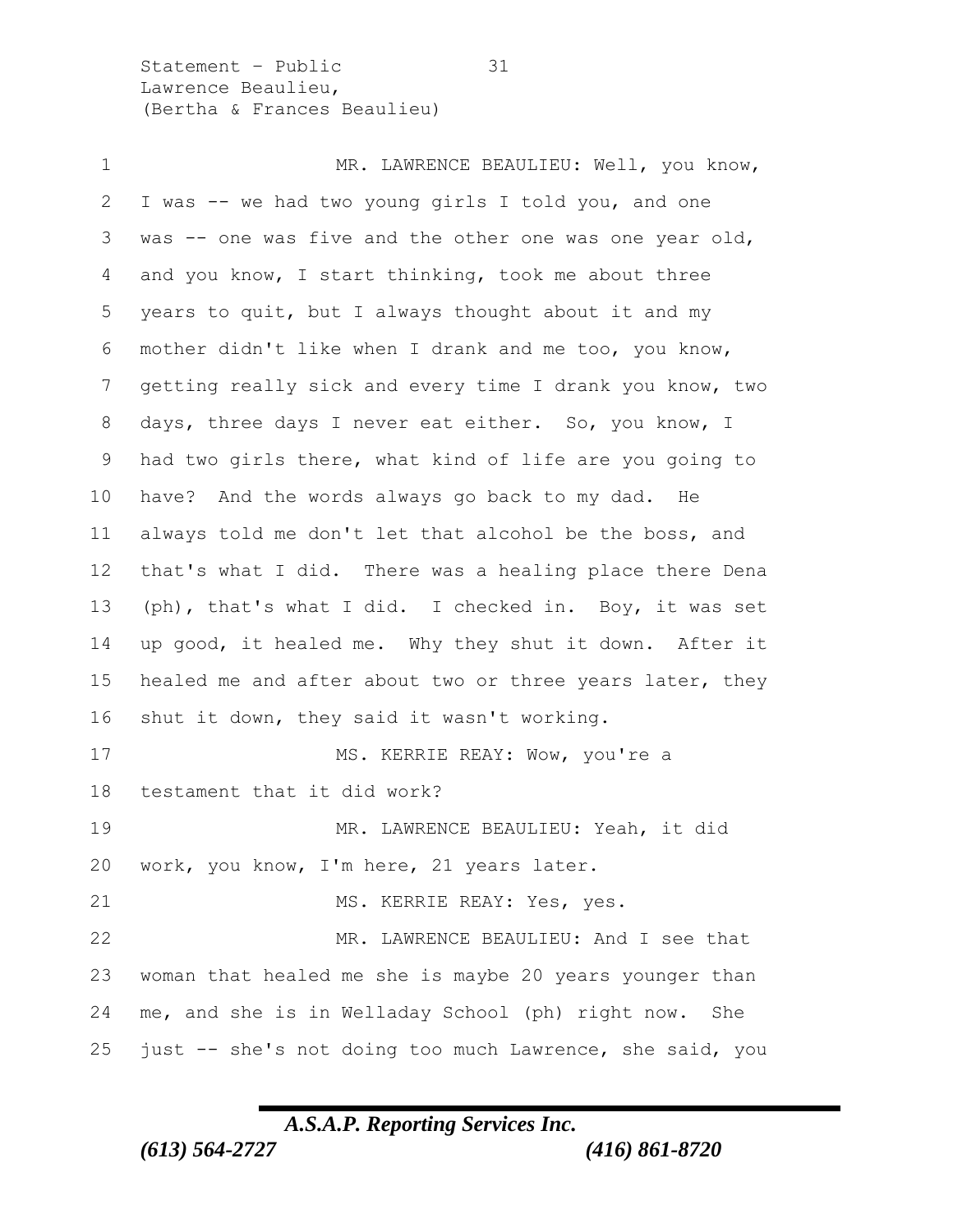Statement - Public 32 Lawrence Beaulieu, (Bertha & Frances Beaulieu)

| $\mathbf 1$   | know what, maybe we'll go down, do a story, you          |
|---------------|----------------------------------------------------------|
| 2             | (inaudible) so I said yeah any time you're ready, I'm    |
| 3             | ready. So maybe they should give her a job, you know,    |
| 4             | like, open up that some place, I'll help her. That's     |
| 5             | what she told me, let's go open up a healing place, you  |
| 6             | know, you could teach them. Because you know, like, to   |
| 7             | see a Native in there doing something you are healing.   |
| 8             | MS. KERRIE REAY: Mmhmm. Right.                           |
| $\mathcal{G}$ | MR. LAWRENCE BEAULIEU: Yeah, I was                       |
| 10            | taught by white, you know, boy. They did a good job      |
| 11            | every -- it took everything out of me anyways and I had  |
| 12            | a big pile of papers like that. I should have kept it    |
| 13            | for residential school, I was thinking that, and we      |
| 14            | burned it anyway. Took everything out of me. But they    |
| 15            | told me I was -- I was hanging on to my brother yet, my  |
| 16            | oldest brother.                                          |
| 17            | MS. KERRIE REAY: Was that who his                        |
| 18            | life?                                                    |
| 19            | MR. LAWRENCE BEAULIEU: Yeah, his name                    |
| 20            | is George, yeah. Every time I tell my story, I always    |
| 21            | go back to him.                                          |
| 22            | MS. KERRIE REAY: And when did George                     |
| 23            | pass away?                                               |
| 24            | MR. LAWRENCE BEAULIEU: Probably                          |
| 25            | '60 -- I don't know, I was in Hay River that time, I saw |

*A.S.A.P. Reporting Services Inc.*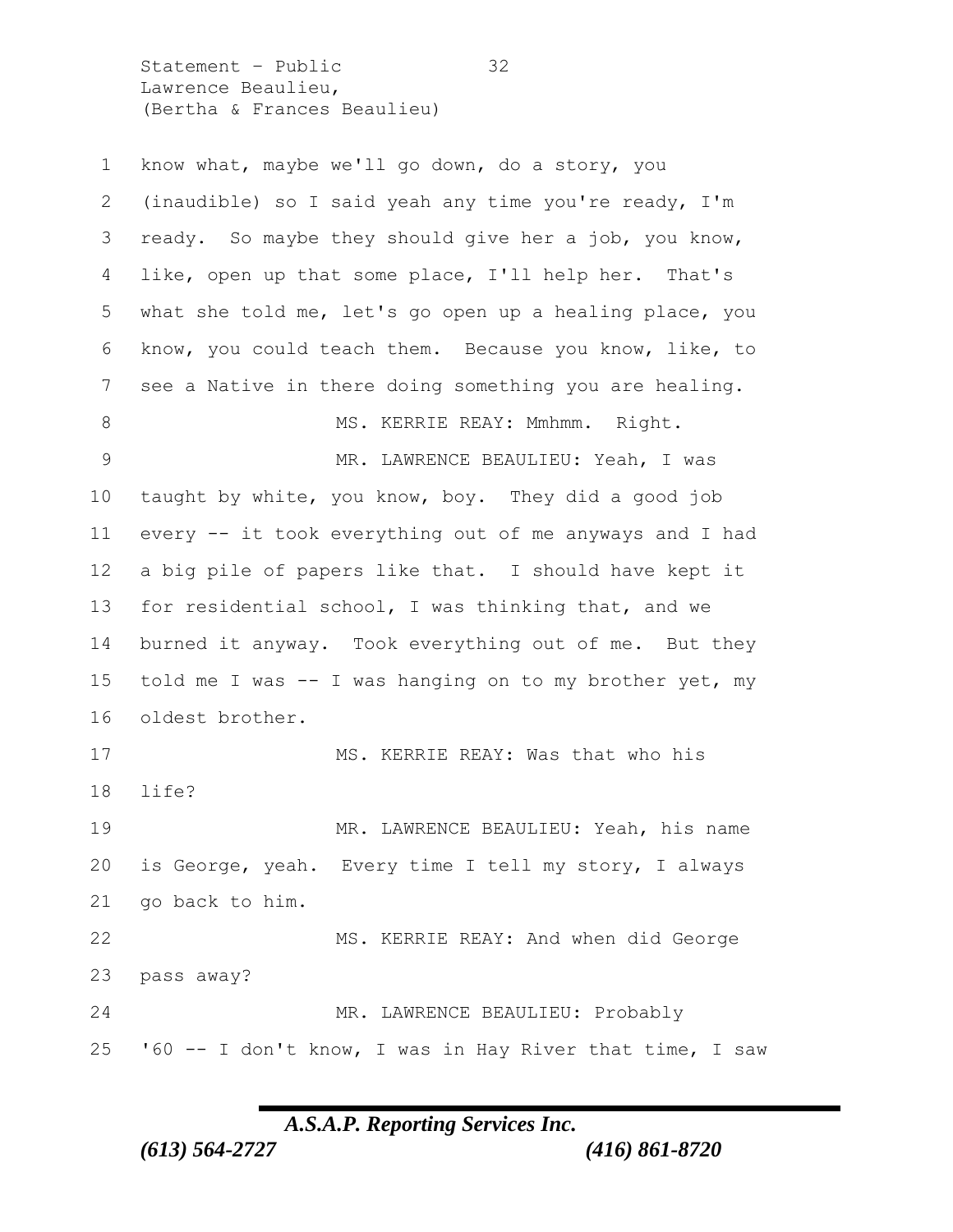Statement – Public 33 Lawrence Beaulieu, (Bertha & Frances Beaulieu) 1 him in Hay River, he was around 16 or 15, I saw him in 2 Hay River. 3 MS. KERRIE REAY: So what year would 4 that have been then? 5 MR. LAWRENCE BEAULIEU: '66, '67 I 6 think. 7 MS. KERRIE REAY: '67? 8 MR. LAWRENCE BEAULIEU: Yeah. 9 MS. KERRIE REAY: And that was the last 10 time you saw him? 11 MR. LAWRENCE BEAULIEU: Yeah, then they 12 go to Hay River Carnival. Takes that little bus. They 13 came for the -- you know, Fort Res it's pavement, says 14 no problem, he says, I'll have a room in Hay River, as 15 soon as you get there, look for me. I went (inaudible), 16 sitting there, give me the key, he even give me the 17 truck. I had no license, but -- 18 MS. KERRIE REAY: Away you went? 19 MR. LAWRENCE BEAULIEU: Took me over 20 there. 21 MS. KERRIE REAY: So how did you get 22 from residential school to Hay River? 23 MR. LAWRENCE BEAULIEU: Bus. 24 MS. KERRIE REAY: That little bus 25 you're talking about?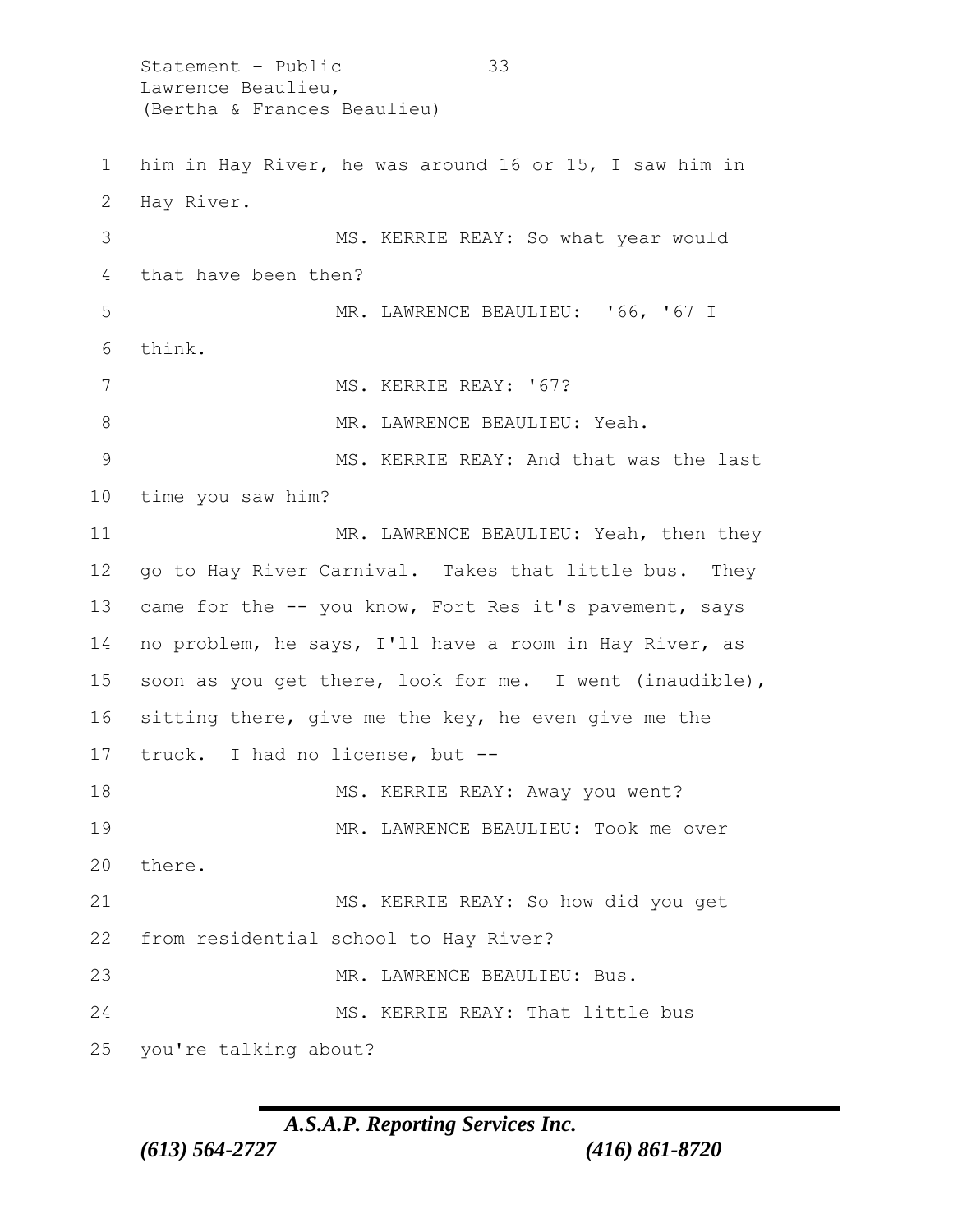Statement – Public 34 Lawrence Beaulieu, (Bertha & Frances Beaulieu) 1 MR. LAWRENCE BEAULIEU: Yeah, I was working in Fort Smith, you know, Paul Kaiser (ph) since I was 13. MS. KERRIE REAY: They let you work while you were at residential school? MR. LAWRENCE BEAULIEU: No, in the group home. 8 MS. KERRIE REAY: In the group home? 9 MR. LAWRENCE BEAULIEU: Yeah. 10 MS. KERRIE REAY: Okay. Right. MR. LAWRENCE BEAULIEU: Yeah, I wanted to work, I wanted to make money. I had two brothers that were there, I wanted to give them money, you know, wanted to buy clothes and dress pretty pitiful, one style clothes they all wear. So I used to go in there, you know, I think jeans were 3.50 or \$4.00. I used to 17 get them one each, holy man, I just remember proud of it. And those shirts are like this, you know, they make it nice too, that one too. And every -- every Friday I see them. Not just that, I had -- there were movies that time, I'd go to movies, and then there's trips to Hay River, I asked, said sure, as long as you got a place to stay. So I phoned and that [A.], talked with my supervisor, oh, yeah, I'll get him place. I used to go. Maybe they were happy I was gone too.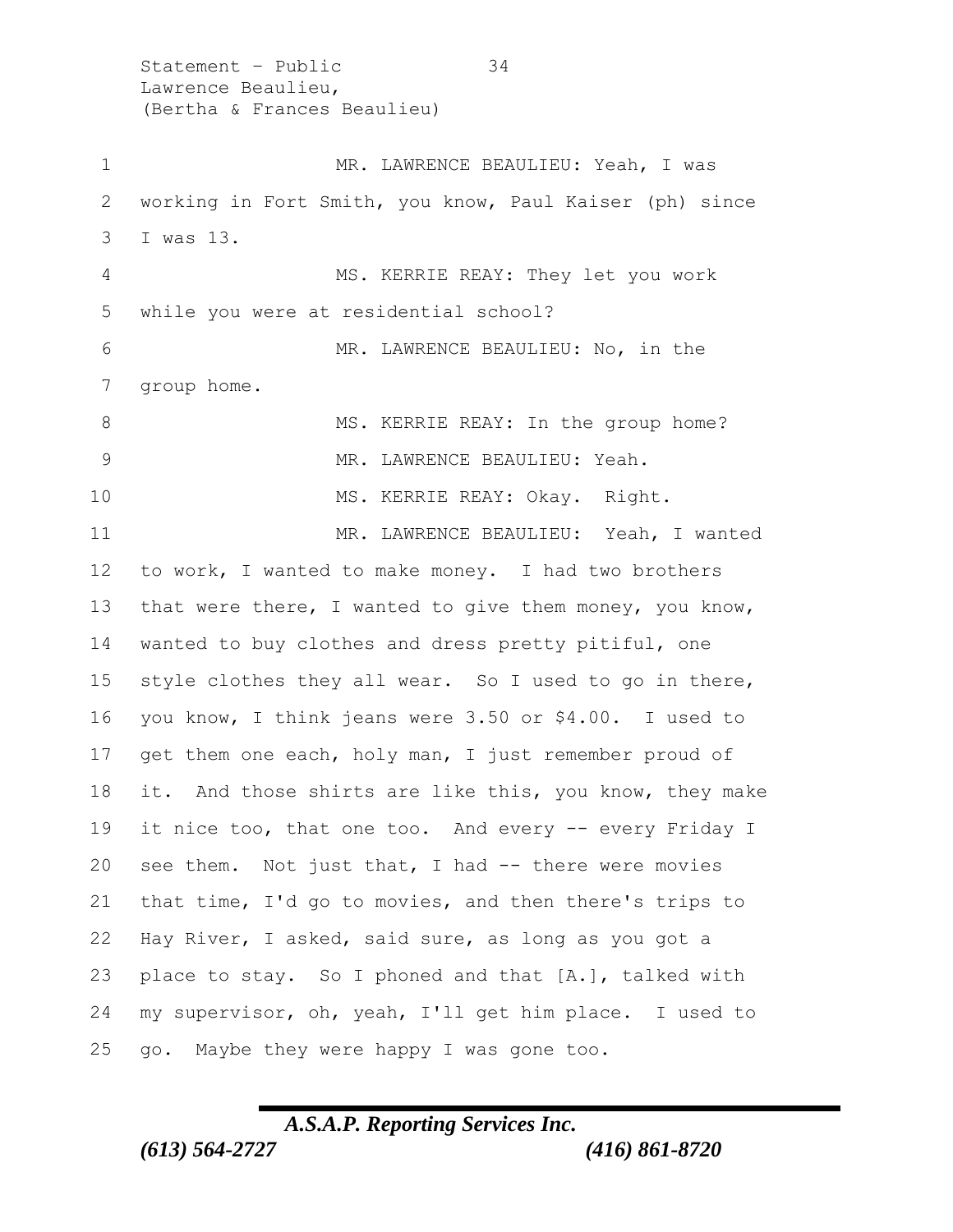Statement – Public 35 Lawrence Beaulieu, (Bertha & Frances Beaulieu) MS. KERRIE REAY: Do you know if your sisters ever had an opportunity to do -- because you were talking about the treatment centre and how successful it was for you? MR. LAWRENCE BEAULIEU: There was nothing for them that time. 7 MS. KERRIE REAY: Not for them? 8 MR. LAWRENCE BEAULIEU: No. MS. KERRIE REAY: Do you know if they ever tried? 11 MR. LAWRENCE BEAULIEU: Never -- didn't seem like they had a problem, you know, but I knew they drank lots. You know, like -- like, boyfriends they take off to work they go on a -- out in the sticks, party right away knew they were having a problem. One day, they just run away. 17 MS. KERRIE REAY: And your mom, did she -- did your sisters stay in touch with your mom? 19 MR. LAWRENCE BEAULIEU: Bertha did, yeah. That is actually where Bertha stayed. I only visited Bertha a couple of times. 22 MS. KERRIE REAY: Okay. 23 MR. LAWRENCE BEAULIEU: My mom came back and maybe next trip we'll try to get her back. But she's the one (inaudible).

#### *A.S.A.P. Reporting Services Inc.*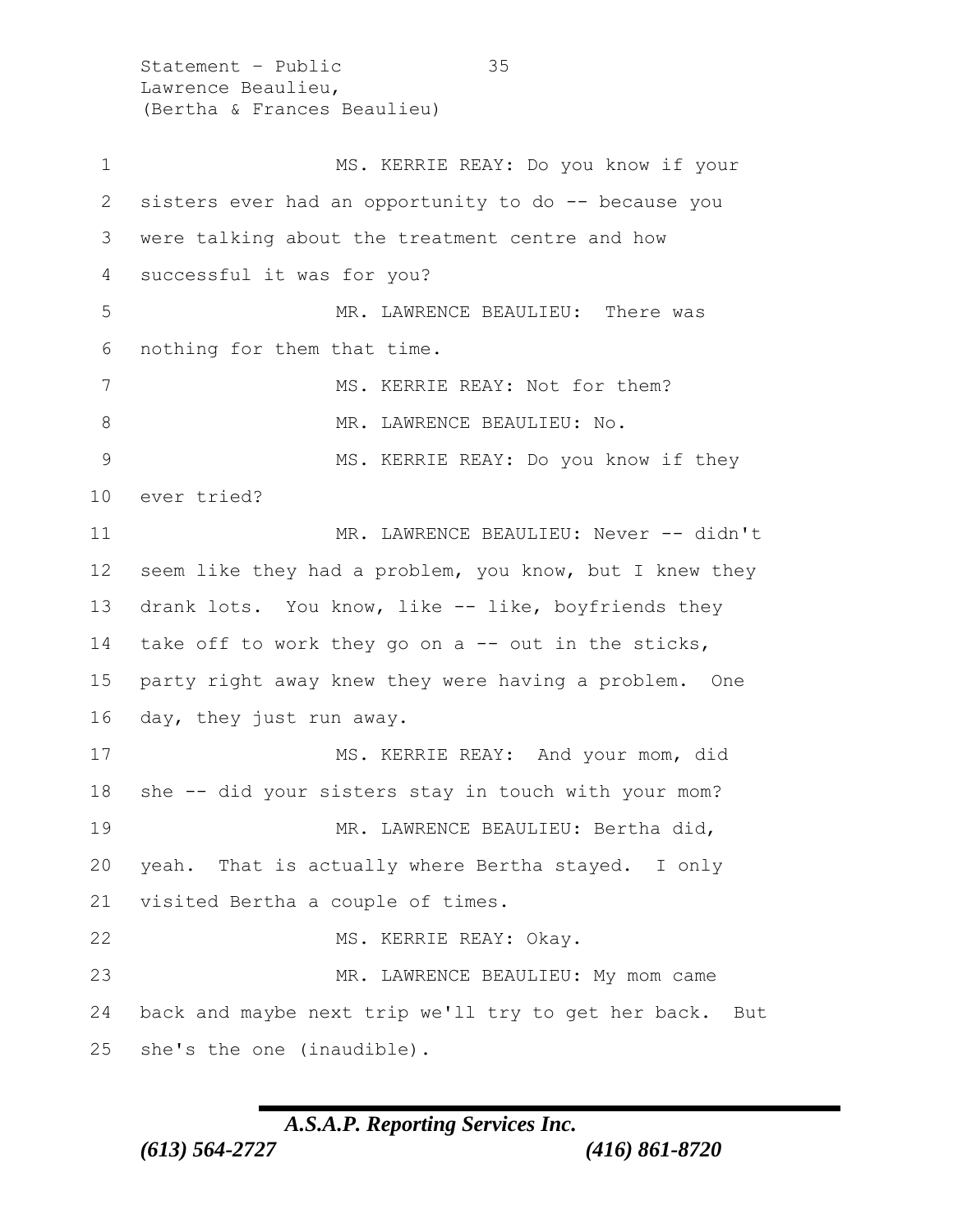Statement – Public 36 Lawrence Beaulieu, (Bertha & Frances Beaulieu)

1 MS. KERRIE REAY: How do you think we could honour the lives of your sisters, remember them? Is there something that could be done to honour them for their short lives and how residential school stole from them? MR. LAWRENCE BEAULIEU: Yeah, yeah. Group home and receiving home stole their lives, you know, took their life, you know, I know that. When they were there, I go visit them, they were happy and just like me, I guess, you know, sometimes I'm happy, but I never smiled at some people told me. I told them I (inaudible) too. How come you never smile, they told me. I laugh at Residential School. 14 MS. KERRIE REAY: Well, you're -- MR. LAWRENCE BEAULIEU: Smile at those nuns and that. Yeah, the lonely at night after bedtime, a lot of times, I guess, you know, I couldn't get over that hump there, you know, like grade 10 I stayed two years in grade 10. I don't know what's wrong with your supervisor, talk to him, just rough and everything. I don't know I said, I don't know -- other kids get it, but I can't I just can't learn -- get over that one hump. I tried even here, I went back to school here. Just like I was stuck just. Brings me back to residential school when I start writing stuff down and

## *A.S.A.P. Reporting Services Inc. (613) 564-2727 (416) 861-8720*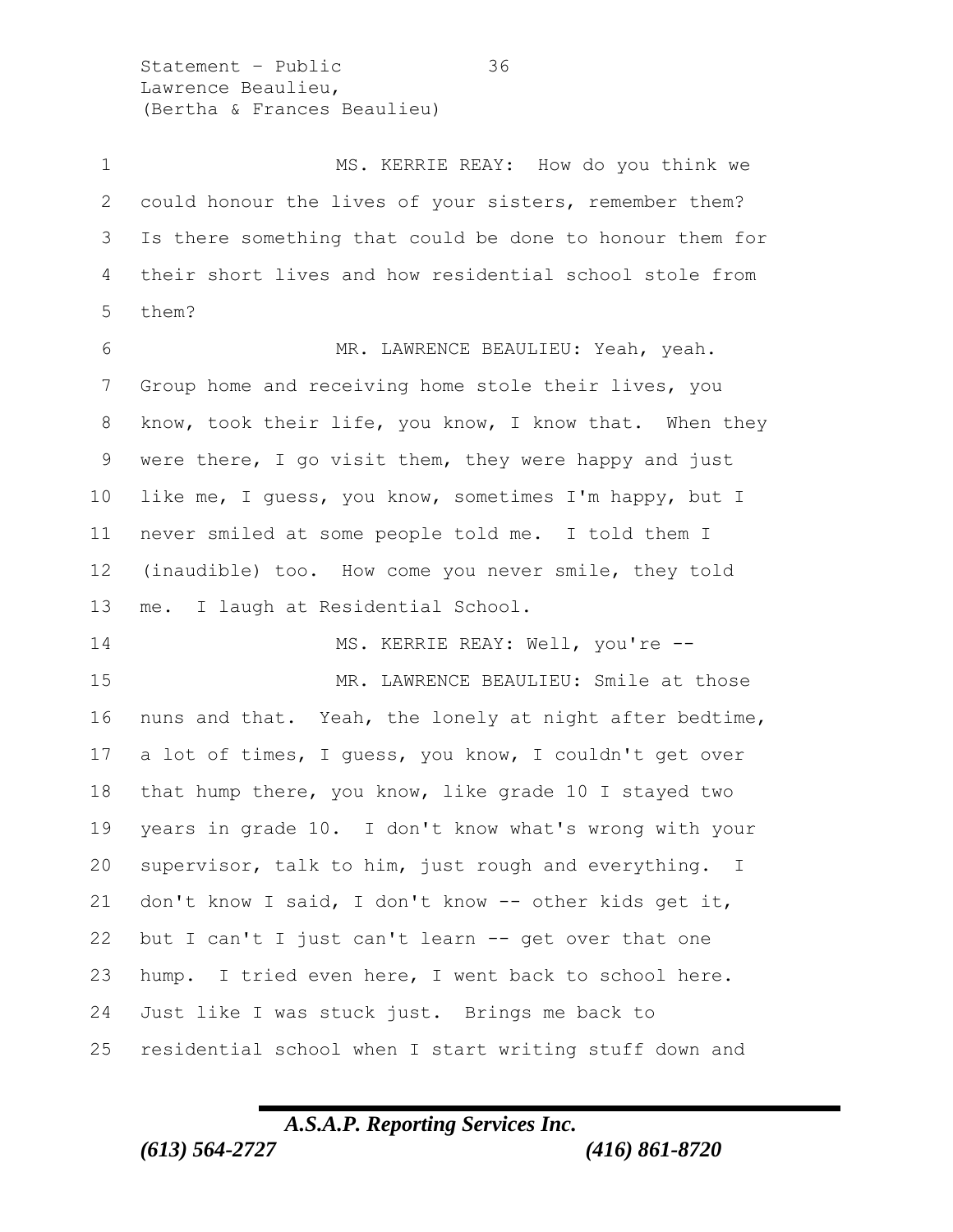Lawrence Beaulieu, (Bertha & Frances Beaulieu) stuff like that -- yeah, that's, I think all that -- you know, I never got beat up and that too. MS. KERRIE REAY: You did or you didn't? 5 MR. LAWRENCE BEAULIEU: No, you know, I didn't. But when supervisor talked to me when I was wrong, go together, big guy, big (inaudible) about that big, and then that came out 16, after I was 16, he wouldn't do that. Because I think he knew. And I check into that myself too, like, all these supervisors they were all in residential schools too. That's why they did all -- how they treated us. 13 MS. KERRIE REAY: So the supervisors had attended residential school themselves? MR. LAWRENCE BEAULIEU: Yeah, yeah. 16 All of them just about. Everybody that works there. MS. KERRIE REAY: So it perpetuates that violence? 19 MR. LAWRENCE BEAULIEU: Yeah, you know, that violence. MS. KERRIE REAY: It just keeps going? 22 MR. LAWRENCE BEAULIEU: Them -- they don't care, oh, yeah, I've been treated this way, oh, you're not -- you know, you're not going to get away. MS. KERRIE REAY: So if I had to take

Statement – Public 37

*A.S.A.P. Reporting Services Inc.*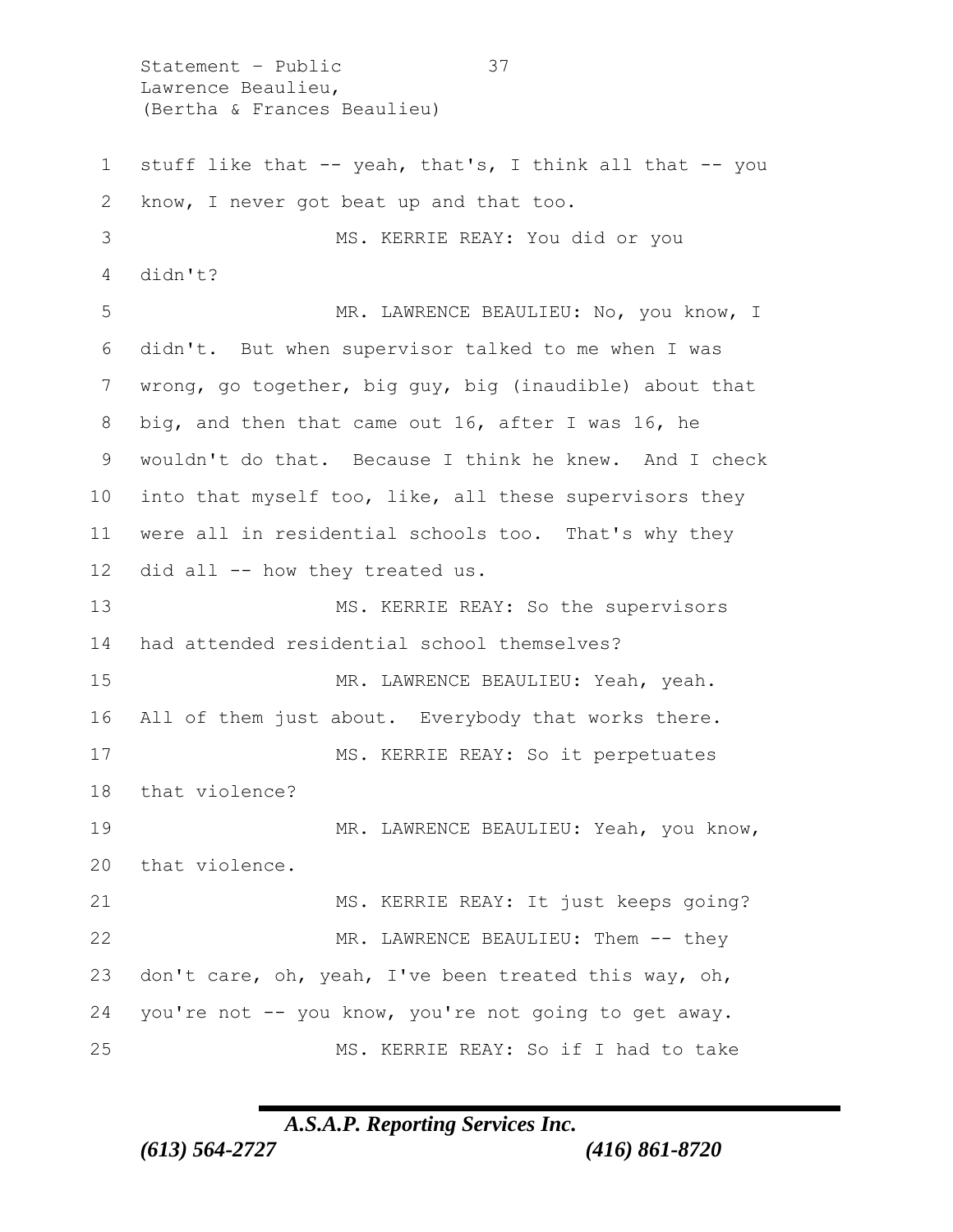Statement – Public 38 Lawrence Beaulieu, (Bertha & Frances Beaulieu)

 it, you can take it? MR. LAWRENCE BEAULIEU: Yeah, that's the way it was because they got treated rough. 4 MS. KERRIE REAY: Mmhmm. 5 MR. LAWRENCE BEAULIEU: And when there was food there, they give you food. I remember my two sisters who were sitting there, and then they don't leave that table until the food is gone. Sometimes they give you too much, it was good food, but when you're not hungry, you're not -- you know, how are you going to take it down. Yeah, all those things there. It's so -- I come in one year later, they're still sitting at 13 the table. And then those are, that's my blood, what are they doing, I can't say that either, they put me in detention home. We had a detention home there too. MS. KERRIE REAY: And that's one of the things that the commissioners are looking for in those truths about how it happens from one generation to another, sort of similar to how the supervisors in the homes that had been in residential school, but also how things go from generation to generation, so as a survivor of residential school, the impact that that had as you raised your two girls, and you know, and how it keeps -- seems to seep into the generations. MR. LAWRENCE BEAULIEU: Yeah.

#### *A.S.A.P. Reporting Services Inc.*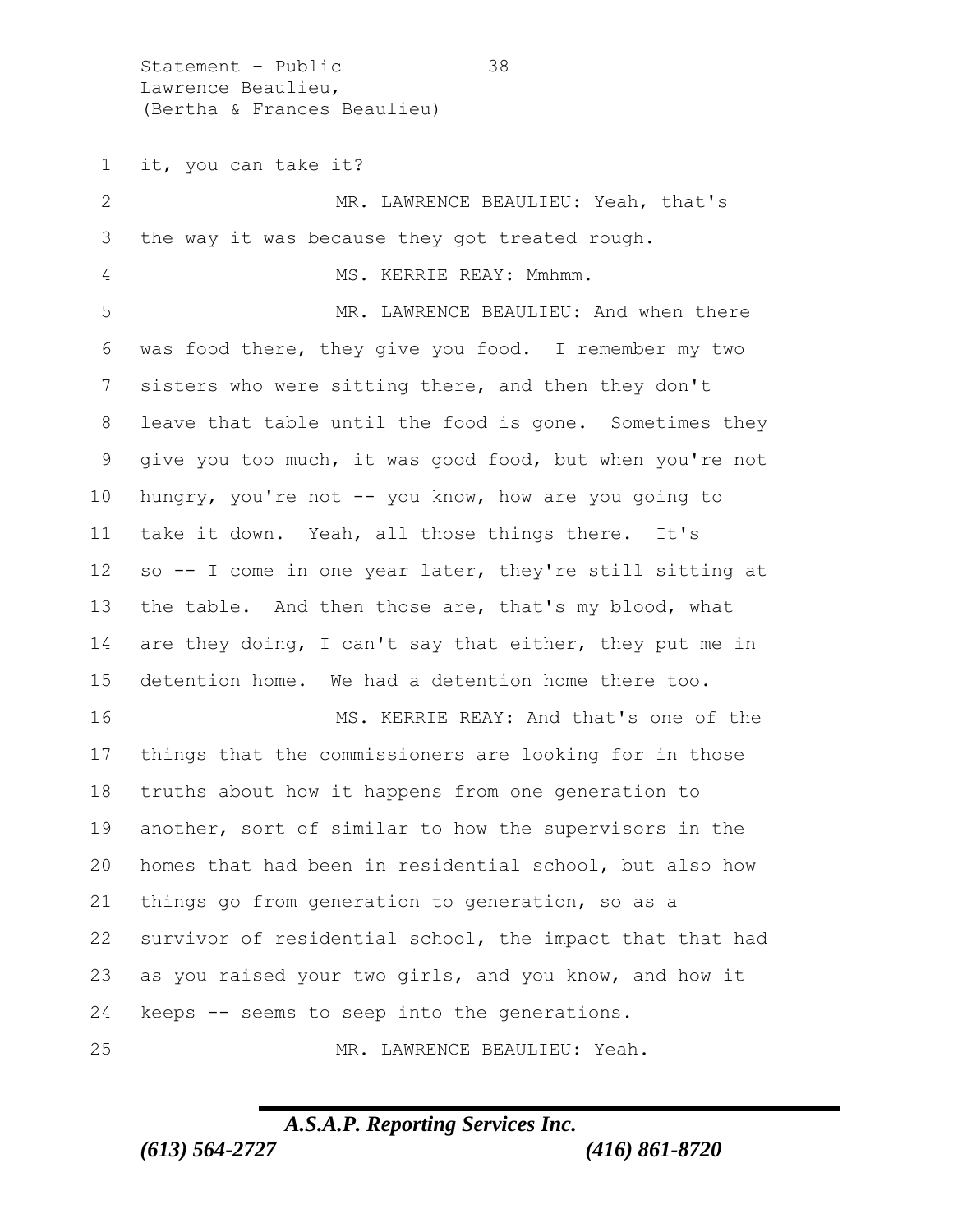Statement – Public 39 Lawrence Beaulieu, (Bertha & Frances Beaulieu) 1 MS. KERRIE REAY: And so the commission 2 is looking for thoughts on how do we stop that? How do 3 we stop that continuation of -- that systemic 4 intergenerational impacts? 5 MR. LAWRENCE BEAULIEU: Yeah, hopefully 6 this story I did goes back to my two girls. You know, I 7 want them to hear because --8 MS. KERRIE REAY: So education? 9 MR. LAWRENCE BEAULIEU: Yeah. 10 MS. KERRIE REAY: Is that what I'm 11 hearing? 12 MR. LAWRENCE BEAULIEU: Yeah, to 13 educate them because you know this, what I'm carrying I 14 think they're carrying it too because my youngest one is 15 really -- you can tell, you know, a lot of times, things 16 are coming out of there all the time, and you know, it's 17 all -- it's like a wave. 18 MS. KERRIE REAY: Right. 19 MR. LAWRENCE BEAULIEU: It carries on 20 and on, you know. 21 MS. KERRIE REAY: Yes, yes. 22 MR. LAWRENCE BEAULIEU: I think we've 23 got to stop it today, somehow, you know. 24 MS. KERRIE REAY: So with what you've 25 just said, how do you think maybe your residential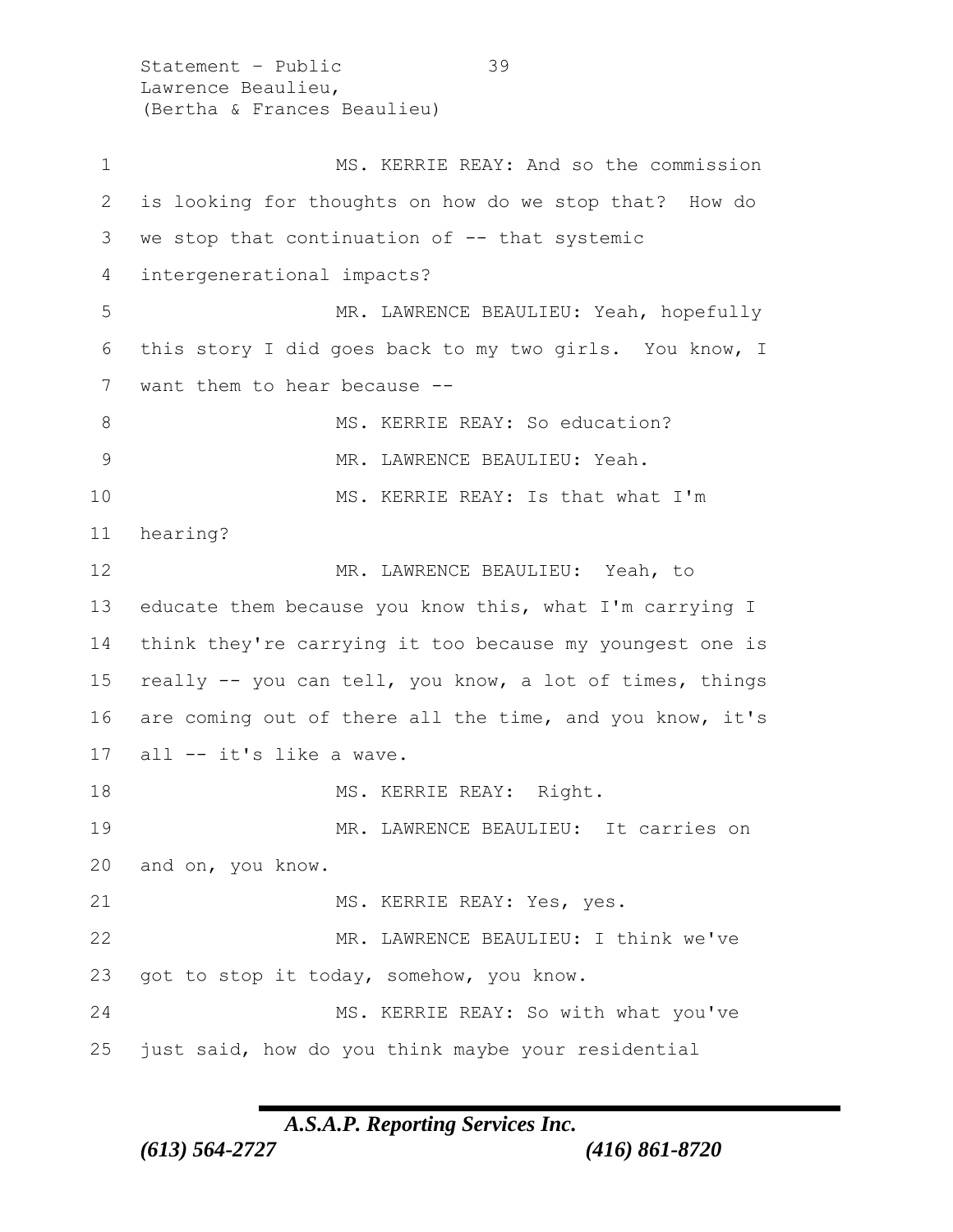Statement - Public 40 Lawrence Beaulieu, (Bertha & Frances Beaulieu) school has impacted your two daughters because they are both mothers, one soon to be and one that has five children? MR. LAWRENCE BEAULIEU: Yeah. MS. KERRIE REAY: Can you see or do you feel or have you had any conversations about what life was like for them and about how that wave you talk about, for you to them? MR. LAWRENCE BEAULIEU: Yeah, I talk about what I went through, you know, like, a lot of times too, I don't realize, I tell you, sometimes you can think, and I threw some things at them, you know, what I went through. 14 MS. KERRIE REAY: Okay. MR. LAWRENCE BEAULIEU: Look at how you got it today, I says in my day, you know, you don't see this, you know, and you know, buy them good clothes and some, you know, I don't like this, you know. A lot of times, you know, like, back in my day, things are only one kind of thing sometimes. MS. KERRIE REAY: So you've shared your experience with your girls? MR. LAWRENCE BEAULIEU: Yeah, with my daughters, yeah. MS. KERRIE REAY: Yeah.

### *A.S.A.P. Reporting Services Inc.*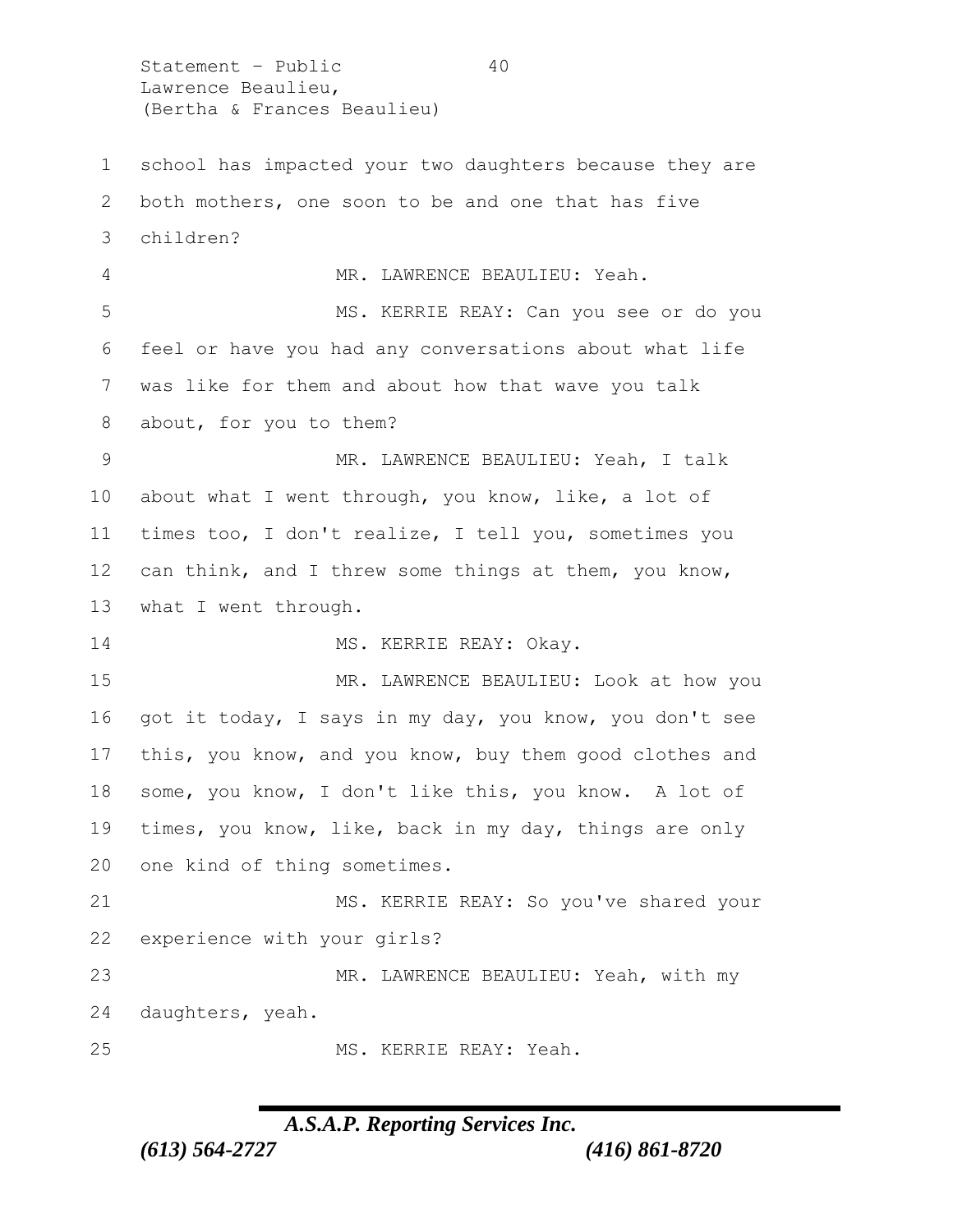Statement – Public 41 Lawrence Beaulieu, (Bertha & Frances Beaulieu)

1 MR. LAWRENCE BEAULIEU: I told them, like, you know, I only tell them to pray. You know, when things get hard, pray because it seems to work with me. A lot of times, I can't get out of the house, like, my dad told me, pray three times, he says, things will get better, sure enough, the third time, I pray, and then that gets you going, you know. Move around, start cooking, otherwise, you know, I just sit there, and what can I do? You know, oh, you know, can't say to hell with it either, if you say that, you know, your kids are going to do the same thing. So you know, a lot of times, you know, like, my oldest one is really good because she's the one that understands, she's smart. She's got five kids and she understands exactly what I'm -- where I'm coming from. MS. KERRIE REAY: So she provides support to you then? 18 MR. LAWRENCE BEAULIEU: Oh, yeah, 19 yeah, she  $-$ 20 MS. KERRIE REAY: That's good. MR. LAWRENCE BEAULIEU: She's always by me, she asks, you know, come -- bring me soup, see how I'm doing, yeah, every day. She brings those -- her kids, the youngest one wants to stay with me all the time, and that's when I'm so happy, you know. You know,

## *A.S.A.P. Reporting Services Inc.*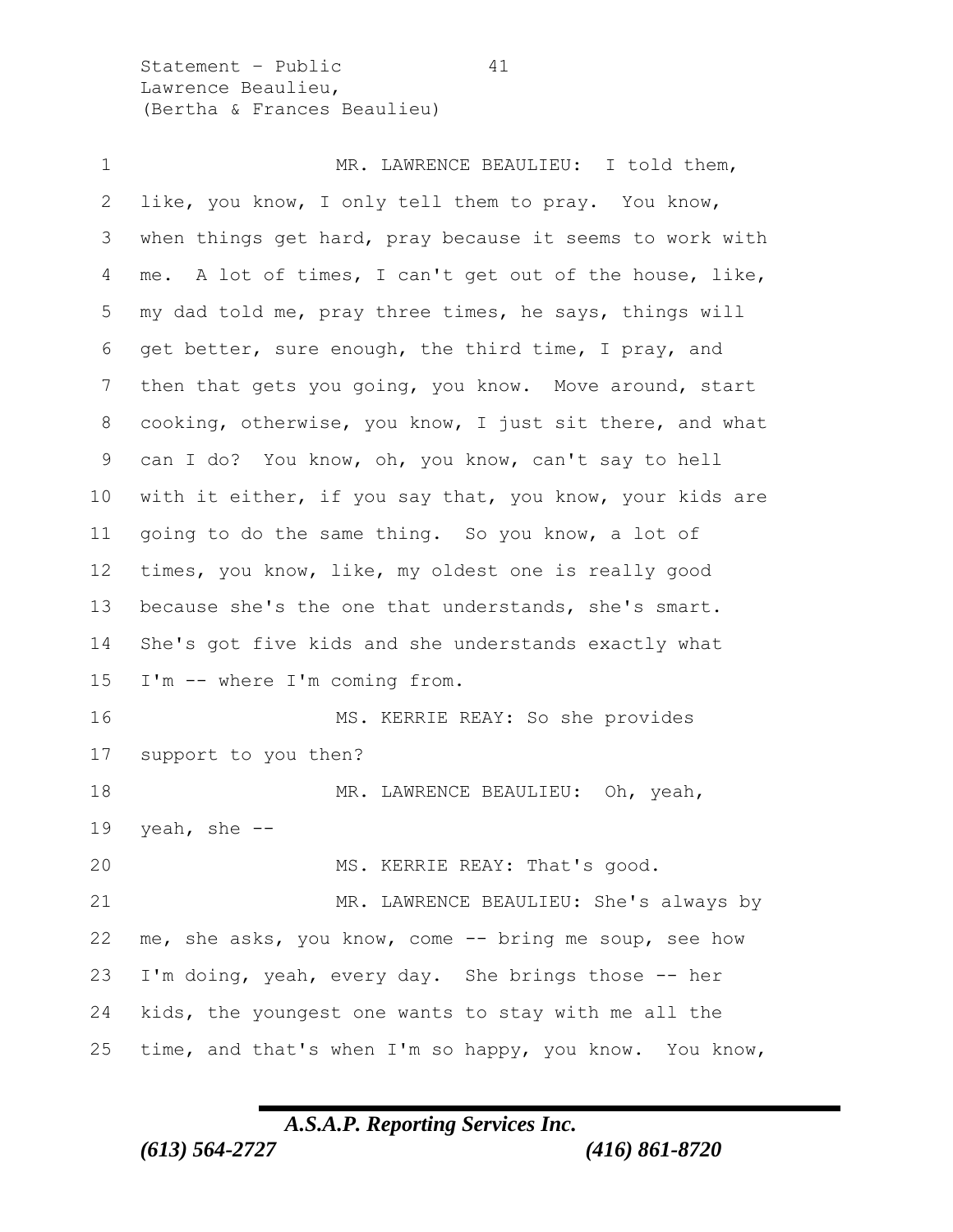Statement - Public 42 Lawrence Beaulieu, (Bertha & Frances Beaulieu) I don't think of nothing when they're there, everything is gone out of me. MS. KERRIE REAY: Those are good moments? MR. LAWRENCE BEAULIEU: Yeah, they know sometimes I'm sad. 7 MS. KERRIE REAY: Mmhmm. 8 MR. LAWRENCE BEAULIEU: Yeah, that middle one there is ever smart, she just turned seven. She told me the other day, the 23rd, Tuesday, I went in there, she told me. Boy are you ever short, I told her, I'm short, but I'm seven. Yeah, she's ever smart that one. Yeah. MS. KERRIE REAY: Is there -- as we've been talking, is there anything that you would like that we haven't talked about that you would like to share with the commissioners? And while you're thinking, I'm just going to make sure that the video camera is still recording. Yes. Anything about your experiences, anything you felt was important as a residential school survivor, and really is a '60s scoop because you were taken in the '60s and your younger sisters. You went to a -- you went to go to school, but you ended up in a group home, so not in residential school, about the experience about how it's impacted your life, the

## *A.S.A.P. Reporting Services Inc. (613) 564-2727 (416) 861-8720*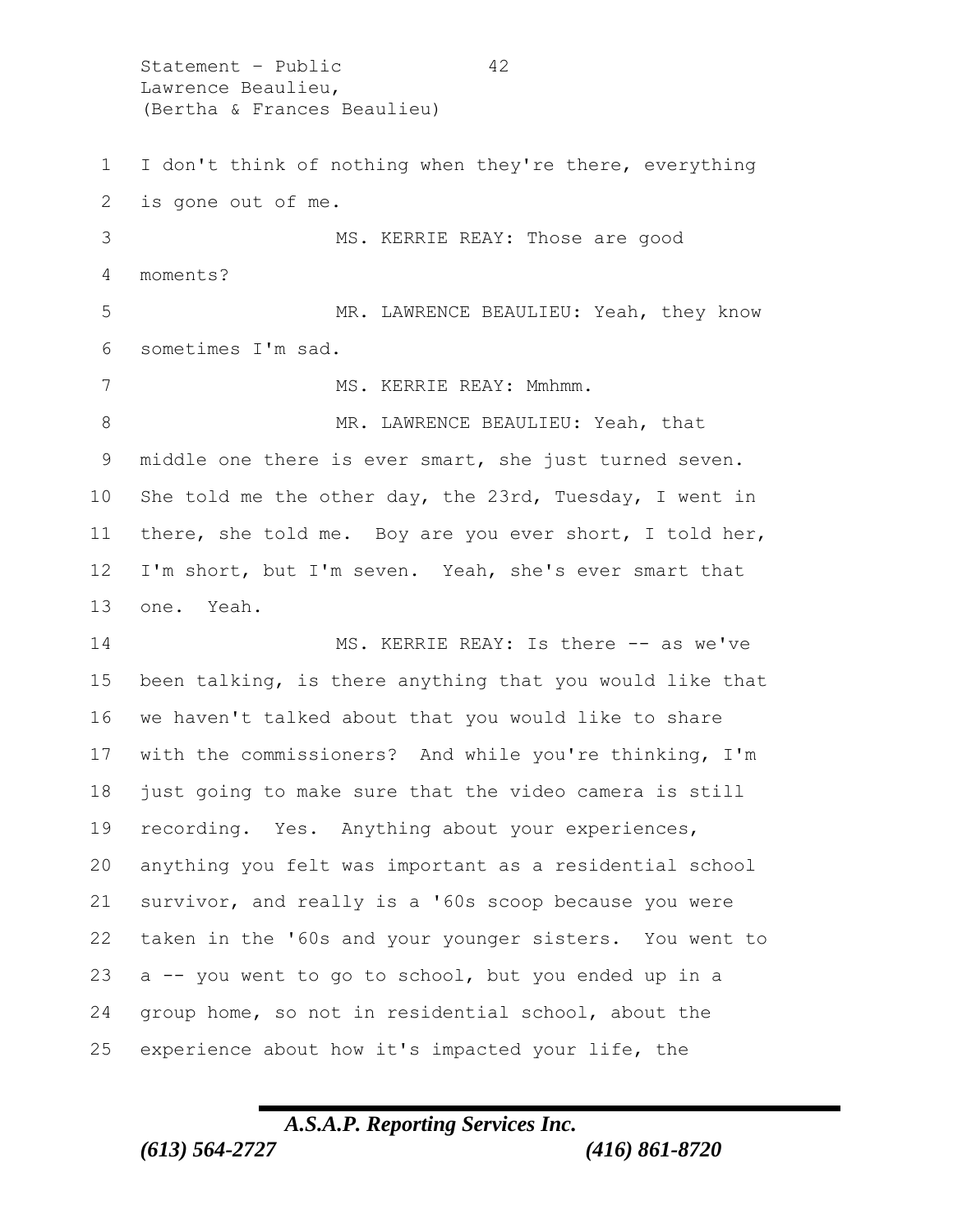Statement – Public 43 Lawrence Beaulieu, (Bertha & Frances Beaulieu)

 challenges that you would like to say to the commissioners about what it was like to be taken as a small child and where you are today? MR. LAWRENCE BEAULIEU: Yeah, I think today they're still doing it, they are taking children away from their home. Instead of doing that, you know, they should get there and help the mothers and the parents. Give them a good home there and get them healing, do something for them, not just take the kids and then those two, when you got no kids, they send you out on the street, you end up on the street, death row. 12 MS. KERRIE REAY: Right, right. MR. LAWRENCE BEAULIEU: So I think 14 they got to help the people that are having problems, drinking, whatever, not taking their children. Because when you're taking their children, you're taking everything from them. Their life, I know I got two girls here. You know, that's why I sobered up, just to be with them. Yeah, if you've got children, sober up, look after them, that will make them. Happy -- my dad always told me, happy home is a sober home. MS. KERRIE REAY: And how people create that environment, if part of the problem is the residential school and the '60s scope like you're saying, you're just perpetuating the same problem in a

#### *A.S.A.P. Reporting Services Inc.*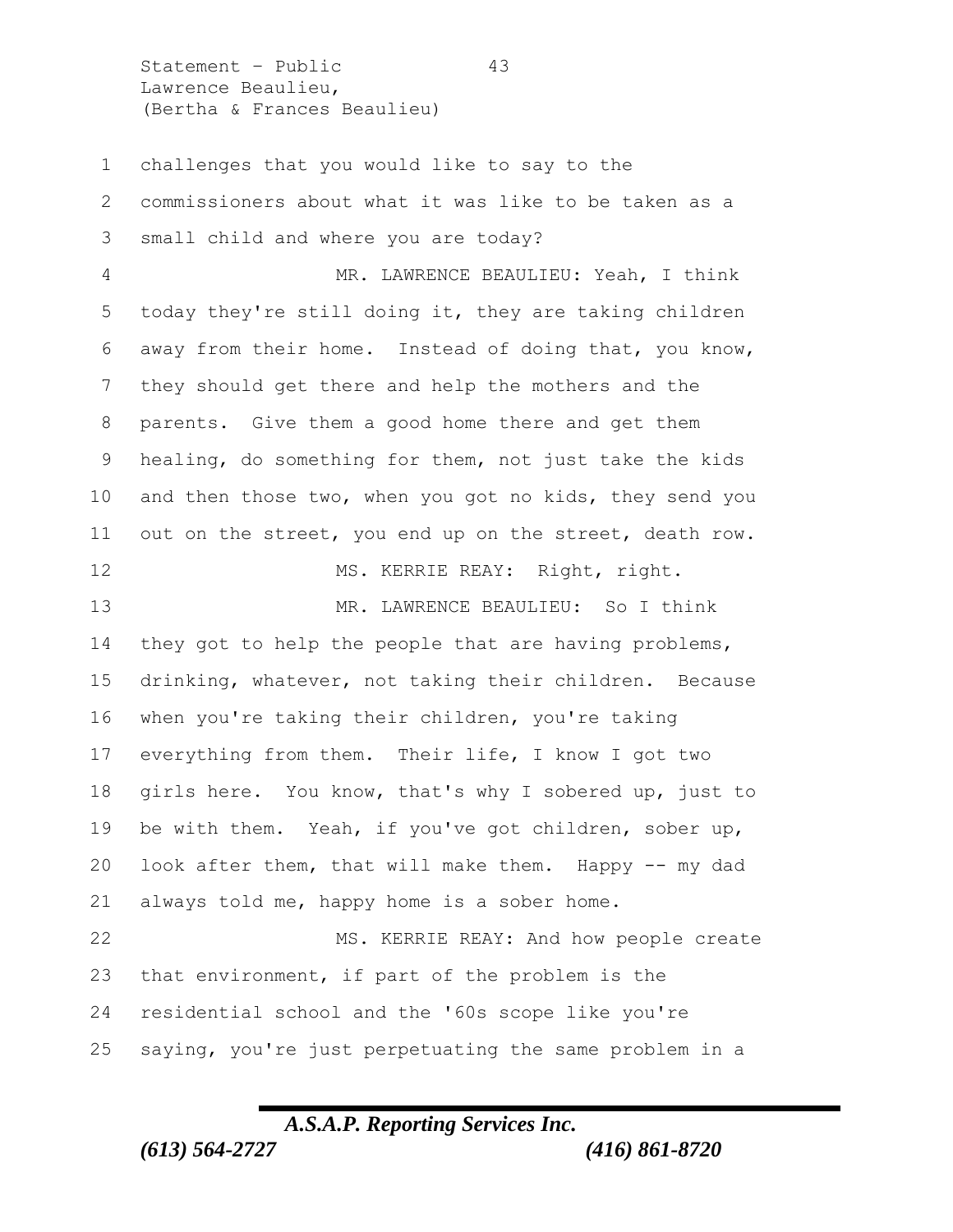Statement - Public 44 Lawrence Beaulieu, (Bertha & Frances Beaulieu) different way? MR. LAWRENCE BEAULIEU: Yeah. MS. KERRIE REAY: Or I shouldn't say a problem, the same actions in a different way, and they're occurring today because it's an outcome of what was happening in your community. 7 MR. LAWRENCE BEAULIEU: Mmhmm. 8 MS. KERRIE REAY: Any last thoughts? And do you speak Dene? MR. LAWRENCE BEAULIEU: Yeah, only with the elders. 12 MS. KERRIE REAY: Well, I just wanted to offer, if you would like to take a moment to speak in your own language here, any closing thoughts that you would like to share in your own language? 16 MR. LAWRENCE BEAULIEU: You see there, it comes to residential school, you know. It's hard to do a sentence, but I understand really good, what, you know I got to be talking to a person, another person. 20 MS. KERRIE REAY: Another person who speaks Dene? [R.T], do you speak Dene? MS. [R.T.]: I do, South Slavey, though. MS. KERRIE REAY: Okay. MS. [R.T.]: And he's Chipewyan?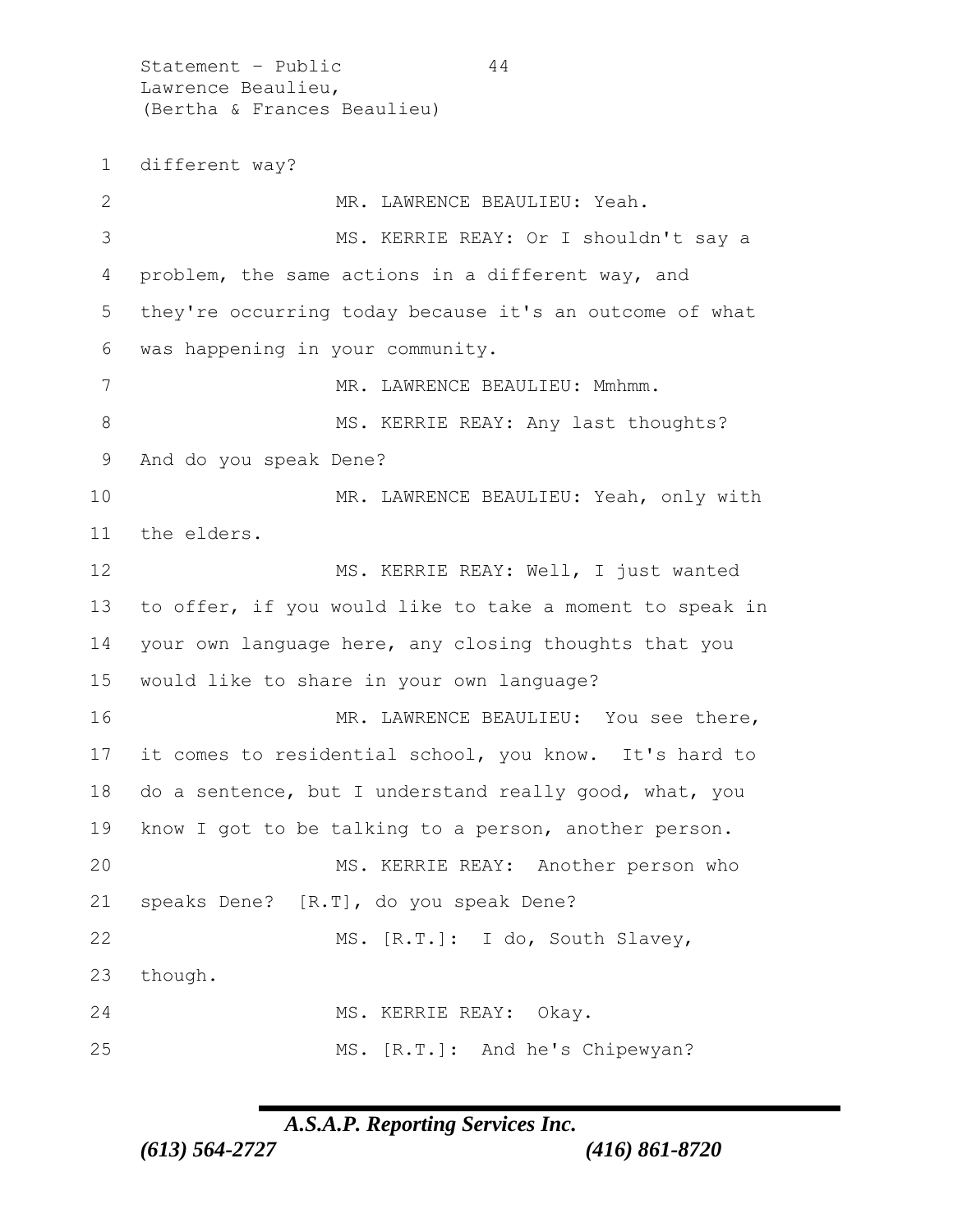Statement – Public 45 Lawrence Beaulieu, (Bertha & Frances Beaulieu)

1 MS. KERRIE REAY: Okay. I was going to invite, I thought it -- just be an opportunity and we have seen that in some of the videos where people would just like to have that space to speak their own language, and even if you were -- even just a few words, it doesn't have to be much, but if you're good with how things have gone today, your space and your time, I'm not looking to shut it down I'm just looking to you as to whether or not you're feeling you're fully heard because that's important is that when you walk out this door, you feel I have been heard, I have had every opportunity, if there is anything else, we can -- 13 MR. LAWRENCE BEAULIEU: Yeah, if you got -- if you got children, you know, on account of residential school, if your children don't listen, don't ever give up, no matter how hold they are because you're 17 blood. And you know, bring them a home -- bring them home or whatever they'll take, but don't give up on them. Because I see lots of them giving up on their kids, don't care, that's one thing I would never want to see is my kids on the street. I think I've just about said everything. 23 MS. KERRIE REAY: Okay. MR. LAWRENCE BEAULIEU: I will think about it probably later, but anyways there is going to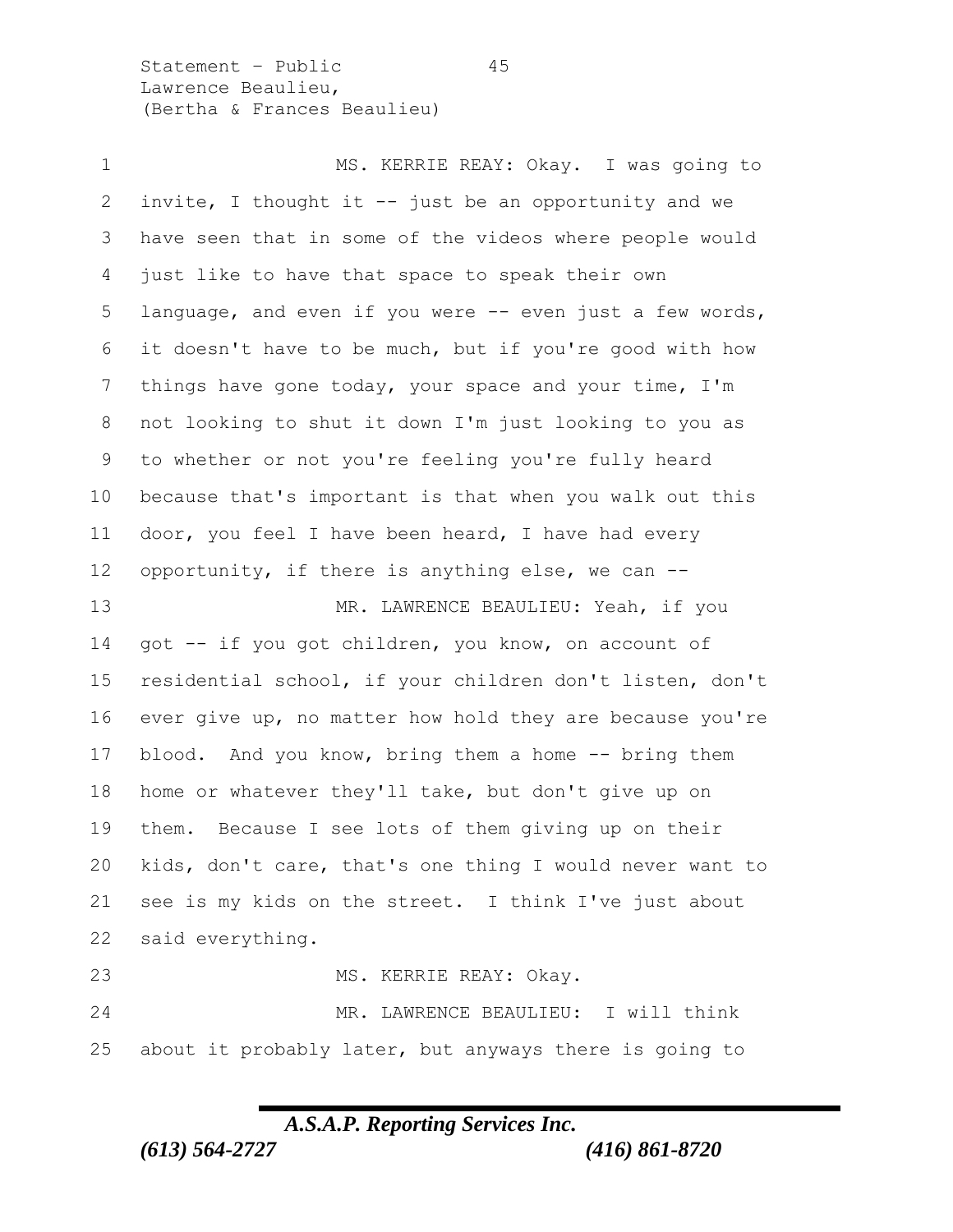Statement - Public 46 Lawrence Beaulieu, (Bertha & Frances Beaulieu) be follow up or nothing. MS. KERRIE REAY: Well, there will be aftercare, so [R.T.] will speak to you about aftercare, we want to make sure that whatever you need as you leave here that we have touched base with you on that, and make sure that whatever you need in the aftercare appears for you. 8 MR. LAWRENCE BEAULIEU: Okay. MS. KERRIE REAY: So are you comfortable with me turning everything off or -- 11 MR. LAWRENCE BEAULIEU: I can't think of anything. You know how it is sometimes. 13 MS. KERRIE REAY: Right, right. 14 MR. LAWRENCE BEAULIEU: Yeah, when you're in front of a camera. 16 MS. KERRIE REAY: You've done exceptionally well, you know, as I said earlier, it does take an awful amount of courage especially to come in to a room with somebody you don't know. 20 MR. LAWRENCE BEAULIEU: Yeah, you -- MS. KERRIE REAY: And to share that pain, that really is something. MR. LAWRENCE BEAULIEU: You did a good job, and [R.T.] beside me. 25 MS. KERRIE REAY: That's important.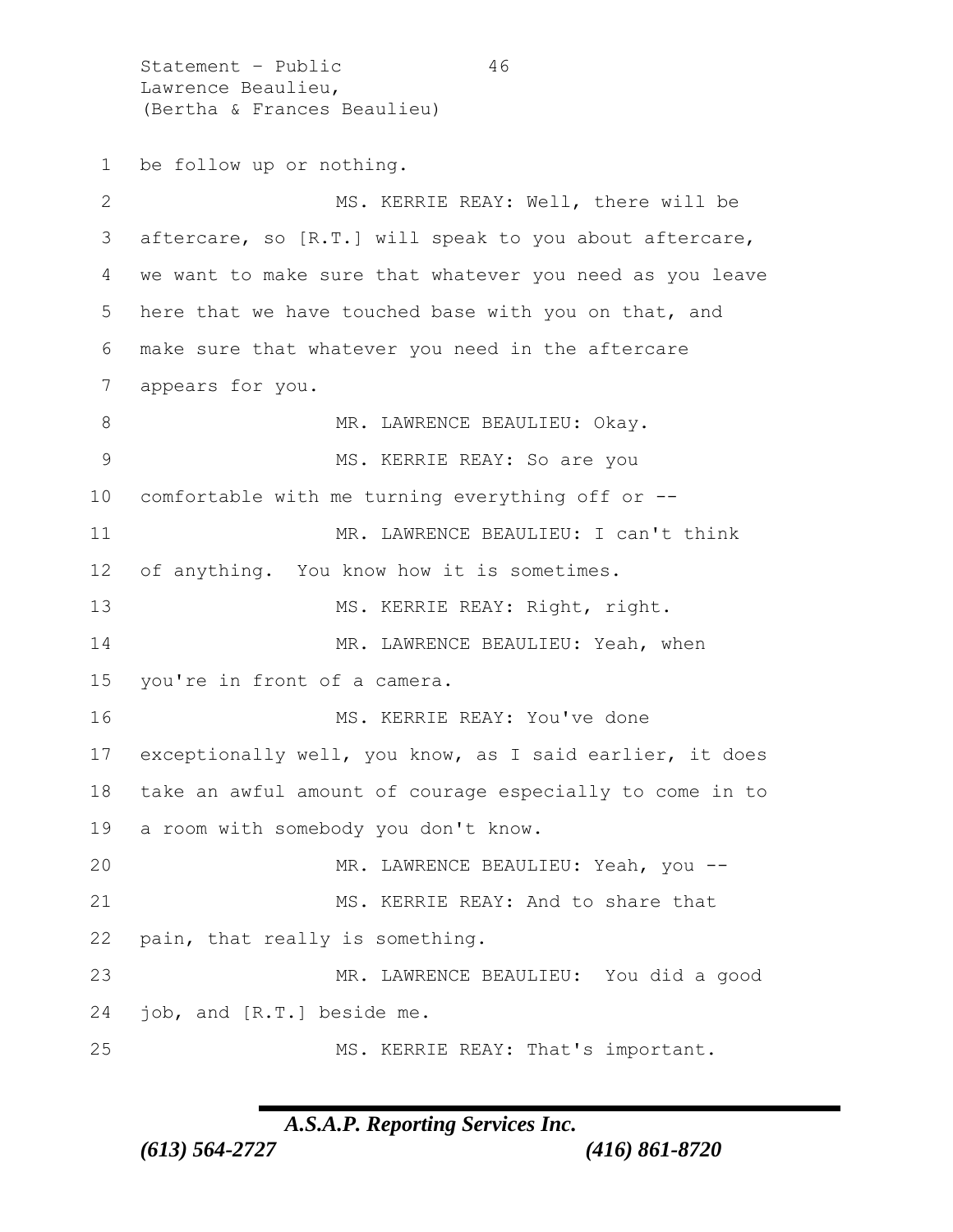Statement – Public 47 Lawrence Beaulieu, (Bertha & Frances Beaulieu) 1 MR. LAWRENCE BEAULIEU: [R.T.] has been 2 my support a few years ago. 3 MS. KERRIE REAY: Yes, good. 4 MR. LAWRENCE BEAULIEU: (Inaudible) 5 talk to somebody, I told her to come see, her little 6 problems, you know. 7 MS. KERRIE REAY: It's important, 8 though, to have somebody to trust and to talk with. 9 MR. LAWRENCE BEAULIEU: Oh, yeah, 10 yeah. 11 MS. KERRIE REAY: Okay. It's 4:01, so we 12 will conclude. 13 --- Whereupon the statement concluded at 4:01 p.m.